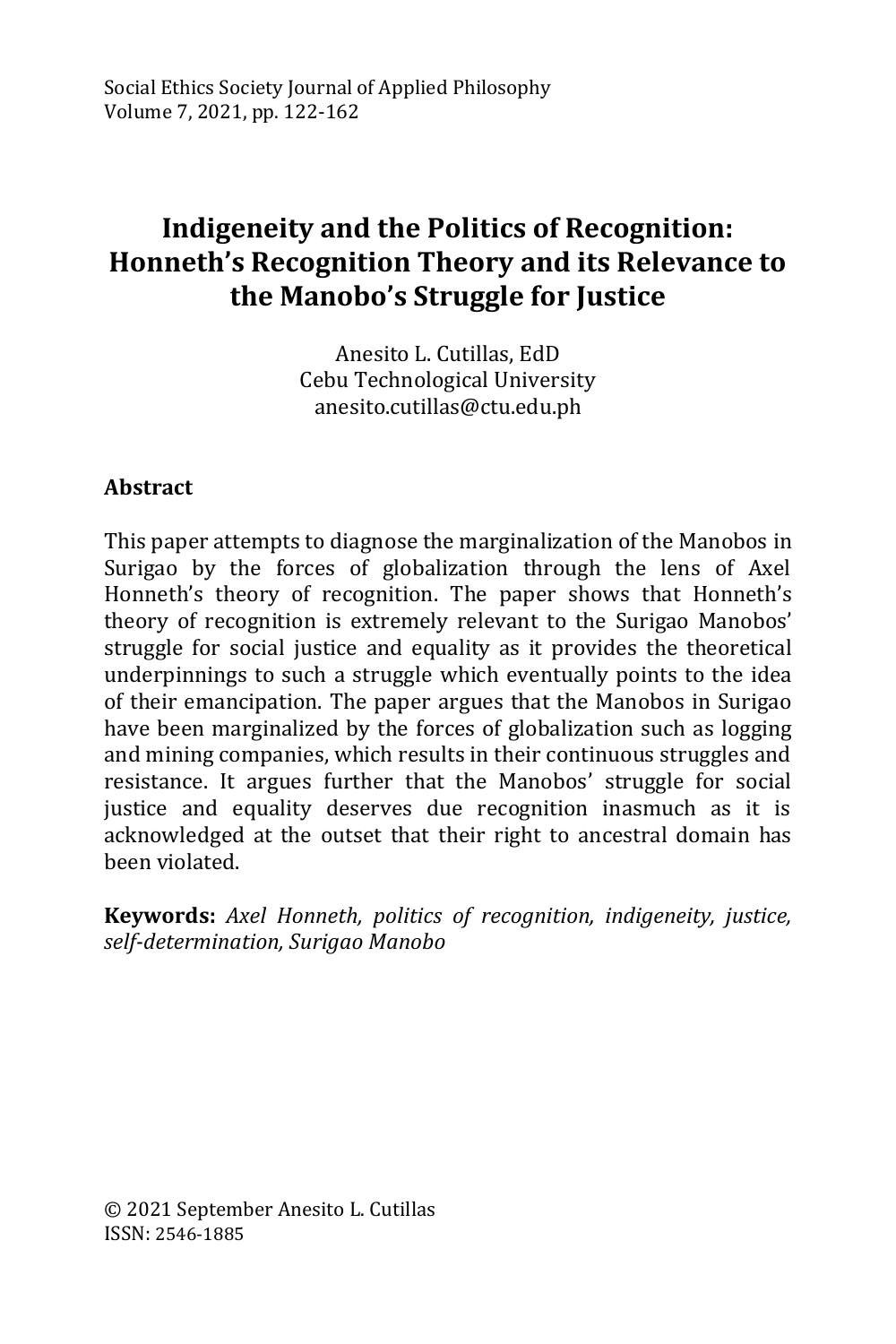#### **Introduction**

-

Recent history shows that the Lumads in Surigao, especially the Manobos, <sup>1</sup> have been severely marginalized by the forces of economic globalization, such as the mining and logging companies.<sup>2</sup> It must be noted that the Manobos as a group of indigenous people have depended entirely on the forest for their survival. Indeed, the forest and rivers are their life.<sup>3</sup> However, it is a fact that the mining and logging companies in Surigao had displaced the Lumad communities, forcing the latter to stage a series of protests to protect their rights to ancestral domain. Today, as we may already know, the Lumads in Surigao have boldly brought their struggle to the political sphere by marching the streets and even appealing to the international community to demand for the recognition of their rights. In fact, on one occasion, the Lumads in Surigao staged a lightning rally at the Sofitel, Manila, where representatives of the mining sector were holding a conference.<sup>4</sup> This move by the Lumads to demand recognition of their rights was met with brutalities perpetrated by some paramilitary forces believed to be working with the mining companies. As a result, several Lumad leaders have been killed. According to Arnold P. Alamon, 71 Lumad leaders have been killed from 2010 to 2015, not to mention the 95 cases of attacks against 87 alternative schools for indigenous children recently.<sup>5</sup>

Indeed, as agents of globalization, the mining and logging companies and the military have taken a toll on the lives of the Manobos in Surigao. In fact, their "ancestral domain" has been substantially reduced, expropriated, and exploited by large

<sup>1</sup> The term "Manobo" comes from the Malay "man" which means *humankind* or *people* and the term "tubo" means *to grow* and finally originally a Maguindanao word meaning *mountain people*. See Karl M. Gaspar, *Manobo Dreams in Arakan: A People's Struggle to Keep their Homeland* (Ateneo de Manila University Press, 2011), 19. See also John M. Garvan, *The Manobos of Mindanao.* Memoirs of the National Academy of Science, Vol. 23 (Washington: Government Printing Office, 1931), 21.

<sup>2</sup> Arnold P. Alamon, "War of Extinction (The Lumad Killings in Mindanao, Philippines)," Article Online, accessed May 5, 2019, [https://kyotoreview.org/issue-](https://kyotoreview.org/issue-21/lumad-killings-philippines/)[21/lumad-killings-philippines/.](https://kyotoreview.org/issue-21/lumad-killings-philippines/)

<sup>3</sup> Garvan, *The Manobos of Mindanao,* 86-87.

<sup>4</sup> Belinda F. Espiritu, "The Lumad Struggle for Social and Environmental Justice: Alternative Media in a Socio-Environmental Movement in the Philippines," *Journal of Alternative and Community Media* 2 (2017): 45-59.

<sup>5</sup> Alamon, "War of Extinction," 1.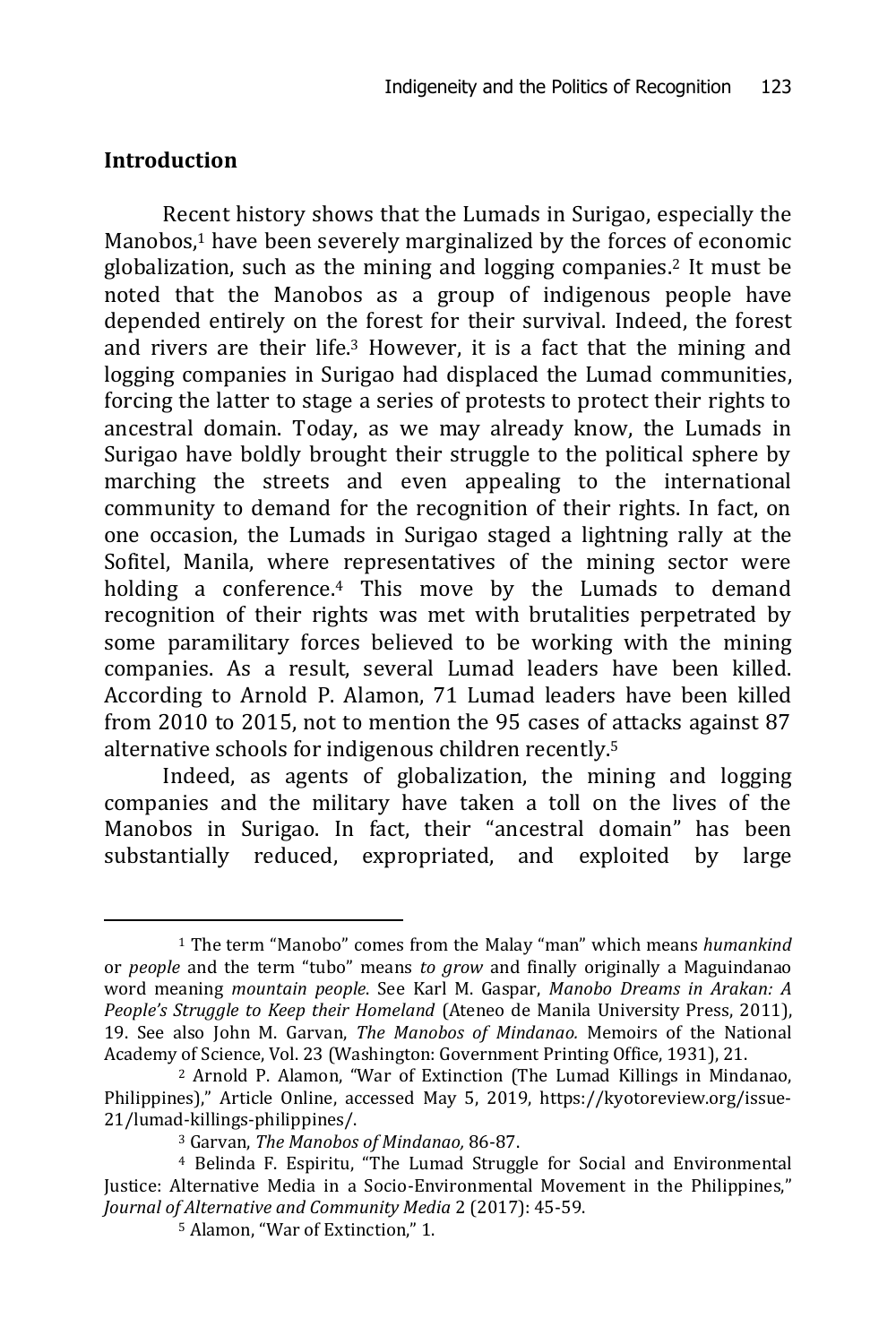multinational agribusiness and mining companies.<sup>6</sup> This is clearly seen in the report made by the International Fact-Finding Mission in 2011 that land grabbing has become an urgent issue in the Philippines, particularly in Surigao. <sup>7</sup> In addition, the intrusion and penetration of the agents of globalization in Surigao have negatively impacted the overall health of the community. In fact, according to Burton, malnutrition, and disease have taken a heavy toll on the Lumads who are working in the mining industries.<sup>8</sup> Burton also pointed out that when logging and mining came to Mindanao, the forests of the Lumads were destroyed which eventually degraded their environment.<sup>9</sup>

Given this brief background on the way in which the forces of globalization have marginalized the Manobos in Surigao, this paper attempts to diagnose the marginalization of the Manobos in Surigao through the lens of Honneth's theory of recognition. This is inspired by the idea that it may contribute to the Manobos' dream of creating a better community as expressed most visibly in their struggle for social justice and equality. As already intimated above, Honneth's theory of recognition is particularly relevant in this case as it highlights the centrality of the experience of "injustice" as the basis of a form of social critique that points to the idea of emancipation.<sup>10</sup> With this, the paper argues that the Manobos' struggle for social justice and equality is morally justified - and thus deserves due recognition – inasmuch as it is acknowledged from the outset that the Manobos have been displaced through the intrusion and penetration by the agents of economic globalization. The paper further argues that the Manobos in Surigao are entitled to their right to self-determination as stipulated in the Charter of the United Nations, the International Covenant on Economic, Social and Cultural Rights.

<sup>6</sup> Gaspar, *Manobo Dreams in Arakan,* 49-61.

<sup>7</sup> International Fact-Finding Mission (IFFM) 2011 *Idle Hectare: Agrofuel Development Sparks Intensified Land Grabbing in Isabela, Philippines. Report of the International Fact-Finding Mission.* 29th May - 6th June 2011. San Mariano, Isabela, Philippines; Alternate Forum for Research in Mindanao (AFRIM) Inc. (2011) Land conversion and agrofuel plantations in Mindanao: Promises and uncertainties, *Kasarinlan: Philippine Journal of Third World Studies 26* (1–2) (2011): 285-294.

<sup>8</sup> Erlinda M. Burton, *The Quest of the Indigenous Communities in Mindanao, Philippines: Rights to Ancestral Domain* (Cagayan de Oro City, Philippines: Research Institute for Mindanao Culture, Xavier University, 2003), 21.

<sup>9</sup> Ibid.

<sup>10</sup> Axel Honneth and Nancy Fraser, *Redistribution or Recognition? A Political-Philosophical Exchange* (New York: Verso, 2003), 9.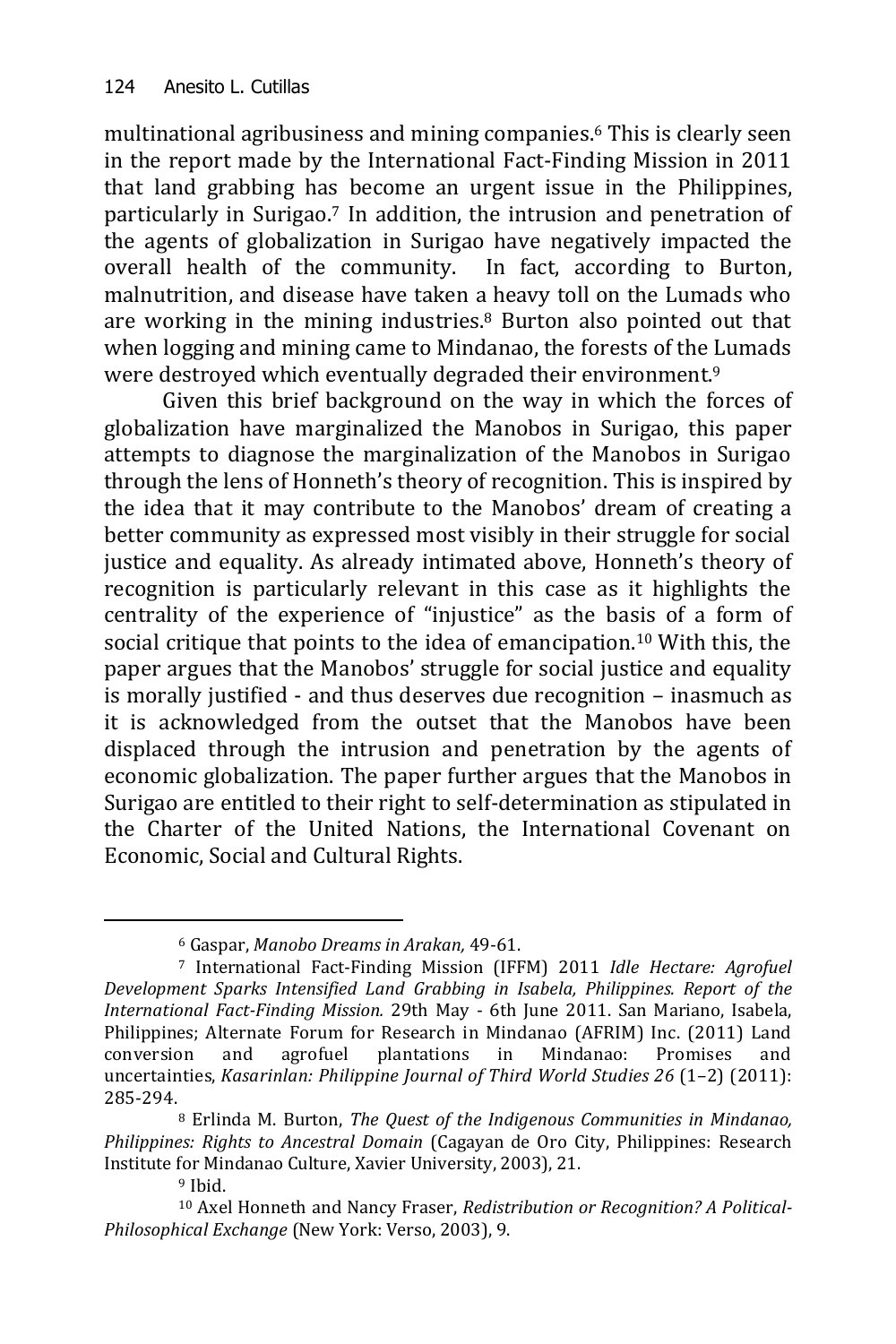The paper is divided into four major sections the first of which briefly sketches Honneth's theory of recognition. This section is important to understand Honneth's concepts of rights, recognition and misrecognition, respect and disrespect, social hope, and emancipation. This part is essential because these concepts serve as bases for the Manobos' struggle for social justice and equality inasmuch as this struggle is viewed primarily as a struggle for "recognition". The second section discusses the impact of globalization on the lives of the Manobos in Surigao. This part is also vital as it presents a clear picture of how the forces of globalization have intruded and penetrated the Manobo communities in Surigao. The third section shows how the Manobos in Surigao have reacted against the agents of globalization and highlights the mode of resistance they utilized. It is also in this section that the paper applies Honneth's theory of recognition in diagnosing the marginalization of the Manobos in Surigao. As already intimidated above, Honneth's theory of recognition provides the theoretical underpinnings to the Manobos' struggle for social justice and equality. Finally, the concluding section lays down the crucial key insights that are drawn from the study.

# **Honneth's Theory of Recognition: A Brief Sketch**

-

In this section, I will briefly sketch the key concepts of Axel Honneth's theory of the struggle for recognition. Here, a critical engagement with his famous work *The Struggle for Recognition: The Moral Grammar of Social Conflicts* from a content analysis lens is made. However, given the broad scope of this monumental work which encompasses many important concepts in social philosophy and psychology, this section, as already mentioned, focused only on important concepts that helped materialize the aim of this paper.

Axel Honneth has been progressively acknowledged as a significant figure in contemporary Critical Theory and in contemporary social theory as a whole. According to Jean-Philippe Deranty and Emmanuel Renault, Honneth's work has significantly contributed remarkable ways to further develop the tradition of Frankfurt School Critical Theory.<sup>11</sup> For Deranty, the heart of Honneth's enormous philosophical project is found in his *Struggle for* 

<sup>11</sup> Jean-Philippe Deranty and Emmanuel Renault, "Politicizing Honneth's Ethics of Recognition," *Thesis Eleven,* Vol. 88, No. 1 (2007): 92-111. Also see Joel Anderson, "Situating Axel Honneth in the Frankfurt School Tradition," in *Axel Honneth: Critical Essays*, ed. Danielle Petherbridge (Leiden: Brill, 2011), 31-58.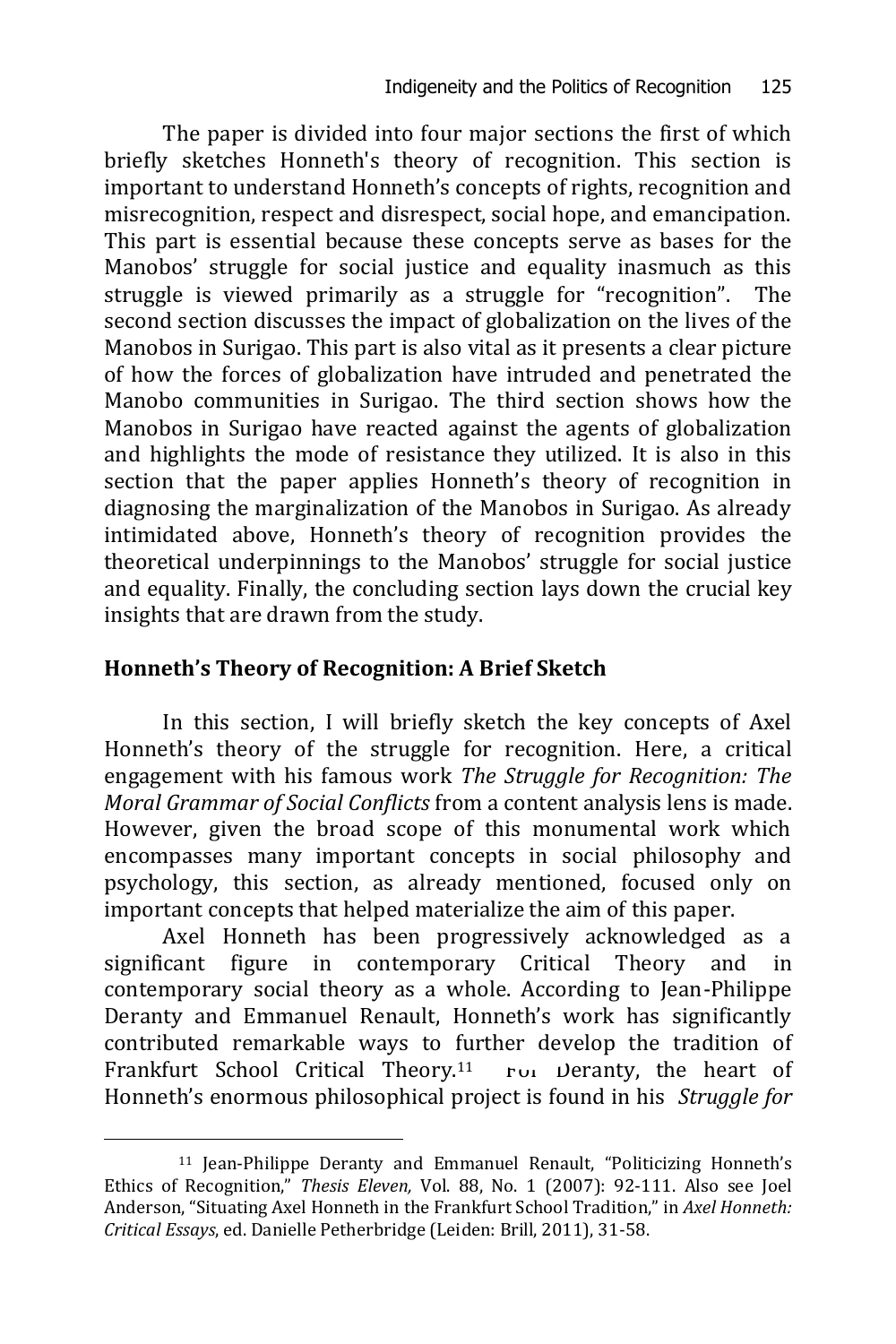-

*Recognition: The Moral Grammar of Social* Conflicts, which has been regarded as the most well-known of Honneth's works. Additionally, Deranty claimed that Honneth's *Struggle for Recognition* comprises the latter's proposal for a novel social theory that is based on Hegel's conception of a "struggle for recognition".<sup>12</sup>

In this seminal work, Honneth argued that "intersubjectivity" can be maintained when people recognize each other as equal individuals. With this, and through the development of self-confidence, self-respect, and self-esteem viewed as the three modes of social relation, Honneth argued that a kind of identity formation could be attained. This kind of intersubjective relationship gives way to the conditions for self-realization. For Honneth, this is the kind of demand for recognition that is crucially needed for self-realization. On the contrary, the denial of this demand for recognition, which Honneth termed as "disrespect," results in social injustice and inequality. For Honneth, these experiences of social sufferings and injustice are the empirical evidence that reveal the forms of injustice in modern society.13 Thus, for Honneth, according to Deranty and Renault, giving full recognition of the individuals' experiences of injustice rooted in actual social struggles is a way of emancipating them.<sup>14</sup> In this sense, Honneth believed that a just society can only be attained through a kind of a struggle for recognition.<sup>15</sup> To this end, as Honneth sees it, social justice and recognition mutually inform each other since what counts as an injustice rests on some kind of mutual outlooks from others. This means that social injustice is an expression of an outward social misrecognition.<sup>16</sup>

To understand more fully Honneth's theory of recognition, it is worth noting to highlight Honneth's reaction to Hegel's Jena writings and Mead's social psychology. Honneth's reaction to Hegel and Mead provides both the context and foundation of his theory of recognition.

<sup>12</sup> Jean-Philippe Deranty, *Beyond Communication. A Critical Study of Axel Honneth's Social Philosophy* (Leiden and Boston: Brill, 2009), 185. See also Jeffry Ocay, "Engaging the Titans: A Marcusean Critique of Habermas, Foucault, and Honneth," *PHAVISMINDA Journal* Vol. 9 (2010): 33-45.

<sup>13</sup> Fraser and Honneth, *Redistribution or Recognition?* 129.

<sup>14</sup> Deranty and Renault, "Politicizing Honneth's Ethics of Recognition," 93.

<sup>15</sup> Axel Honneth, *The Struggle for Recognition: The Moral Grammar of Social Conflicts* (Cambridge: Polity Press, 1995), xi-xii.

<sup>16</sup> Axel Honneth, "Grounding Recognition: A Rejoinder to Critical Questions," *Inquiry* 45, No. 4 (2002): 499-519.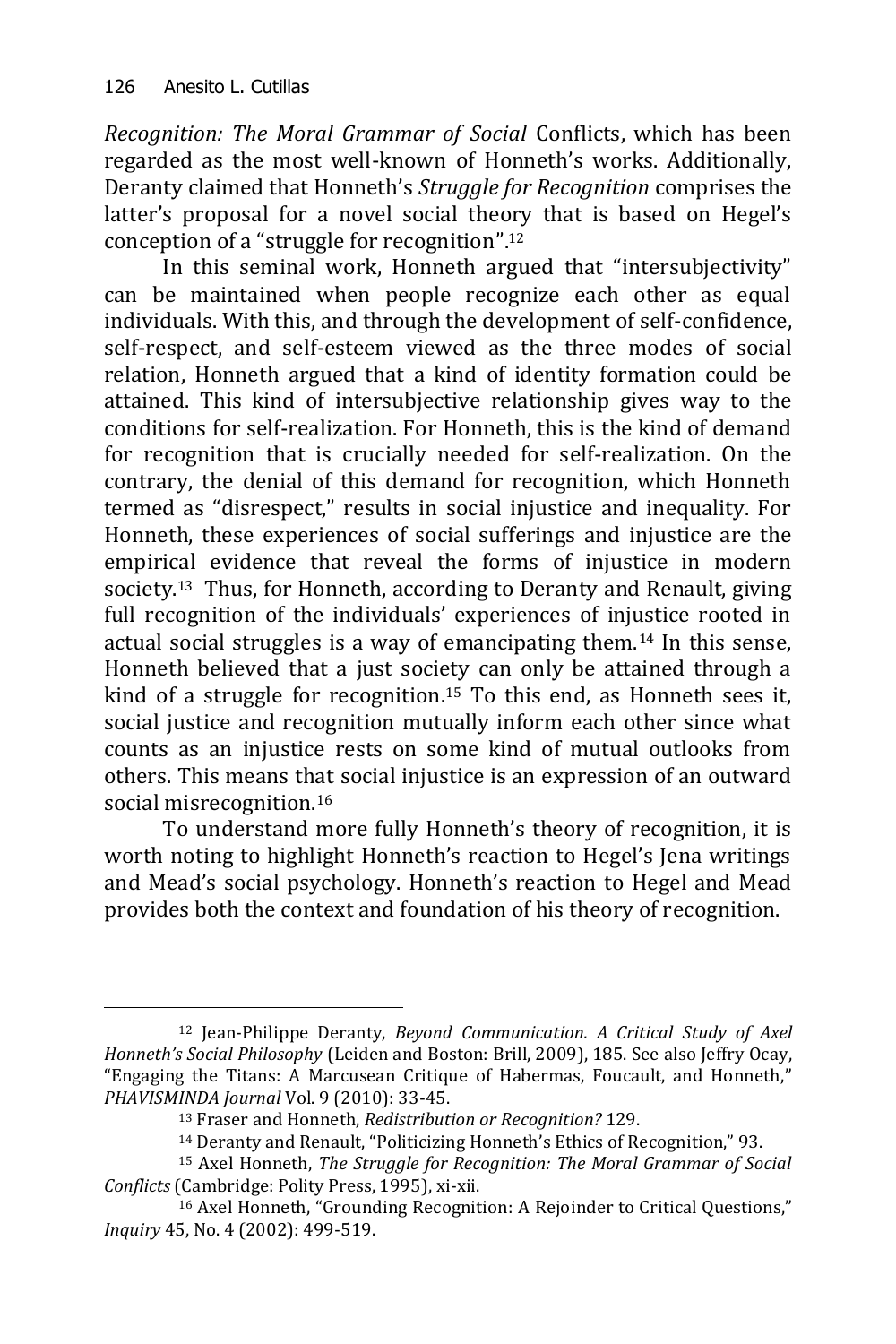## **Honneth's Reactions to Hegel's Jena Writings and Mead's Social Psychology**

It is important to note that Honneth's theory of recognition banked heavily on Hegel's early Jena writings in which Hegel suggests an intersubjective notion of the individual.<sup>17</sup> For Hegel, this kind of relationship is important because it gives us a new way of looking at ethical societies through a struggle for recognition.<sup>18</sup> For Honneth, as Hegel envisioned, this future ethical community is grounded on the idea of reciprocal relations, for which the category of solidarity between subjects goes beyond mere cognitive recognition.<sup>19</sup> As Gillian Rose asserts, "mutual recognition" expresses a kind of relationship that does not control or overpower but acknowledges the other's divergence and equality.<sup>20</sup>

In his further readings of Hegel's *System of Ethical Life*, however, Honneth found out that the social and philosophical model that aimed to explain man's ethical life, which Hegel intends to develop in Jena, was seemingly abandoned. This is what Honneth found to be insufficient in Hegel's system. Hence, for Honneth, Hegel's work is incomplete because it failed to develop the concrete interactions between individuals in the society. Honneth acknowledges Hegel's plan to give a philosophical reconstruction of the organization of individual ethical communities. However, as Honneth observed, Hegel sacrifices it for the sake of trying to erect a system based on the philosophy of consciousness.<sup>21</sup> In other words, Hegel's original plan was not completely pursued in favor of his other project. Hence, according to Honneth, Hegel failed to provide an empirical verification to this concept of the development of individual-consciousness, desire and recognition because he abandoned the project in favor of the philosophy of the mind.<sup>22</sup>

At this juncture, Honneth remarked that Hegel could not fully develop the spheres of recognition of love, rights, and solidarity, which are necessary for achieving an ethical life. Hence, for Honneth, there is

<sup>17</sup> Honneth, *Struggle for Recognition,* 1, 6. See also Christopher F. Zurn, *Axel Honneth: A Critical Theory of the Social* (UK: Polity Press, 2015)*,* 25.

<sup>18</sup> Honneth, *The Struggle for Recognition*, 67.

<sup>19</sup> Ibid., 24.

<sup>20</sup> Gillian Rose, *Hegel contra Sociology* (London: Athlone, 1981), 69. See also Jeffry Ocay, "Hegel Reframed: Marcuse on the Dialectic of Social Transformation," *Philosophia: International Journal of Philosophy*, Vol. 16 Issue 1 (2015): 102-109.

<sup>21</sup> Ibid., 67.

<sup>22</sup> Ibid.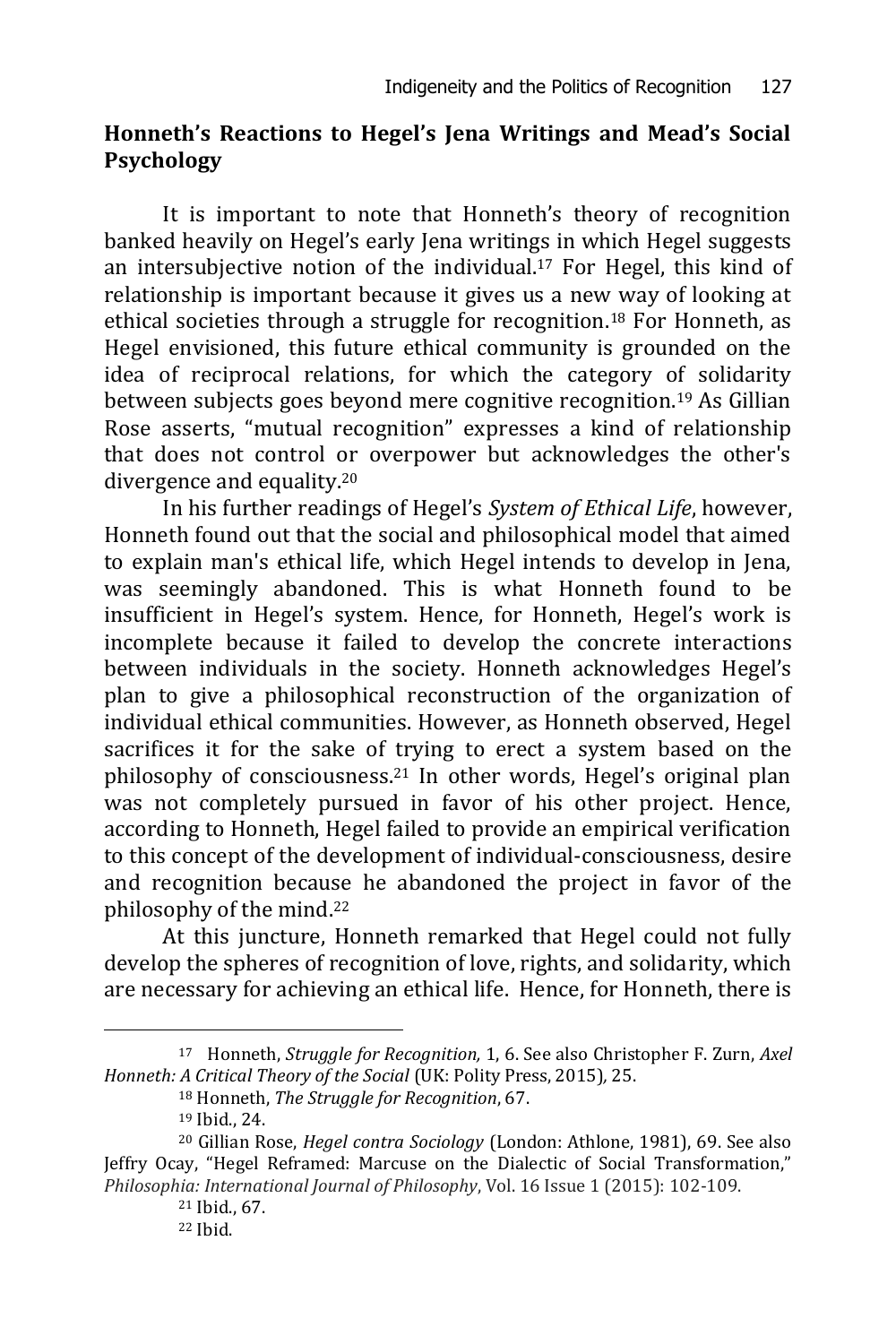a need to develop further Hegel's idea of shifting from "natural ethical life" to "absolute ethical life".<sup>23</sup>

Because of this shortfall, Honneth appropriates Mead's social psychology. Honneth argues that Hegel's original insight can be reconstructed through George Herbert Mead's social psychology. 24 This means that the reconstruction of Hegel's initial thesis can now be realized in the light of Mead's social psychology.<sup>25</sup> As Honneth noted further, Mead's social psychology explained the three-way interrelation between identity-formation of the individual and social patterns of interaction. <sup>26</sup> Indeed, it is the appropriation of Mead's social psychology that concretizes Honneth's theory of recognition.

Now, Mead's interpretation of the "I" is what Honneth considers as the driving force of historical transformation. In other words, Mead's notion of the "I" has been essential in the development of Honneth's notion of autonomy and morally responsible agents, which are the core ideas in the sphere of rights and solidarity. However, as Honneth sees it, Mead falls short in his attempt to develop a theory of recognition because, just like Hegel, he does not distinguish between the universalization of social norms and the development of individual freedom.<sup>27</sup> Honneth, therefore, argued that both Hegel and Mead failed to clarify the practical implications of their ideas. For Honneth, both thinkers were not able to ascertain the concrete social experiences that would produce the weight under which struggles for recognition would transpire within the historical process.<sup>28</sup> This further means that both Hegel and Mead could not highlight those forms of disrespect that would make social actors realize that they are denied recognition.<sup>29</sup> With this abounding realization, Honneth claimed that both Hegel and Mead settled only with the "purely theoretical" aspects of their thoughts and did not provide the actual analysis of recognition patterns. For Honneth, both could not pinpoint social experiences that motivate the individuals to struggle for recognition.

These perceived insufficiencies pushed Honneth to develop a new model of social theory, that is, the struggle for recognition based

<sup>23</sup> Honneth, *The Struggle for Recognition*, xx-xxi.

<sup>24</sup> Ibid., 70.

<sup>25</sup> Ibid., 68.

<sup>26</sup> Ibid.*,* xx.

<sup>27</sup> Ibid., 86.

<sup>28</sup> Ibid., 93.

<sup>29</sup> Axel Honneth, *Disrespect: The Normative Foundations of Critical Theory (*Cambridge: Polity Press, 2007), 70.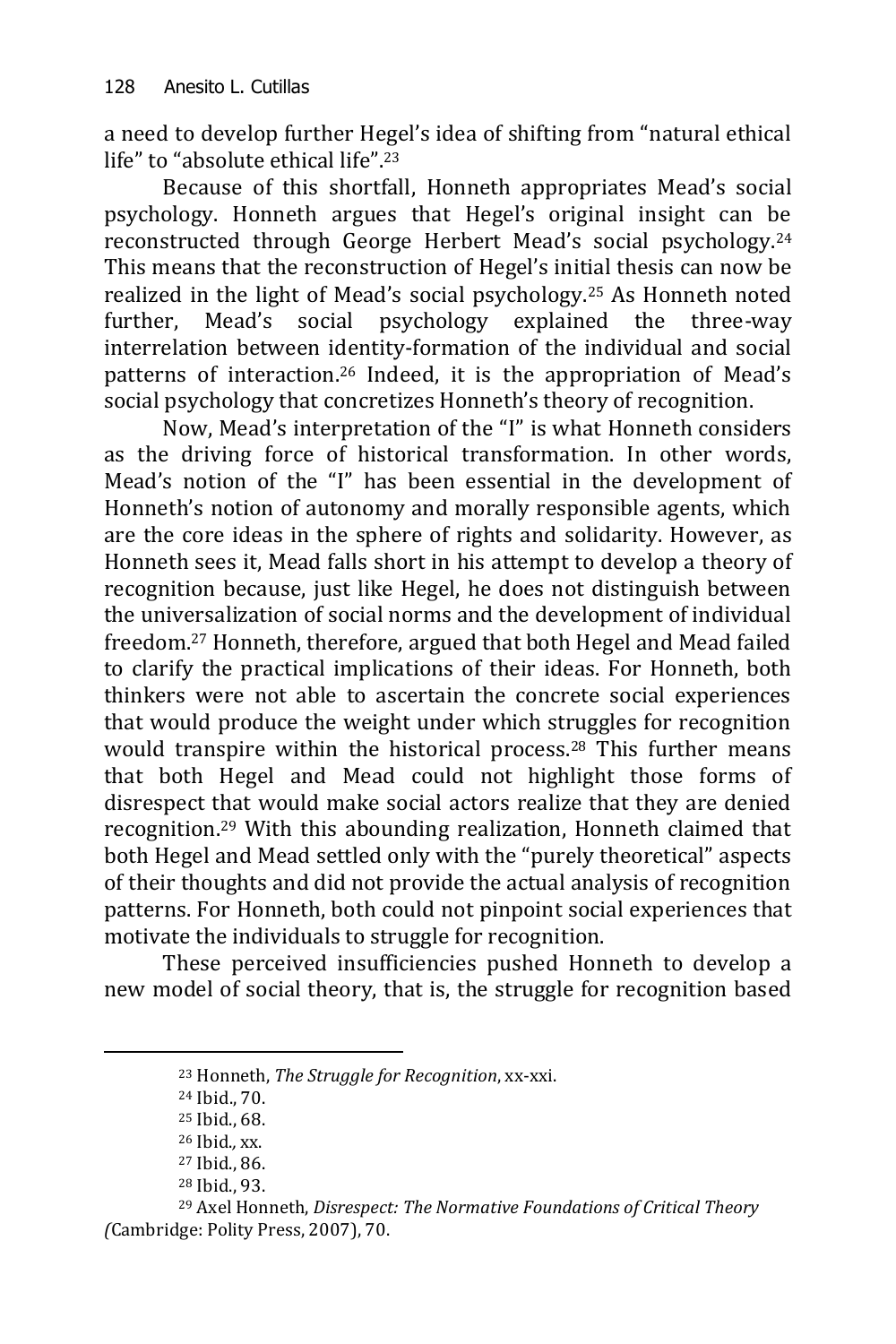on the individuals' actual experiences of injustice.30 Moreover, according to Deranty and Renault, Honneth reconstructed Hegel's original theory of recognition to develop his recognition theory, rejuvenating critical theory's fundamental project.<sup>31</sup> Also, for Honneth to point out a direction of emancipation, as Deranty and Renault see it, he has to develop a theory of recognition that provides a normative base of social critique that identifies the current social pathologies.<sup>32</sup> Because of this, Deranty and Renault regarded Honneth's theory of recognition as a strong model for a refurbished critical theory of society today.<sup>33</sup>

For Honneth, therefore, society's moral progress can be assessed by the degree to which persons are given legal and social recognition, especially if they are previously deprived of these. In this sense, social struggles can be understood as to how people demand recognition that is previously denied of them in their social interactions with one another.<sup>34</sup> In this connection, Honneth finds love, rights, and solidarity as the three major social recognition modes that a person needs to develop an undistorted relation to self. This is because Honneth believed that if a person is sufficiently recognized in these three spheres, it brings forth in himself respect, confidence, and esteem, correspondingly. Moreover, as mentioned previously, the outward denial of these three modes will result in disrespect, which denotes maltreatment of a person and a form of a disorder of the harmonious social relations he or she is indebted to other individuals.<sup>35</sup> As we will see later, this form of disrespect, for Honneth, results in some forms of injustice.<sup>36</sup>

In what follows, I will present very briefly the core concepts of Honneth's three spheres of recognition, namely, love, rights, and solidarity, to show how essential they are for modern subjects to acquire complete autonomy.<sup>37</sup> As is well known, complete autonomy is a prerequisite for individuals to attain full self-realization.<sup>38</sup> And as Honneth argued, to render every individual with recognition in the

-

<sup>36</sup> Honneth, "Grounding Recognition," 500.

<sup>30</sup> Ibid., xi.

<sup>31</sup> Jean-Philippe Deranty and Emmanuel Renault, "Politicizing Honneth's Ethics of Recognition," *Thesis Eleven,* Number 88 (February 2007): 92-111.

<sup>32</sup> Ibid.

<sup>33</sup> Ibid., 92.

<sup>34</sup> Honneth*, The Struggle for Recognition,* 94.

<sup>35</sup> Zurn, *Axel Honneth,* 31; See also Honneth, *The Struggle for Recognition,* 1.

<sup>37</sup> Deranty, *Beyond Communication,* 271.

<sup>38</sup> Ibid.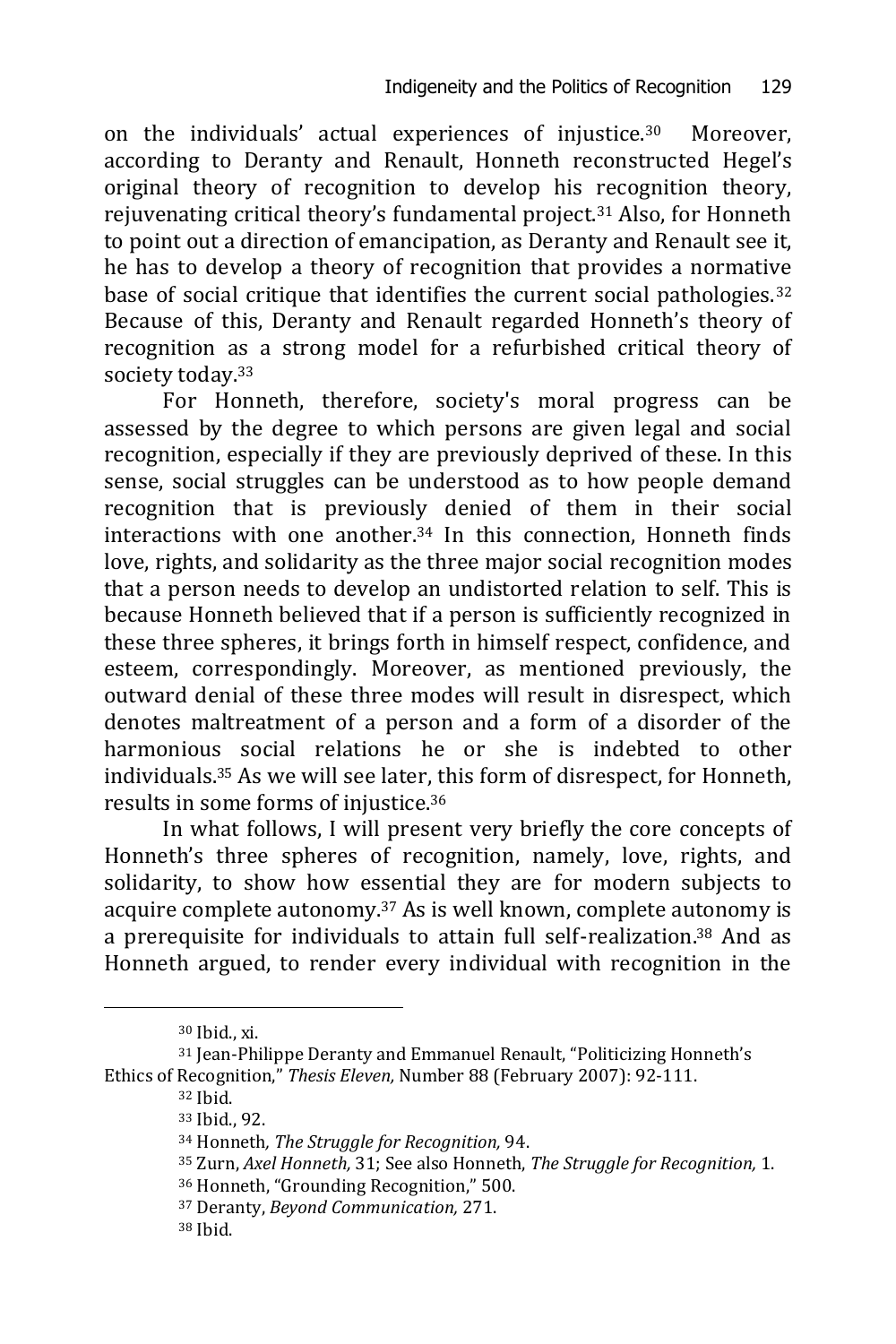sphere of love, rights and solidarity will, in turn, provide the subject with self-confidence, self-respect, and self-esteem.<sup>39</sup>

# **The Sphere of Love**

Honneth interprets the concept of love in a neutral sense in order to stay away from the restricted sense of "love" assimilated since Romanticism. For Honneth, love is an "expression of care" held over distance".<sup>40</sup> With his concept of love, Honneth regarded "love relationships" as a strong emotional connection between parents and serves as a model of friendships as well as of the erotic relationship between lovers.<sup>41</sup> Hence, for Honneth as in Hegel, "love" is considered as an emotional and mental prerequisite in the development of selfconfidence.<sup>42</sup>

Following Hegel, Honneth asserted that love has to be assumed "being oneself in another".<sup>43</sup> This means that "love" can be viewed as an expression of a connection as the child advances in the formation of selfhood in his dealings with tangible others.<sup>44</sup> But Honneth also emphasized that love is not just a relationship between individuals, but also a practical relation-to-self. Hence, love for Honneth plays a crucial role in one's emancipation. Any form of denial of the sphere of love, therefore, gives way to some kind of injustices. In fact, Honneth maintains that any form of disrespect or injustice impairs the subjects as it limits their freedom to act the way they positively understand themselves intersubjectively.<sup>45</sup> Hence, for Honneth, any form of disrespect against the sphere of love, such as "insult" or "humiliation", may further result in some sort of injustice as it may disturb a person's practical relation-to-self by refusing her recognition for certain dues to her individuality.46 According to Honneth, this kind of injustice happens because the person is influentially denied the chance to

<sup>39</sup> Zurn, *Axel Honneth,* 28.

<sup>40</sup> Honneth, *The Struggle for Recognition*, 5, 118.

<sup>41</sup> Honneth, *The Struggle for Recognition,* 95. Also see Niklas Luhmann, *Love as Passion: The Codification of Intimacy,* trans. Jeremy Gaines and Doris L. Jones (Cambridge, Mass.: Harvard University Press, 1986), ch. 13.

<sup>42</sup> Ibid., 95, 107. See also Christopher F. Zurn, *Axel Honneth: A Critical Theory of the Social* (UK: Polity Press, 2015), 28.

<sup>43</sup> G. W. F. Hegel, *System of Ethical Life (1802/03) and 'First Philosophy of Spirit ' (Part III of the System of Speculative Philosophy 1803/04)*, ed . and tr. H. S. Harris and T. M. Knox (Albany, NY: SUNY Press, 1979), 110.

<sup>44</sup> Jean-Philippe Deranty, *Beyond Communication,* 288-289.

<sup>45</sup> Honneth, *The Struggle for Recognition*, 131.

<sup>46</sup> Ibid., 132.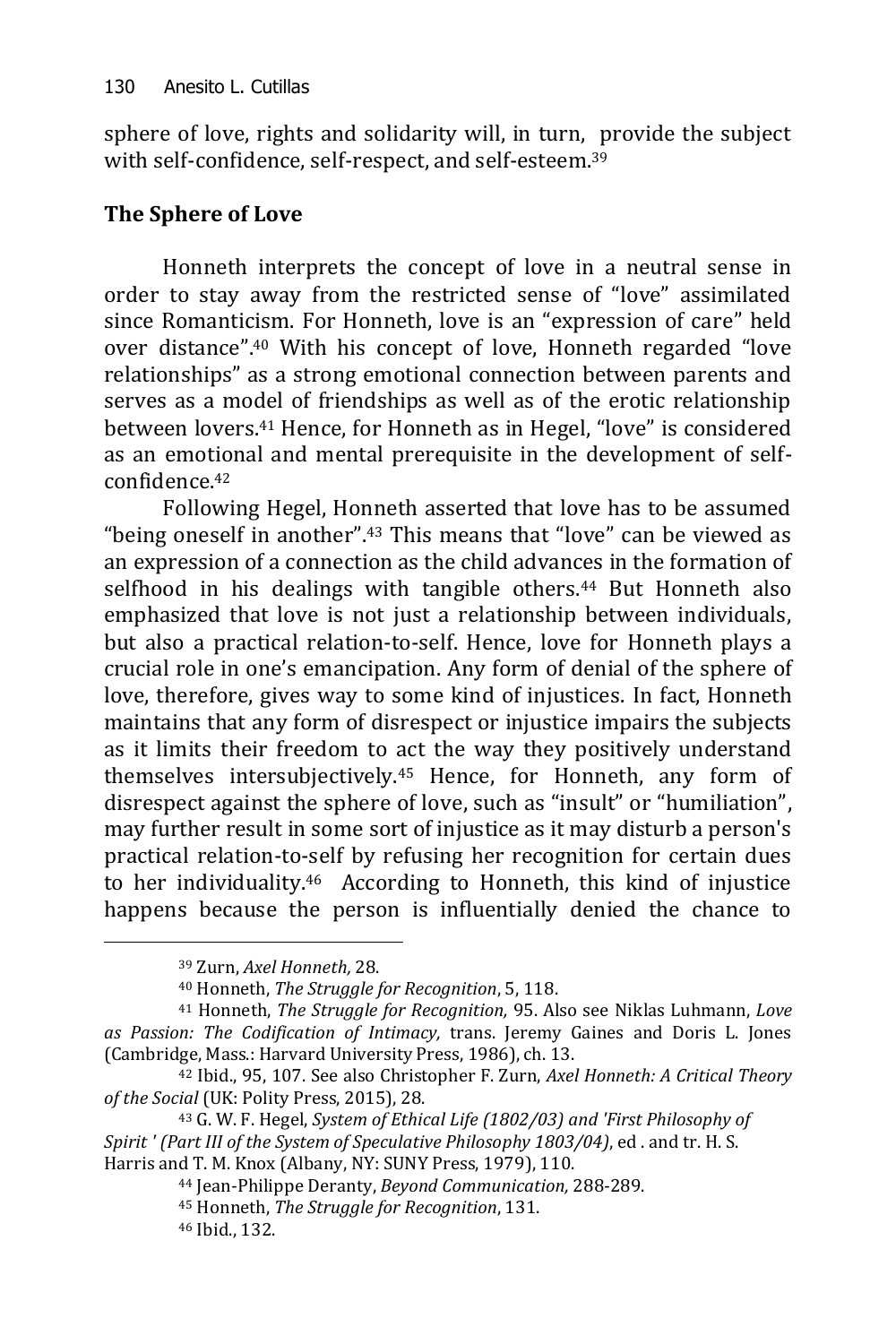control and exercise her freedom over her own body.<sup>47</sup> As Honneth maintains, any form of humiliation against any individual creates in a person a sense of powerlessness against the other.<sup>48</sup> This is because this form of "physical injury" represented by, for example, "torture" and "rape" hinders an individual from having access to her affective and physiological needs. Hence, the misery of torture or rape is always associated with the phenomenon of distrust, which will eventually result in the downfall of one's basic self-confidence.<sup>49</sup> Thus, for Honneth, these forms of injustice prompt individuals to struggle for recognition.

#### **The Sphere of Right**

While the cherished relationships of love and friendship result in having self-confidence, the relationships between the members of a legal community beget the practical relation-to-self known as selfconfidence.<sup>50</sup> For Honneth, the similarity between the sphere of love and the legal sphere lies in the fact that both spheres can only be explained in the context of reciprocal recognition. Consequently, as Honneth remarked, as persons, we can only understand ourselves as the bearer of rights when we fully recognize that other persons, just like us, are also bearers of that right in the same manner.<sup>51</sup> Hence, for Honneth, we can only understand ourselves as "legal persons" when we claim that others are also bearers of the same right we possess.<sup>52</sup> Here, the core of Honneth's argument is that an individual member in the society can only wholly function as an agent if she recognizes an opportunity by which her claim can be addressed. This means that if the subjects accept the legal norms in society and freely agree among themselves to be alike, they can realize that they can make their own decisions about "moral norms".<sup>53</sup> This is the developmental process

-

<sup>51</sup> Honneth, *The Struggle for Recognition,* 108. See also Zurn, *Axel Honneth*, 34.

<sup>47</sup> Ibid.

<sup>48</sup> Ibid., 132-133.

<sup>49</sup> Honneth, *The Struggle for Recognition*, 133. See also see Elaine Scarry, *The Body in Pain: The Making and Unmaking of the World* (Oxford: Oxford University Press, 1985), ch.1.

<sup>50</sup> Zurn, *Axel Honneth*, 34.

<sup>52</sup> Honneth, *The Struggle for Recognition,* 107-121. See also Danielle Petherbridge, *Axel Honneth: Critical Essays with a Reply by Axel Honneth* (Leiden: Bill, 2011), 265-270.

<sup>53</sup> Honneth, *The Struggle for Recognition,* 110.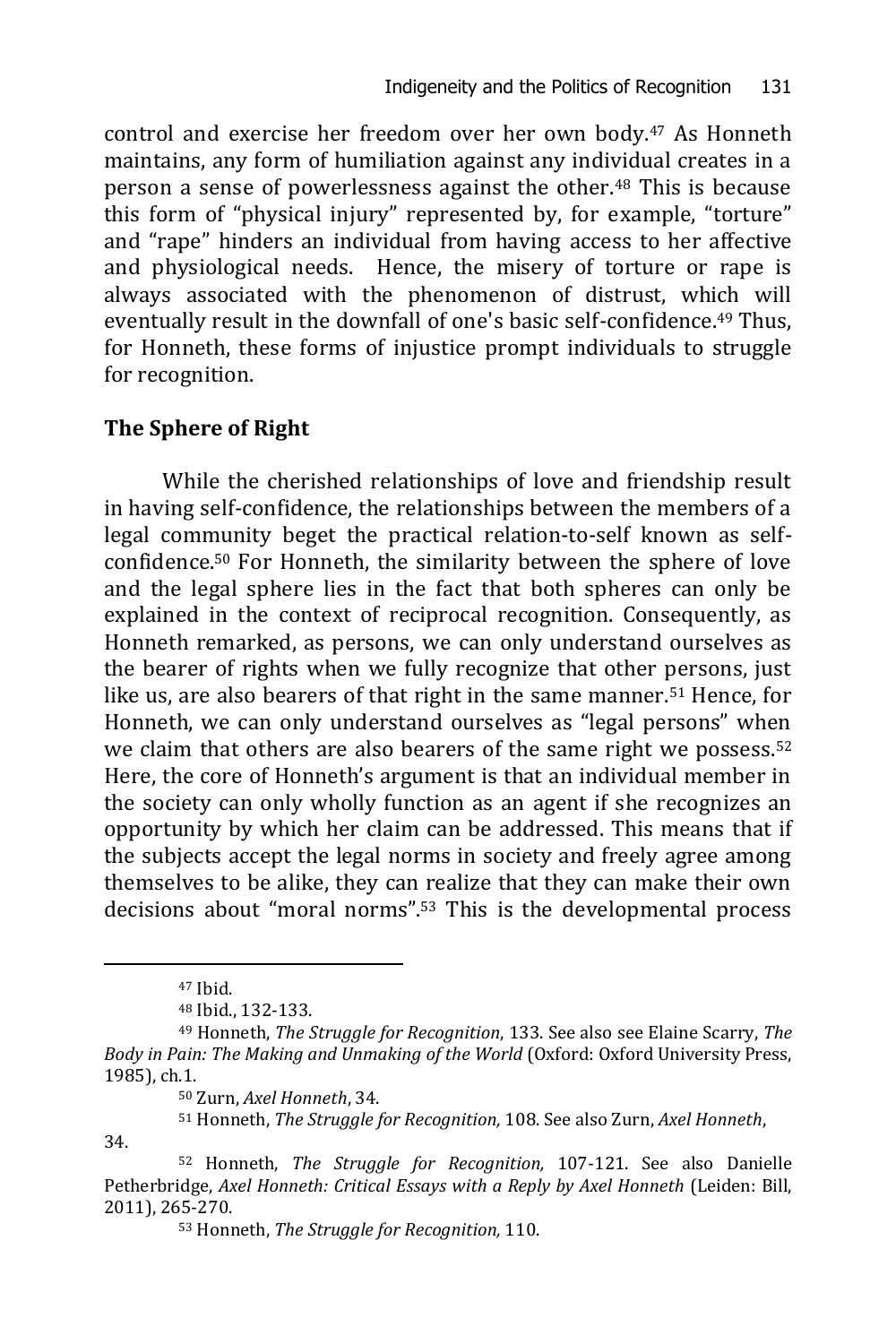that Honneth called the "rational will-formation," which implies that everybody is equal in the sphere of right.<sup>54</sup>

Additionally, Honneth argues that through legal recognition, we can consider ourselves as autonomous persons; thus, we can make our personal decisions and act responsibly as members of society. In this way, as Honneth emphasizes, the interaction between rational subjects in the legal sphere grants the individual self-respect, which is a form of practical relation-to-self.<sup>55</sup> It is through this way that we act morally as persons when we recognize other persons as our co-equal.

In contrast, when an individual is denied of her rights as a fullfledged member of society, she feels neglected or denigrated, which will make her feel marginalized. For Honneth, one's denigration experience disrupts a person's "moral self-respect" because it forbids her to have certain rights in society.<sup>56</sup> For Honneth, therefore, a specific denial of a person's rights implies that she is not considered to have an equal degree of moral responsibility and enjoyment, just like the other members of society.<sup>57</sup> As Honneth maintains, this denial of rights or ostracism shows a clear violation of the "intersubjective expectation" to be acknowledged as an individual capable of making moral judgments.<sup>58</sup> This type of disrespect results in the individual's "loss of self-respect" and deprives the individual of every opportunity to ascribe "social value" to her skills and capabilities.<sup>59</sup>

For Honneth, when an individual loses "self-respect" because she is disrespected and denied of her rights, she experiences the moral feeling of "shame". This kind of reaction, for Honneth, results in the "lowering of one's feeling of self-worth" or the feeling of oneself as a being of "lower social value".<sup>60</sup> And as we can see, all these negative feelings of being disrespected, denigrated and shamed entice the individuals to struggle for recognition.

<sup>54</sup> Nancy Fraser, *Recognition or Redistribution? A Political-Philosophical Exchange*, trans., Joel Golb, James Ingram, and Christiane Wilke (London: Verso, 2005), 144.

<sup>55</sup> Honneth, *The Struggle for Recognition*, 111. See also Den Brink and Owen, *Recognition and Power: Axel Honneth and the Tradition of Critical Social Theory* (New York: Cambridge University Press, 2007), 12.

<sup>56</sup> Honneth, *The Struggle for Recognition*, 133.

<sup>57</sup> Ibid.

<sup>58</sup> Ibid., 134

<sup>59</sup> Honneth, *The Struggle for Recognition*, 134. *See also* Joel Feinberg, *The nature and value of rights', in Rights, justice, and the Bounds of Liberty: Essays in Social Philosophy* (Princeton, NJ: Princeton University Press, 1980), 143ff

<sup>60</sup> Honneth, *The Struggle for Recognition*, 137-138.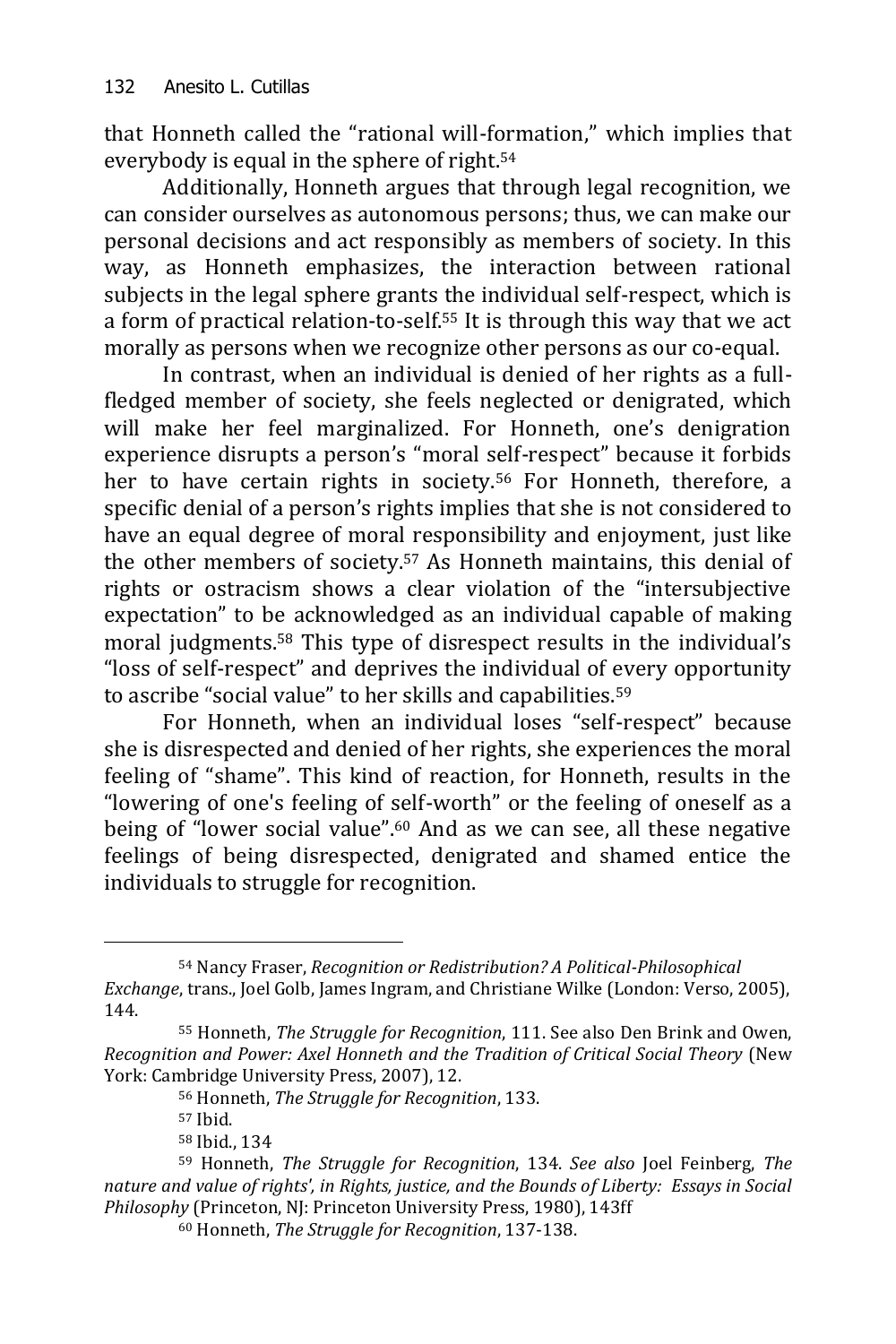## **The Sphere of Solidarity**

In the sphere of solidarity, Honneth maintains that for the human person to be able to gain positive "relation-to-self", she always needs a form of social esteem that permits her to convey her distinct traits and abilities confidently. This is, of course, on top of her experience of care and legal recognition.<sup>61</sup> Honneth argues that the sphere of solidarity is a precondition for the actuality of an "intersubjectively shared value horizon."<sup>62</sup> This means that in the sphere of solidarity, the "self" and "other" can only reciprocally regard each other as individualized persons on the circumstance that they share an orientation to those values and goals that show to each other the importance of their abilities for the life of the other.<sup>63</sup>

Moreover, Honneth argues that each individual plays an essential role within the universal system of "social life" in the sphere of solidarity.<sup>64</sup> Hence, for Honneth, it is in this sphere that an individual is granted self-confidence that enables her to become a significant contributor to society's advancement. It is important to note that while self-respect accords every subject with the idea of "similarity", that is, one person is similar to others in terms of rights, self-esteem assures "individual differences" among subjects.<sup>65</sup> Thus, what is established in the sphere of solidarity is the subject's unique traits and abilities that are not common to all but are recognized and treasured by all. For Honneth, therefore, the sphere of solidarity supposes a kind of an intersubjective relation where individuals mutually esteem each other.<sup>66</sup> This kind of relation is termed as "cultural self-understanding of a society".<sup>67</sup> For Honneth, this cultural self-understanding is regarded as the gauge for individuals' social esteem so that each individual's traits and abilities are duly regarded according to how they contribute to society's goals.<sup>68</sup> In this sense, Honneth regarded the attainment of self-esteem as a matter of cultural or group's struggle for recognition. For Honneth, solidarity describes

<sup>61</sup> Honneth, *The Struggle for Recognition*, 121.

<sup>62</sup> Honneth, *The Struggle for Recognition*, 121.

<sup>63</sup> Ibid.

<sup>64</sup> Deranty, *Beyond Communication,* 301.

<sup>65</sup> Honneth, *The Struggle for Recognition*, 121-122.

<sup>66</sup> Honneth, *The Struggle for Recognition,* 121. See also Paolo A. Bolaňos, "The Ethics of Recognition and the Normativity of Social Relations: Some Notes on Axel Honneth's Materialist Philosophical Anthropology", *Suri*, Volume I, Issue 1 (2012): 23.

<sup>67</sup> Honneth, *The Struggle for Recognition,* 121.

<sup>68</sup> Ibid., 122. See also Zurn, *Axel Honneth*, 39-40.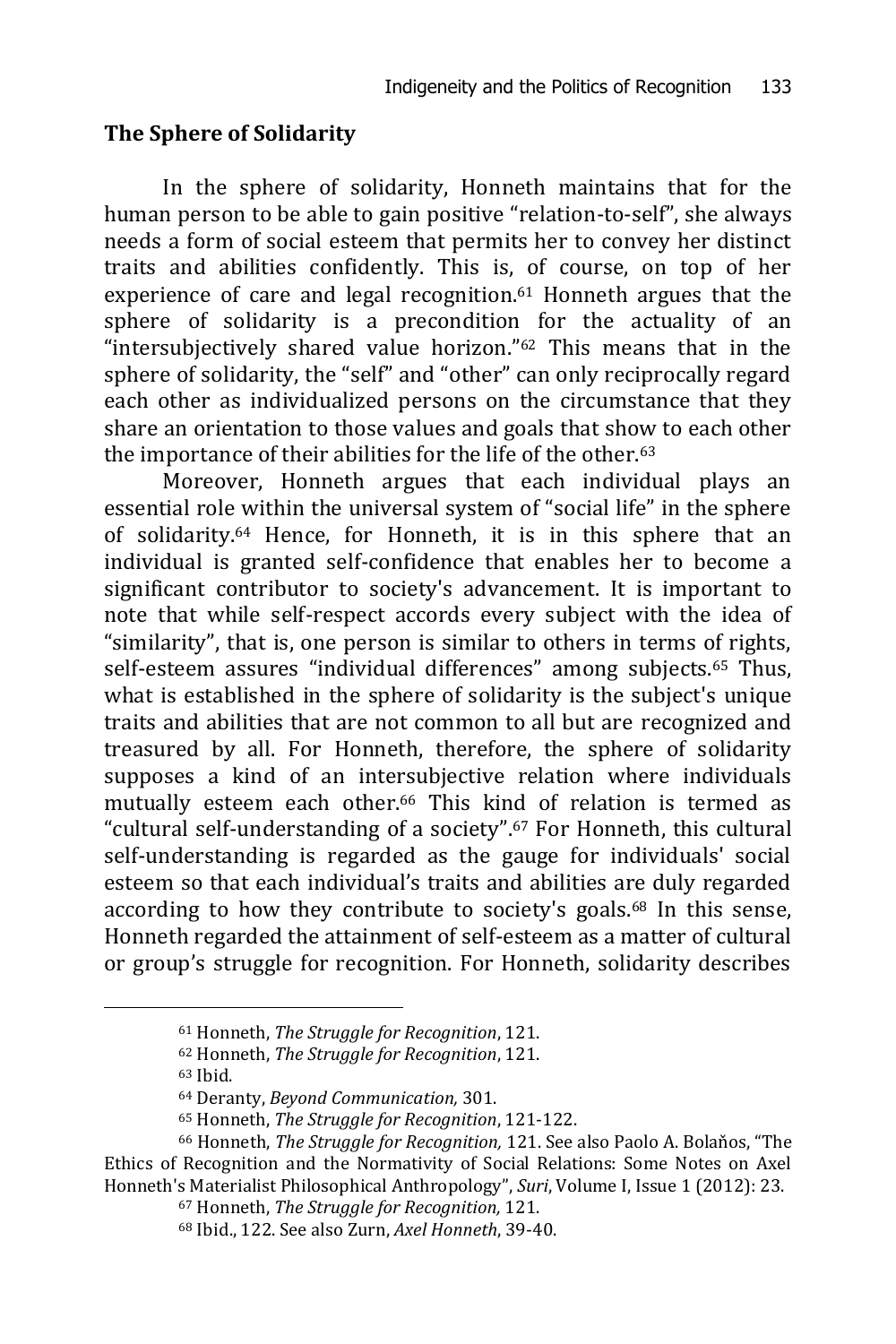the normative behavior of oppressed individuals "coming up together" intending to attain self-esteem.<sup>69</sup> Here, individuals in society are bestowed with a kind of "social esteem" that allows them to feel "appreciated" to realize their societal goals.<sup>70</sup> With this realization, self-esteem grows, which gives way to self-worth that shapes one's identity.<sup>71</sup>

However, when the status or the "value" of the person is being degraded, that is, misrecognizing her contribution to society will result in the individual's feeling of having no significant value in the community.<sup>72</sup> For Honneth, this type of disrespect causes the denigration of an individual or collective ways of life, which is considered as an "insulting" or "degrading" form of behavior in society. As Honneth argues, this form of disrespect lowers the individual's degree of social esteem. It strips every person of the chance to ascribe social values based on their capabilities. Consequently, this kind of social devaluation brings with it a loss of the individual's self-esteem.<sup>73</sup> Thus, for Honneth, because of the emotional responses associated with shame or insult, as illustrated by, for example, physical abuse, the denial of rights, and denigration, the experience of being disrespected and disregarded of recognition ushers one to strive for recognition.<sup>74</sup>

To recall, Honneth, in the struggle for recognition, shows how the different forms of disrespect are formed in the three spheres. As we can see, in the sphere of love, one's trust in the reliability of the social world or the basic self-confidence disintegrates when an individual experiences any physical or psychological abuse. In this sphere, one achieves self-confidence, but physical abuse like torture or rape hinders an individual from accessing her affective and physiological needs. Hence, this experience results in the loss of one's self-trust. There is disrespect when a person experiences denial of rights or exclusion in the sphere of right or respect. In this sphere, one gains self-respect, but when an individual is denied of her rights as a full-fledged member of society, the feeling of "shame" arises. This feeling arises when one is denied or stripped of her capability to interact as a co-equal member in society and as one who can form

<sup>69</sup> Petherbridge, *Axel Honneth: Critical Essays*, 272.

<sup>70</sup> Honneth, *The Struggle for Recognition,* 121–130.

<sup>71</sup> Bolaňos, "The Ethics of Recognition and the Normativity of Social Relations", 23.

<sup>72</sup> Honneth, *The Struggle for Recognition,* 133-134

<sup>73</sup> Ibid., 134.

<sup>74</sup> Ibid., 138.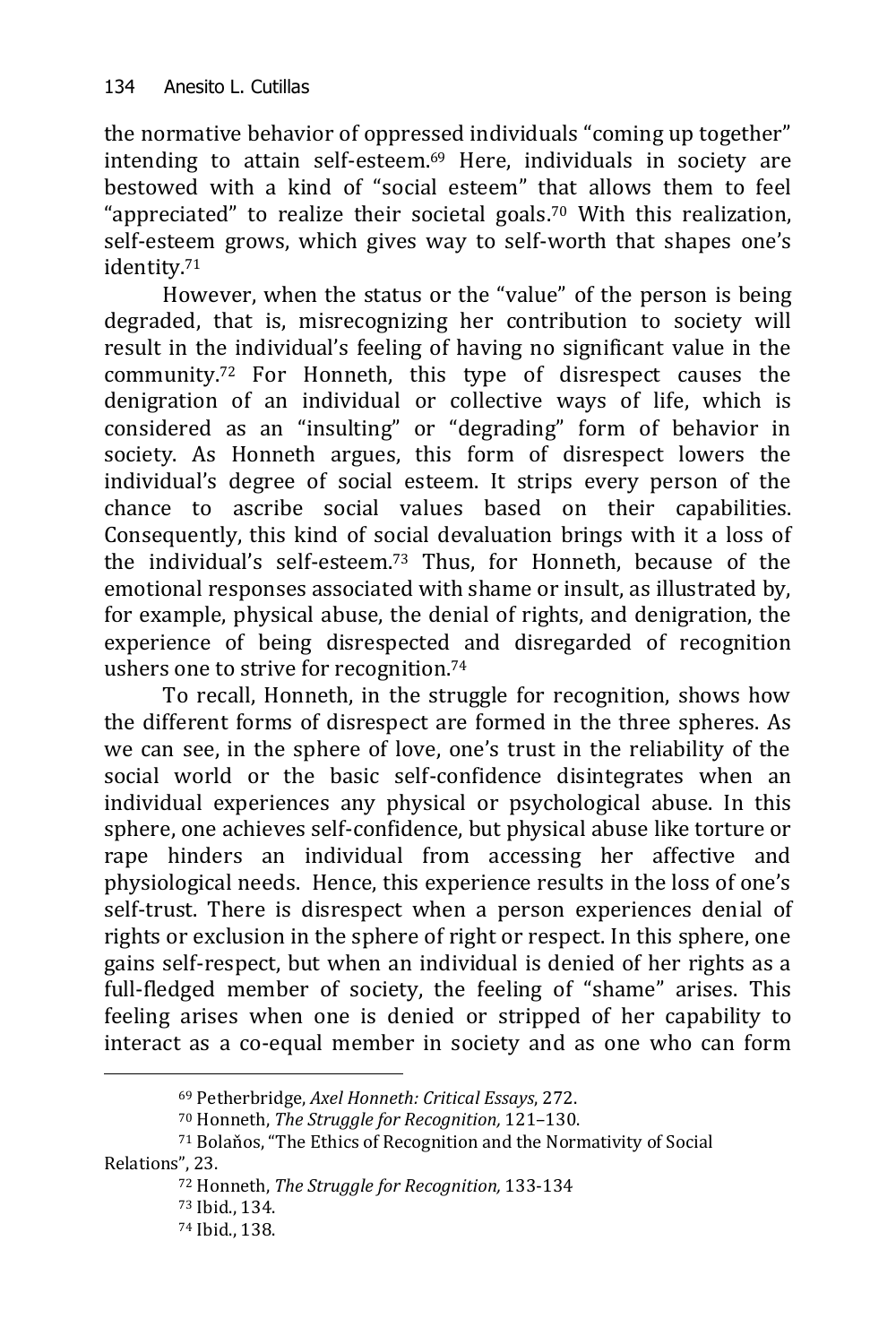moral judgments. While the second type of disrespect injures subjects concerning their self-respect, the kind of disrespect in the third sphere, the sphere of solidarity, involves negative significance for individuals or groups' social value. Consequently, the individual feels that she is insignificant in society; hence, she experiences denigration or insult.75 For Honneth, all of these forms of disrespect forced the individual to struggle for recognition.

#### **Disrespect: The Violation and Denial of Rights**

The prevailing arguments on the three spheres of recognition attest that each person needs a mutual sense of acceptance or approval from the other. This means that, as free individuals, each one ought to be respected equally, just like the rest of all other members in a given society. Honneth's theory of recognition aims to disclose the moral limits causing social interaction and is based on the assumption that society's inclusion will always progress through mutual recognition.<sup>76</sup> However, even today, there are still various members in the society, especially the poor and the numerous ethnic groups and indigenous peoples, who experienced being maltreated and degraded. For Honneth, these forms of disrespect, i.e., insult and humiliation, degradation and disrespect, impair the subjects and impede their freedom to act and injure the positive understanding of themselves.<sup>77</sup> As Honneth maintains, each human being's normative self-image relies on the odds of being continuously backed up by others. Hence, the experience of being disrespected injures the identity of the person as a whole and provides the stimulus for "social conflict".<sup>78</sup>

Moreover, Honneth argues that these forms of disrespect give way to some kind of "social shame," which in turn inflicts a kind of "scars" or "injuries" upon individuals.<sup>79</sup> When these individuals realize the repercussions of these forms of disrespect, this awareness drives

<sup>75</sup> Ibid., 132-134.

<sup>76</sup> Anita Chari, "Toward a political critique of reification: Lukacs, Honneth and the aims of critical theory", *Philosophy and Social Criticism*, Vol. 36, No. (2010): 591.

<sup>77</sup> Honneth, *The Struggle for Recognition*, 131. See also Axel Honneth, *Freedom's Right: The Social Foundations of Democratic Life*, trans. Joseph Ganahl (Cambridge: Polity Press, 2014), 86.

<sup>78</sup> Honneth, *The Struggle for Recognition*, 131; Also see, as a whole, Glyris M. Breakwell: Threatened Identities (New York: Wiley, 1983).

<sup>79</sup> Honneth, *The Struggle for Recognition*, 135.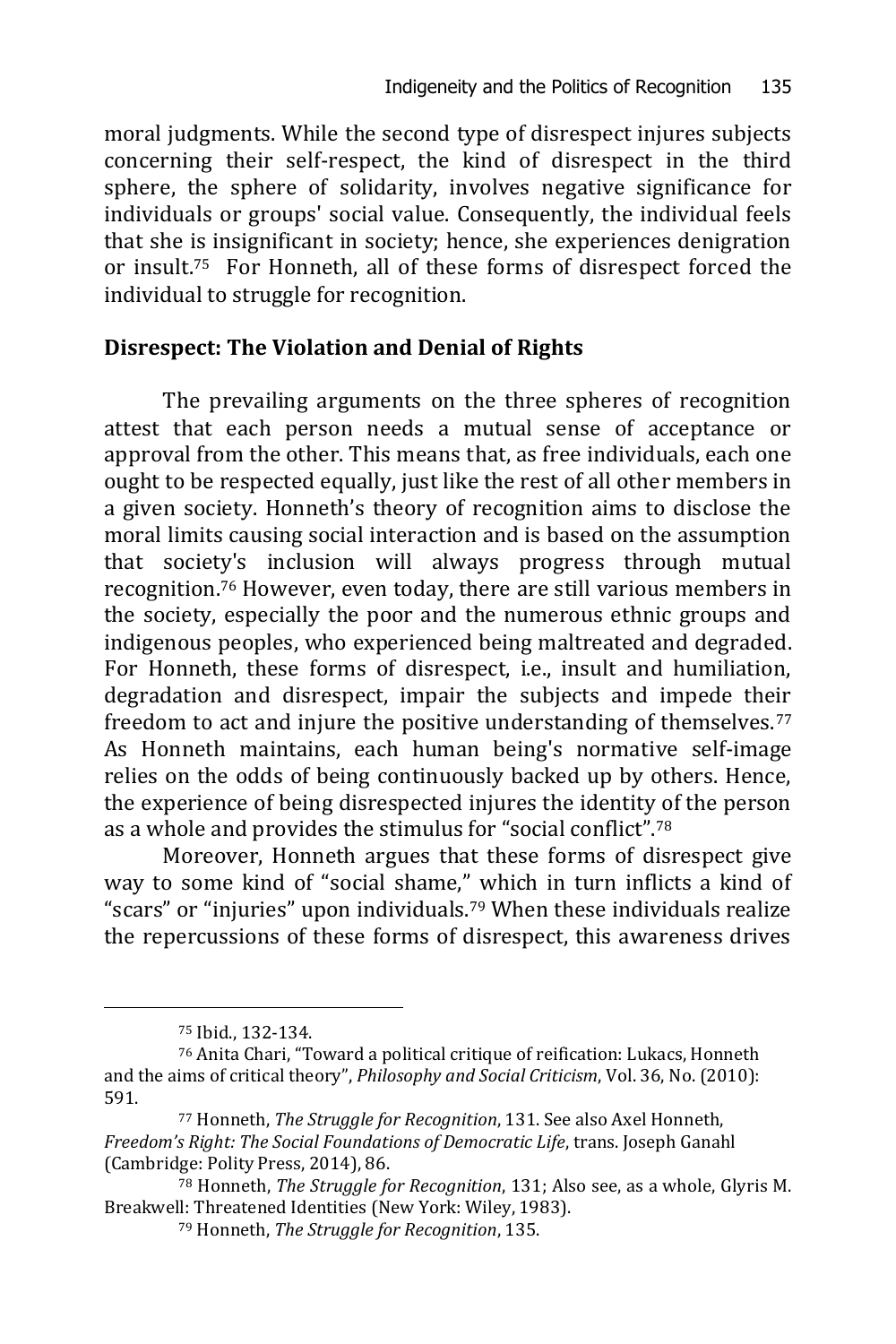them to struggle for recognition.<sup>80</sup> Consequently, this negative experience of being disrespected gives way to the feelings of being angry, pained, or outraged.

To furnish a concrete basis for how this feeling of disrespect has affected individuals' emotions, Honneth appropriated John Dewey's pragmatist psychology. According to Dewey, as Honneth views it, negative feelings such as anger, indignation, and sorrow are formed when an individual finds it challenging to realize the desired action.<sup>81</sup> By contrast, positive feelings of joy or pride occur when one can attain an appropriate answer to an urging problem.<sup>82</sup>

In Dewey's sense, as Honneth sees it, an individual's reaction when her expectations are violated results in moral indignation emotions. When human freedom is violated, and human actions are not realized, moral conflicts arise in society.<sup>83</sup> Logically, the feelings of "misrecognition" and "social contempt" arise when subjects are misrecognized or disrespected since they attack the very conditions of practical identity.<sup>84</sup>

Thus, for Honneth, in agreement with Dewey, the experience of injustice or disrespect gives way to a moral feeling of shame where an individual feels as being of lower social value. These negative feelings of shame, being disrespected and being denied recognition serve as an impetus for a struggle for recognition, which becomes a motive for political resistance.<sup>85</sup>

As we can see, the above discussion shows that social struggles exist when there is disrespect, misrecognition, and unequal treatment in society. Social struggles arise as long as there are forms of injustice around. This is the reason why Honneth considers society as pathological. As Honneth reminds us, the purpose of social critical theory is to identify the misdevelopments of the intersubjective relationships that persist in society – what he calls social "pathology".<sup>86</sup> Honneth asserts that the purpose of social critical

<sup>80</sup> Ibid., 133-135.

<sup>81</sup> John Dewey, "The Theory of Emotion, I emotional Attitudes." *Psychological Review*, Vol. 1 (1984): 553-569,

[https://brocku.ca/MeadProject/Dewey/Dewey\\_1895.html](https://brocku.ca/MeadProject/Dewey/Dewey_1895.html) (accessed 29 March 2020) <sup>82</sup> Honneth, *The Struggle for Recognition*, 136.

<sup>83</sup> Ibid., 137.

<sup>84</sup> Jean-Philippe Deranty, *Beyond Communication. A Critical Study of Axel Honneth's Social Philosophy* (Leiden and Boston: Brill, 2009), 311.

<sup>85</sup> Honneth, *The Struggle for Recognition*, 138-139.

<sup>86</sup> Axel Honneth, *Disrespect: The Normative Foundations of Critical Theory* (Cambridge: Polity Press, 2007), 56.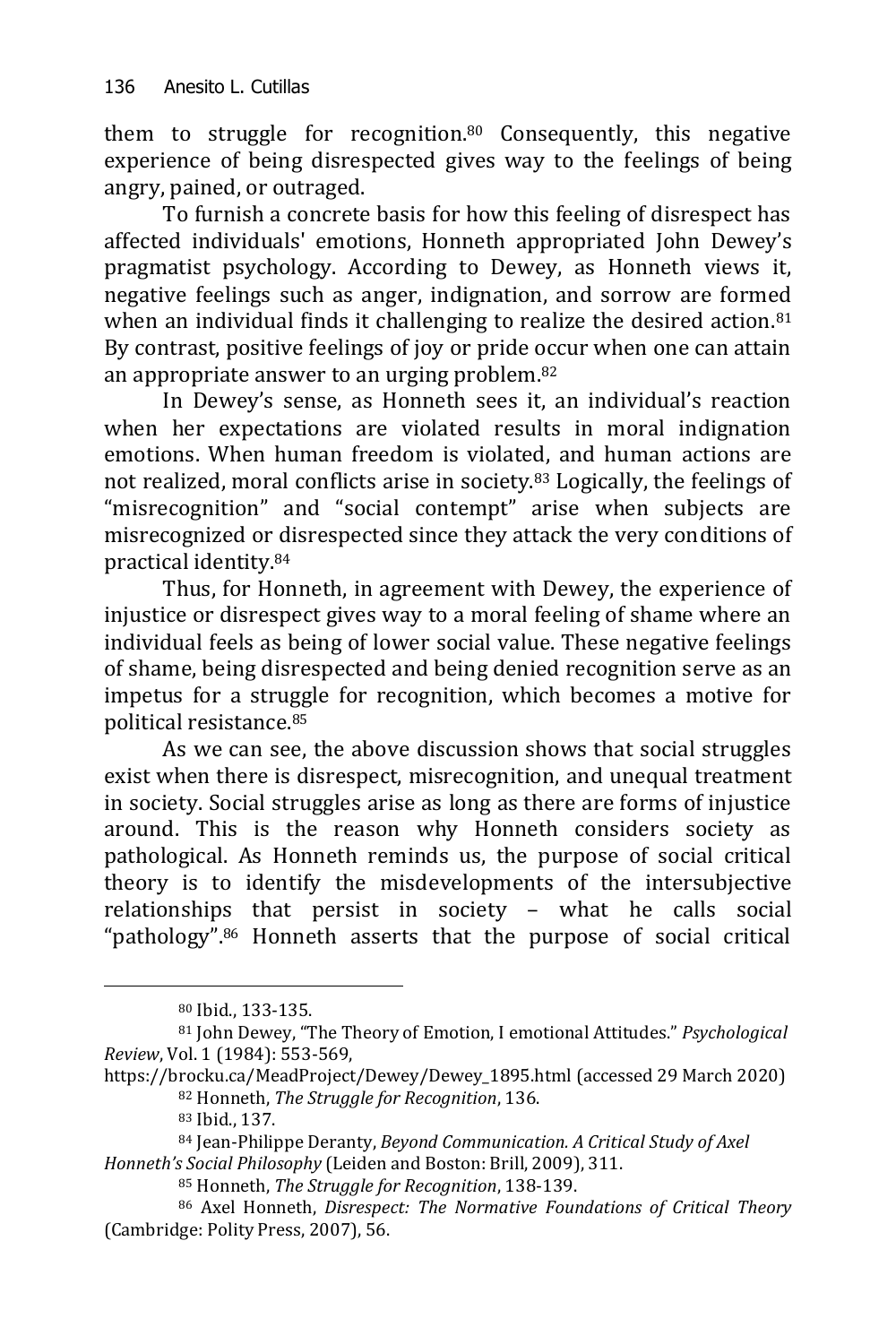theory is to identify social structures that restrain members of society from living the "good life".<sup>87</sup> Hence, to emancipate people from the repressions brought about by disrespect, misrecognition, and social injustices, individuals must be given due recognition in their respective demands and expectations in society.<sup>88</sup> In this sense, therefore, Honneth's theory of recognition can be an alternative in emancipating all those considered marginalized members of society today.

#### **Marginalization of the Manobos**

This section discusses the impact of globalization on the life of the Manobos in Surigao. Here, the term "globalization" is taken along the lines of Jeffry Ocay's notion of "globalization," following Anthony Giddens, to specifically mean "economic globalization," which undermines local subsistence economies and has caused familial and cultural distortions.<sup>89</sup>

To make sense of how economic globalization has impacted the lives of the Manobos in Surigao, a brief engagement with the Philippine Government's development initiatives and the local government unit in Surigao is vital. These development initiatives aim to provide economic development and sustainability, poverty alleviation, and enhance people's well-being. However, these economic development initiatives resulted in the organizational alteration of the Manobos' customs and traditions and even the loss of their identity and self-determination.<sup>90</sup>

According to Karl Gaspar, the causes of the present-day adversities that the indigenous peoples (Ips), including the Manobos in Surigao, encountered could be traced back to the beginnings of the country's colonial history.<sup>91</sup> As recalled, many among the original

<sup>87</sup> Ibid., 3, 56.

<sup>88</sup> Honneth, *The Struggle for Recognition*, 135. See also Christopher F. Zurn, "Recognition, Redistribution, and Democracy: Dilemmas of Honneth's Critical Social Theory", *European Journal of Philosophy*, Vol. 13, Issue 1 (April 2005), 89-126.

<sup>89</sup> Jeffry Ocay, "Ethics of Refusal: Globalization and the Penan People's Struggle for Recognition," *Budhi: A Journal of Ideas and Culture* 19.2 & 19.3 (2015): 169–195 (accessed August 14, 2020).

 $90$  For more detailed discussion on the rise and development of domination in the Philippines, see Jeffry Ocay, "Shifting Pattern and Sophistication of the American Colonial Domination in the Philippines: From Colonialism to Technological Domination," *Silliman Journal* Vol. 55 No. 1 (January-June 2014):117-152.

<sup>91</sup> Karl M. Gaspar, *The Lumad's Struggle in the Face of Globalization,* (Davao City: AFRIM, 2000), 5-12. See also Jeffry Ocay, "The History of Domination and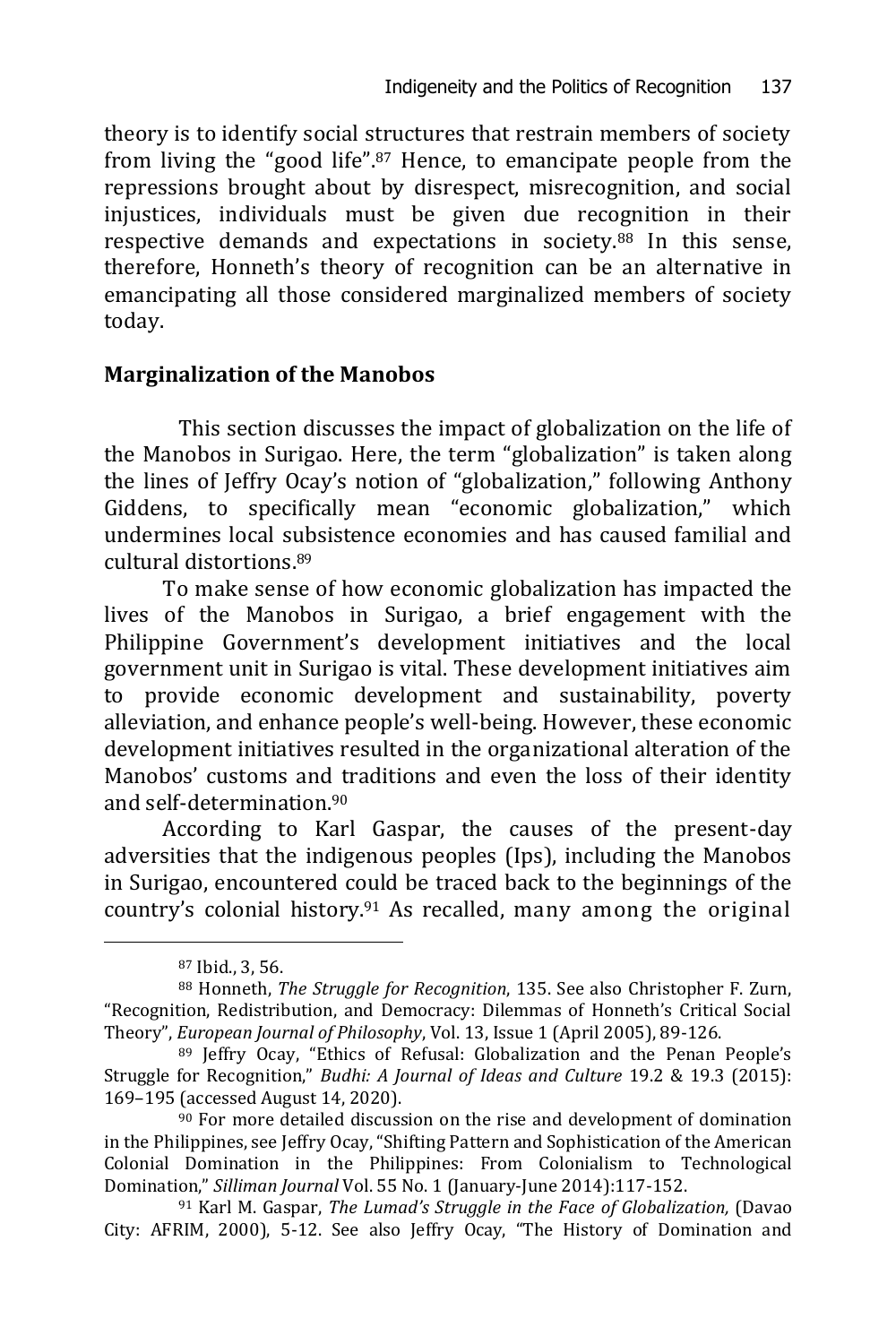settlers remained outside the towns and fled into the mountains and forests when the Spaniards established the township. Bringing with them their beliefs and practices intact, they were considered *remontados* (that is, people who fled to the hills like the IPs now) and *infideles* (infidels).<sup>92</sup> Under the *Spaniards' jura regalia doctrine (Regalian Doctrine)*, all lands in the Philippine archipelago were treated as lands of the Spanish crown.<sup>93</sup> Hence, no one has a legal right over the land if he has no land titles. Thus, the indigenous people who chose to live outside the pueblos had virtually no right to their land. <sup>94</sup>

After the Spaniards, the Americans subjugated the Philippines after they won the battle against the former colonizers. Under the Treaty of Paris of 1898, the Philippines became a U.S. colony.<sup>95</sup> The U.S. government implemented a series of land laws to govern the so-called "public lands" and the uncultivated and unoccupied public lands, including indigenous peoples' ancestral domains. These lands were then classified as agricultural lands to be distributed to those who wanted to use them, including U.S. citizens.<sup>96</sup> Under the Public Land Act of 1902, the U.S. government open the land to corporations or associations up to 1,024 hectares for his use. This provision also nullifies any relocation and transfer of land titles if the American government does not authorize them. The 1902 Land Registration Act No. 496 declared that all land title system is under the power of the U.S. government, while the 1903 Philippine Commission Act No. 178 categorized all unregistered land as part of the public domain.<sup>97</sup>

It must be noted that Surigao, a former Spanish district, became a chartered province of the Philippines on May 15,

-

<sup>94</sup> Ibid.

Resistance in the Philippines: From the pre-Hispanic through the Spanish and American Period," *LUMINA*: *Interdisciplinary Research Journal of Holy Name University*, Vol. 21 No. 1 (March 2010): 35-61.

<sup>92</sup> Rey Ty, "Indigenous Peoples in the Philippines: Continuing Struggle," *Asia-Pacific Human Rights Information Center* Vol. 62 (December 2010), [https://www.hurights.or.jp/archives/focus/section2/2010/12/indigenous-peoples](https://www.hurights.or.jp/archives/focus/section2/2010/12/indigenous-peoples-in-the-philippines-continuing-struggle.html)[in-the-philippines-continuing-struggle.html](https://www.hurights.or.jp/archives/focus/section2/2010/12/indigenous-peoples-in-the-philippines-continuing-struggle.html) (accessed October 6, 2020).

<sup>93</sup> Ibid.

<sup>95 &</sup>quot;Treaty of Peace Between the United States and Spain; December 10, 1898", [http://avalon.law.yale.edu/19th\\_century/sp1898.asp](http://avalon.law.yale.edu/19th_century/sp1898.asp) (accessed October 6, 2020).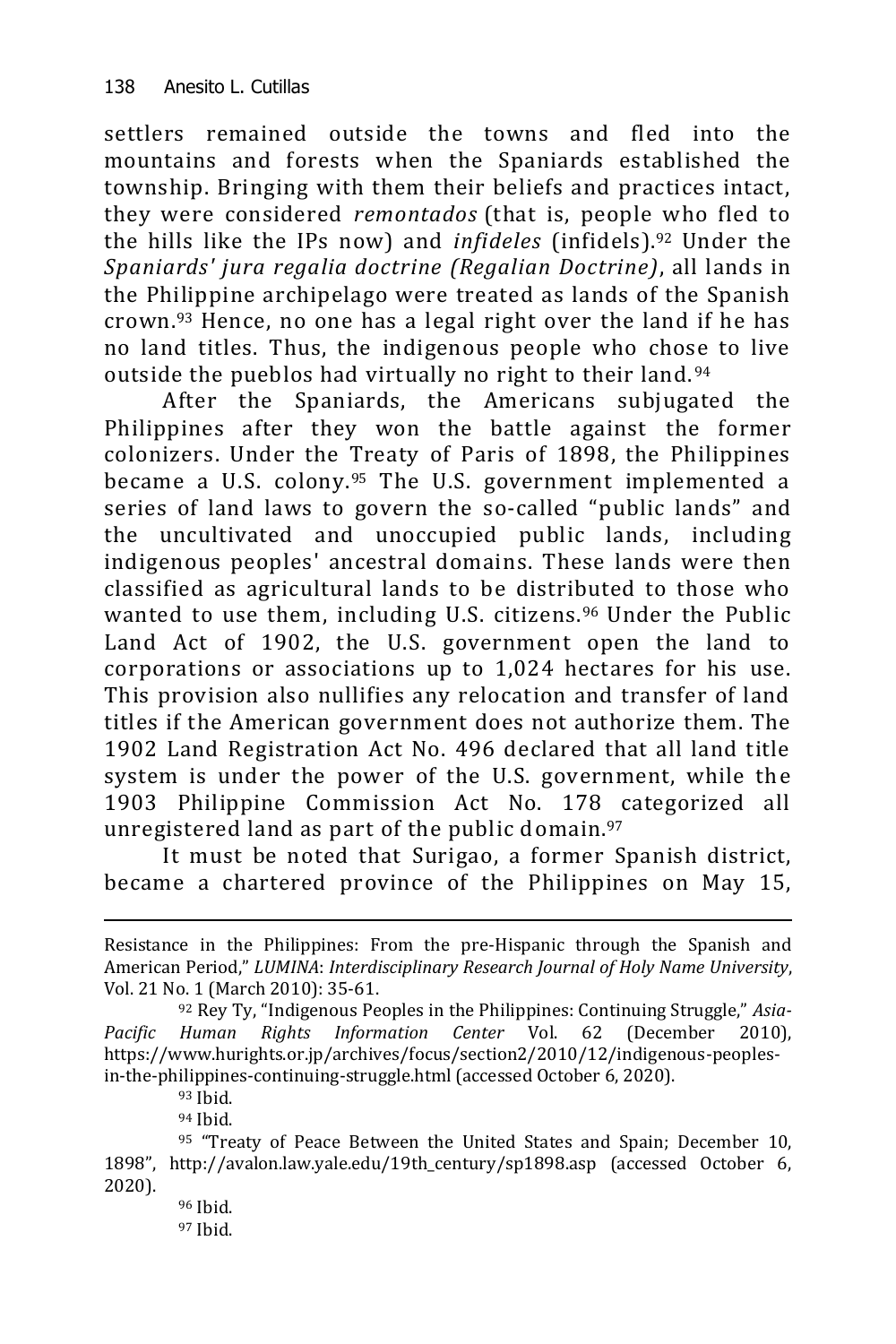1901 *under* the Philippine Constitution Act 127. But it was dissolved in 1960 to comprise what are now known as the provinces of Surigao del Norte, Surigao del Sur, and Dinagat Islands. The [aborigines](https://infogalactic.com/info/Indigenous_Australians) of Surigao del Sur were a conglomeration and mixture of different racial types, namely: [Mandaya,](https://infogalactic.com/info/Mandaya) Mamanua, [Mansaka](https://infogalactic.com/info/Mansaka) and Manobo. <sup>99</sup> Based on the National Council of Churches' study in the Philippines – People's Action for Cultural Ties (NCCP-PACT) in 1988, the whole Manobo population totaled 250, 000. <sup>100</sup> In 1994, the Manobos and their subgroups occupy the core areas from Sarangani island into the Mindanao mainland in Agusan del Sur, Davao provinces, Bukidnon, North, and South Cotabato. The entire land area of Surigao del Norte is 197,293 hectares, of which, according to the DENR, 7.68%, or 15,155.36 hectares, is the total land area covered by mining tenements.<sup>101</sup> The land area of Surigao del Sur is 523,050 hectares or 5,230.50 sq. kilometers of which 32.22 percent are classified as alienable and disposable while 67.78 percent is forest land. Endowed with rich quantities of metallic and non-metallic minerals, Surigao del Sur is abundant with gold, chromite, copper, nickel, cobalt, and zinc. Clay diatomite and bentonite, limestone, coal and feldspar, and coarse/fine aggregates are the non-metallic minerals.<sup>102</sup> The fatty mineral deposits have attracted both small and large scales mining companies to operate in Surigao.

The exploitation of the Manobos' ancestral lands had been exacerbated when the National Integrated Protected Areas System Act of 1995, Mining Act of 1995. This Act gave the American colonialists the right to mine public lands, and the Presidential Decree 705 or the 1975 Revised Forestry Reform Code of the Philippines were enacted

<sup>98</sup> Fernando A. Almeda, "*Surigao Across the Years: Story of a Province.*  Philippine National Historical Society", *[ISBN](https://en.wikipedia.org/wiki/ISBN_(identifier)) [9789718851012](https://en.wikipedia.org/wiki/Special:BookSources/9789718851012)* (Retrieved July 10, 2021).

<sup>99</sup> "Surigao del Sur"[, https://infogalactic.com/info/Surigao\\_del\\_Sur](https://infogalactic.com/info/Surigao_del_Sur) (accessed July 9, 2021).

<sup>100</sup> CCP Encyclopedia of Arts 1994, 120.

<sup>101</sup> "Surigao Del Norte Mineral Profile", [http://www.mgbr13.ph/MGBR13DataFiles/MMD/2017/MineralStatistics/QuickFacts](http://www.mgbr13.ph/MGBR13DataFiles/MMD/2017/MineralStatistics/QuickFacts/Surigao%20del%20Norte%20Quickfacts.pdf) [/Surigao%20del%20Norte%20Quickfacts.pdf](http://www.mgbr13.ph/MGBR13DataFiles/MMD/2017/MineralStatistics/QuickFacts/Surigao%20del%20Norte%20Quickfacts.pdf) (accessed September 22, 2020)

<sup>&</sup>quot;Surigao Del Sur Geography", <https://mujaju.wordpress.com/2015/01/14/surigao-del-sur-geography/> (accessed September 22, 2020)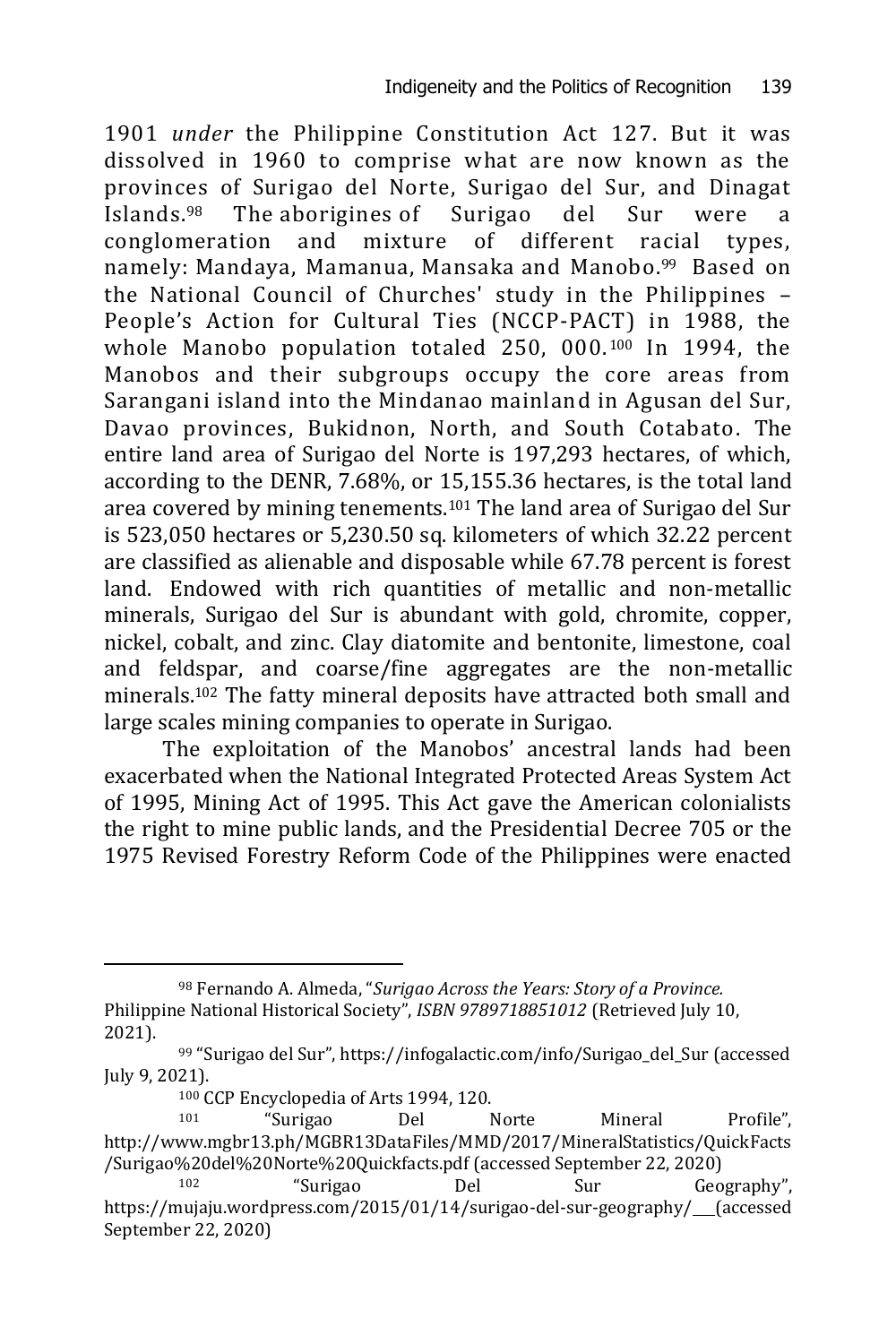as laws.<sup>103</sup> Included in the PD 705 is the Industrial Tree Plantation Lease Agreements (ITPLA) formation of 1975. It was continued through DENR's Industrial Forest Management Agreements (IFMA) up to the present times. These programs give way for more industrial and commercial tree plantations and logging projects funded by transnational financial institutions, such as the Asian Development Bank (ADB) and Land Bank of the Philippines (LBP).<sup>104</sup> Under this development, most of the Manobos' ancestral lands in Surigao were opened to economic activities, such as mining, logging, and tree planting activities.<sup>105</sup> Because of these happenings, the Manobos in Surigao and other IPs had significantly been displaced.

For instance, the entire land area of Surigao del Norte is 197,293 hectares, of which, according to the DENR, 7.68%, or 15,155.36 hectares, is the total land area covered by mining tenements.<sup>106</sup> This development resulted in massive deforestation throughout the Philippine archipelago for the last few decades. <sup>107</sup> There was a peak of 471 Timber License Agreement (TLA) holders in the Philippines, controlling an aggregated area of more than 10M ha, which indicates the logging companies control much of the country's natural resources. 108

I will show how the mining and the logging companies marginalized the Manobos in Surigao in what follows.

*On Mining*. As is well-known, Surigao has the most significant nickel deposit in the Philippines and also holds a rich deposit of other precious and base metals such as gold, silver, copper, and chromite.<sup>109</sup> This explains why Surigao has a long mining history from the ancient period up to the present. The first big mining town was established in

<sup>103</sup> "Revised Forestry Code of the Philippines", [http://www.gov.ph/1975/05/19/presidential-decree-no-7](http://www.gov.ph/1975/05/19/presidential-decree-no-)05-s-1975/ (accessed September 26, 2020)

<sup>104</sup> Ibid., see also Petrola, "Economic Globalization and the Manobo Peoples' Struggle for Social Justice", 1891.

<sup>105</sup> Ibid.

<sup>106</sup> "Surigao Del Norte Mineral Profile", [http://www.mgbr13.ph/MGB-](http://www.mgbr13.ph/MGB-R13DataFiles/MMD/2017/MineralStatistics/QuickFacts/Surigao%20del%20Norte%20Quickfacts.pdf)[R13DataFiles/MMD/2017/MineralStatistics/QuickFacts/Surigao%20del%20Norte%](http://www.mgbr13.ph/MGB-R13DataFiles/MMD/2017/MineralStatistics/QuickFacts/Surigao%20del%20Norte%20Quickfacts.pdf) [20Quickfacts.pdf](http://www.mgbr13.ph/MGB-R13DataFiles/MMD/2017/MineralStatistics/QuickFacts/Surigao%20del%20Norte%20Quickfacts.pdf) (accessed September 22, 2020)

<sup>107</sup> Rodel D. Lasco and Florencia B. Pulhin, "Carbon Budgets of Forest Ecosystems in the Philippines", *Journal of Environmental Science and Management* 12 (1) (June 2009): 1-13, <https://www.researchgate.net/publication/265740827> (accessed September 5, 2020).

<sup>108</sup> Ibid.

<sup>109</sup> Hideyuki Kurita, "Case Studies of Medium/large-scale Mines in the Philippines (1)", 愛媛経済論集*, Ehime University,* Vol.35, No.1 (2015): 37-60.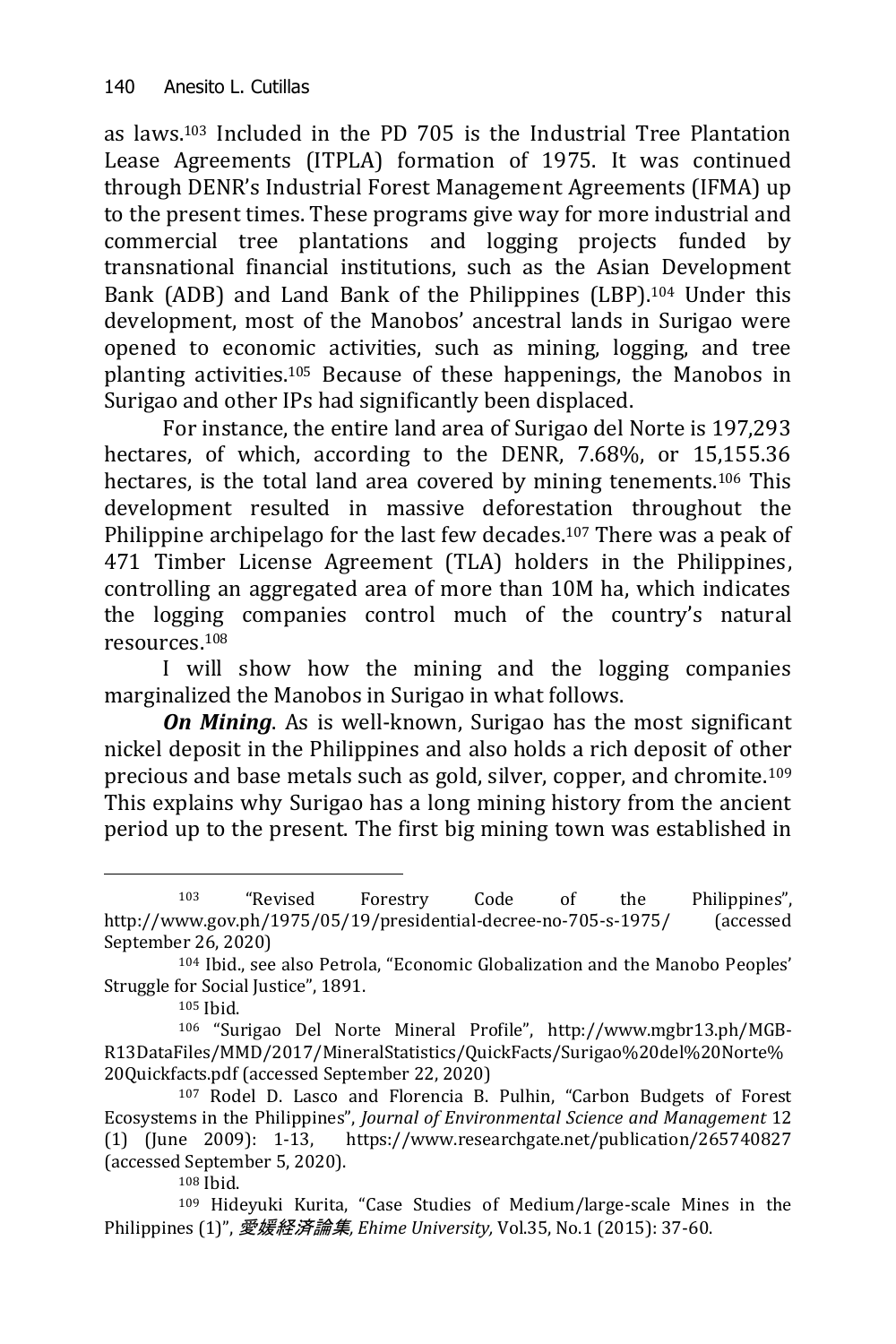the municipality of Claver after the success of Taganito Nickel Mines by Taganito Mining Corporation (TMC), which started mining operations in 1989. Since then, many investors have been attracted by the immense success of TMC. In the study of Kurita, by 2012, seven mining companies have been operating in Surigao del Norte and Surigao del Sur, namely the Taganito Mining Corporation (TMC), Platinum Group Metals Corporation (PGMC), Shenzou Mining Group Corporation(SMGC), Cagdianao Nickel Project (CNP), Carrascal Nickel Corporation (CNC), Adlay and Dahican Nickel Project (ADNP), and the Mercventures Mining and Development (MERC).<sup>110</sup> In 2017, Surigao del Norte had four giant Mineral Resources Development Projects, specifically Nickel Mines, namely: Tagana-an Nickel Project (Hinatuan Mining Corporation); SIRC Nickel Project (Surigao Integrated Resources Corporation/ Platinum Group Metals Corporation); Taganito Nickel Project (Taganito Mining Corporation); and Urbiztondo Nickel Project (Adnama Mining Resources, Inc.). It also has one (1) Processing Plant, the Taganito HPAL Project (Taganito HPAL Nickel Corporation).

Because of this rich mineral deposit, no wonder there are small and large scales mining activities in the province. The Marc Ventures Mining Development Corporation (MVMDC) is a large-scale mining company operating at Carrascal and Cantilan with about 50 sq. km. which focuses on gold-digging activities. Also, in Carascal is the CTP Construction and Mining Corporation, which focuses on gold and nickel extracted in 35.64 and 48.6916 sq. kilometers, respectively. The Carac-an Development Corporation, also in Carrascal, operates with an area of 506.3764 sq. kilometers. There are also small-scale mining activities found in the municipalities of Barobo, Carmen, and San Miguel.<sup>111</sup> In the study of Sarah Herbst, most of these mining companies are mainly Chinese companies. According to Herbst, these mining companies are not inclined to discuss issues about mitigating environmental impacts or talking about sustainable practices".<sup>112</sup>

<sup>110</sup> Kurita, "Case Studies of Medium/large-scale Mines in the Philippines (1)", 52-60.

<sup>111</sup> Ibid.

<sup>112</sup> Sarah Herbst, Mining in the Caraga Region, Philippines: Insiders' Perspectives on Emergent Social and Environmental Problems,"[https://www.semanticscholar.org/paper/MINING-IN-THE-CARAGA-](https://www.semanticscholar.org/paper/MINING-IN-THE-CARAGA-REGION%2C-PHILIPPINES%3A-INSIDERS%27-Herbst/c5dd74458abcd802831d2994af2d9f64c709132c)[REGION%2C-PHILIPPINES%3A-INSIDERS%27-](https://www.semanticscholar.org/paper/MINING-IN-THE-CARAGA-REGION%2C-PHILIPPINES%3A-INSIDERS%27-Herbst/c5dd74458abcd802831d2994af2d9f64c709132c)

[Herbst/c5dd74458abcd802831d2994af2d9f64c709132c](https://www.semanticscholar.org/paper/MINING-IN-THE-CARAGA-REGION%2C-PHILIPPINES%3A-INSIDERS%27-Herbst/c5dd74458abcd802831d2994af2d9f64c709132c) (accessed October 7, 2020).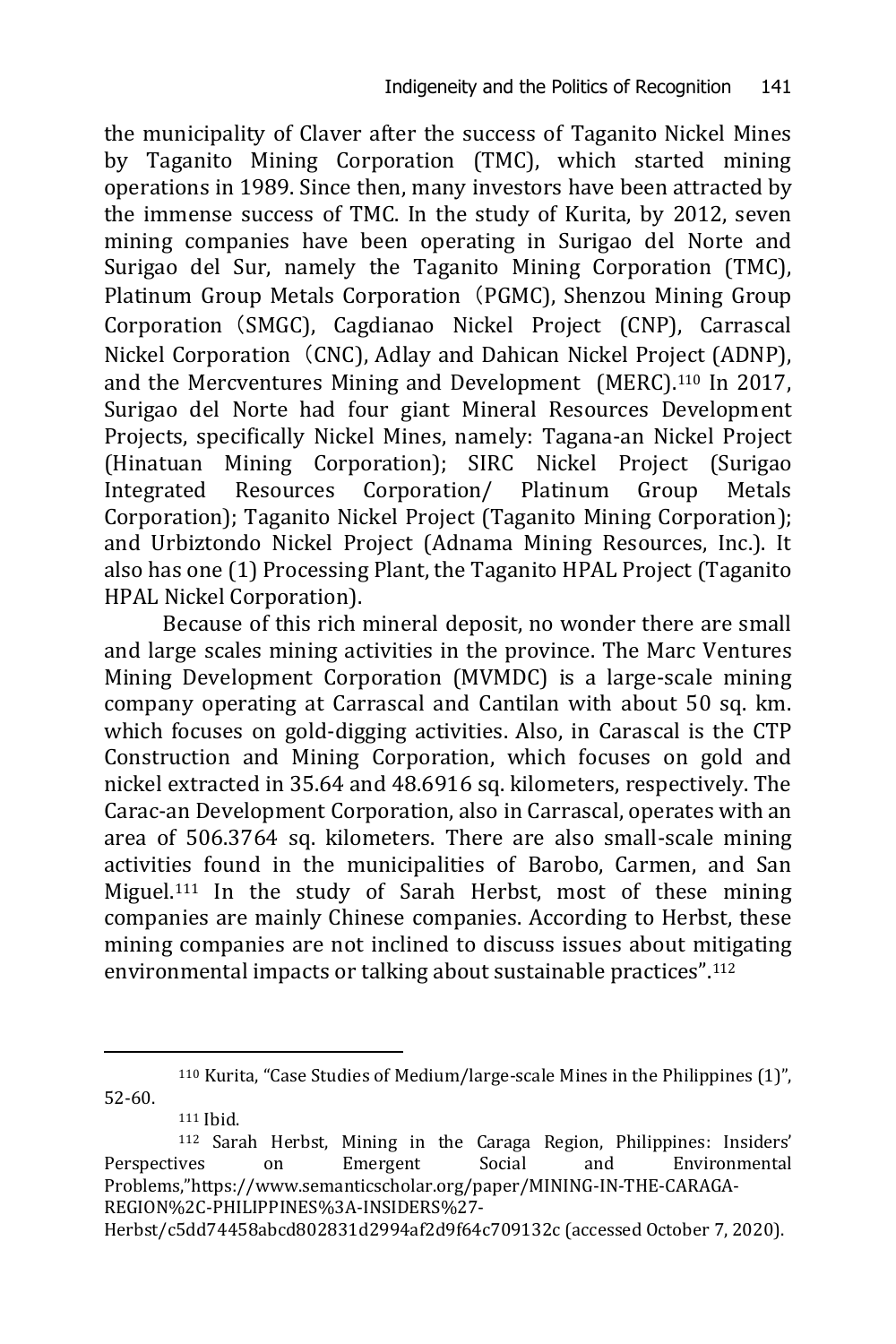*On Logging Companies*. In the last few decades, massive deforestation has been observed throughout the Philippine archipelago.<sup>113</sup> Lasco and Pulhin noted that when the Spanish colonizers first set foot in the Philippines in 1521, 90% of the country was covered with lush tropical rainforest (ca. 27M ha) of 30M total land area. <sup>114</sup> However, in the last century alone, the Philippines lost 14.9 M ha of tropical forests or an average of about 150,000 ha/yr.<sup>115</sup> This enormous loss of forest cover in the country has been historically caused by the logging activities since in the 1970s when there was a peak of 471 Timber License Agreement (TLA) holders in the Philippines controlling an aggregated area of more than 10M ha, which indicates the logging companies control over much of the country's natural resources.<sup>116</sup> However, the ultimate driving forces of deforestation are more complex than merely blaming loggers because Lasco and Pulhin observed that the issue of deforestation in the Philippines is also tied up to the broader issues of corruption, poverty as well as high population density that led to the migration of people to upland areas.<sup>117</sup> For instance, in Bislig, Surigao del Sur, the Paper Industries Corp. of the Philippines (PICOP) with a massive timber license covering 186,692 hectares of forest lands was granted as a logging company since 1952.<sup>118</sup> The whole concession area provided a steady base for selective logging of the mature Philippine hardwood forests that have a natural logging cycle of 25 to 35 years.<sup>119</sup>

Moreover, the continuous operations by the mining and logging companies in Surigao have caused various conflicts. As Holden et al. argued, the most immediate clash between the government's aggressive promotion of mining and the indigenous inhabitants is the inconsistency between the law promoting mining and the Indigenous

-

<sup>119</sup> Ibid.

<sup>113</sup> Rodel D. Lasco and Florencia B. Pulhin, "Carbon Budgets of Forest Ecosystems in the Philippines", *Journal of Environmental Science and Management* 12 (1) (June 2009): 1-13, <https://www.researchgate.net/publication/265740827> (accessed September 5, 2020).

<sup>114</sup> Ibid., 1.

<sup>115</sup> Ibid., 2.

<sup>116</sup> Ibid.

<sup>117</sup> Ibid. *See also* David M. Kummer, *Deforestation in the Postwar Philippines* (Philippines: Ateneo de Manila University Press, 1992), 177ff.

<sup>118</sup> Gerardo P. Sicat. "RISE AND FALL OF PICOP – MINDANAO'S TIMBER PLANTATIONS (PART II)", *The Philippine Star*, August 12, 2015, [https://www.fef.org.ph/gerardo-sicat/rise-and-fall-of-picop-mindanaos-timber](https://www.fef.org.ph/gerardo-sicat/rise-and-fall-of-picop-mindanaos-timber-plantations-part-ii/)[plantations-part-ii/](https://www.fef.org.ph/gerardo-sicat/rise-and-fall-of-picop-mindanaos-timber-plantations-part-ii/) (accessed July 9, 2021).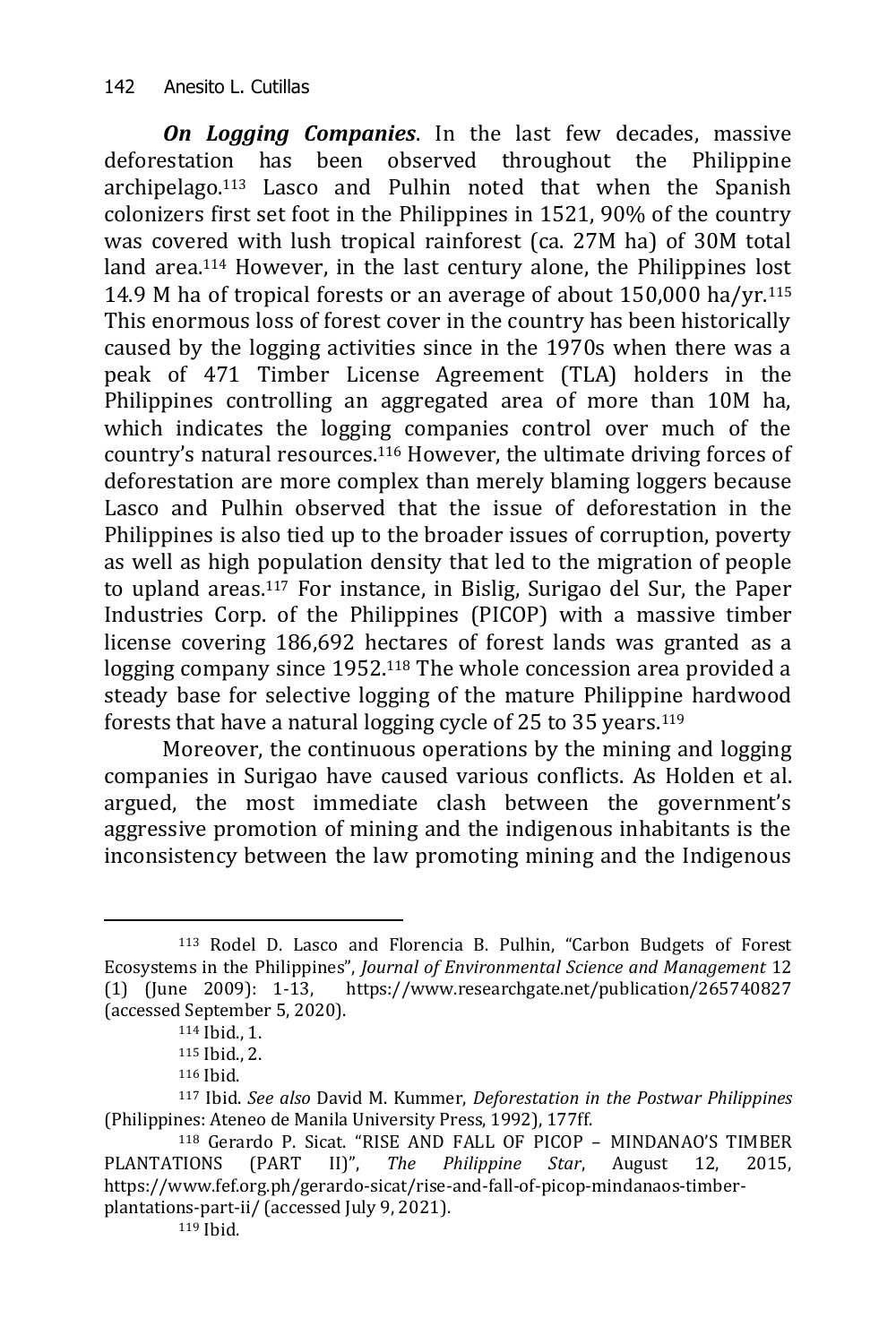Peoples Rights Act (IPRA).<sup>120</sup> As a result, conflicts between mining and indigenous peoples has generated substantial controversy, including protests, litigation, and allegations of violence and human rights abuses.<sup>121</sup>

Now, let me highlight the way in which the Manobos in Surigao have been marginalized by the forces of globalization, specifically the mining companies.

The initial form of dispossession of the Manobos in Surigao by the mining companies was through the purported fraudulent IPRA consent from indigenous communities. The acquisition of FPIC, according to Ilagan, "can be cheated, bypassed, and even ignored by companies who want to exploit ancestral lands."<sup>122</sup> This fraudulent acquisition of IPRA consent resulted in indigenous peoples' physical displacement.

Another concrete manifestation of the marginalization of the Manobos in Surigao as a direct result of the fraudulent acquisition of free, informed consent is the destruction of their sacred sites. Mountains and other sacred places of the Manobos, for example, are destroyed by mining operations due to mineral deposits' location.<sup>123</sup> This is important to highlight because, as we can see, one of the main reasons why the Manobos reacted against globalization agents is the destruction of their sacred sites as their burial places. In fact, Tauli-Corpuz has emphasized that the Manobos' struggle for the defense of their ancestral domain is itself a defense of this earth-based religiousness.<sup>124</sup>

<sup>123</sup> Ibid.

<sup>120</sup> William Holden, Kathleen Nadeau, and R. Danial Jacobson, "Exemplifying Accumulation by dispossession: Mining and Indigenous Peoples in the Philippines," *Geografiska Annaler: Series B, Human Geography* 93 (2011): 141-161, DOI[:10.1111/j.1468-0467.2011. 00366.x](https://doi.org/10.1111/j.1468-0467.2011.00366.x) (accessed July 24, 2020).

<sup>121</sup> William Holden & Allan Ingelson, "Disconnect between the Philippine Mining Investment Policy and Indigenous Peoples' Rights*," Journal of Energy & Natural Resources Law*, 25:4 (2007): 375-391, DOI: [10.1080/02646811.2007.11433469](https://doi.org/10.1080/02646811.2007.11433469) (accessed August 13, 2020).

<sup>122</sup> L. Ilagan, "Legislative actions on the mining issue in the Philippines", in V. Yocogan-Diano, T. Kashiwazaki, M. Llanza, and H. Advani (eds): Mining and Women in Asia: Experiences of Women Protecting their Communities and Human Rights against Corporate Mining. Asia Pacific Forum on Women, Law and Development, Chiang Mai, (2009): 115–123.

<sup>124</sup> Victoria Tauli-Corpuz and Erlyn Ruth E. Alcantara, *Engaging the UN special rapporteur on indigenous people: Opportunities and challenges* (Baguio: Tebtebba, Indigenous Peoples' International Centre for Policy Research and Education, 2004), 100.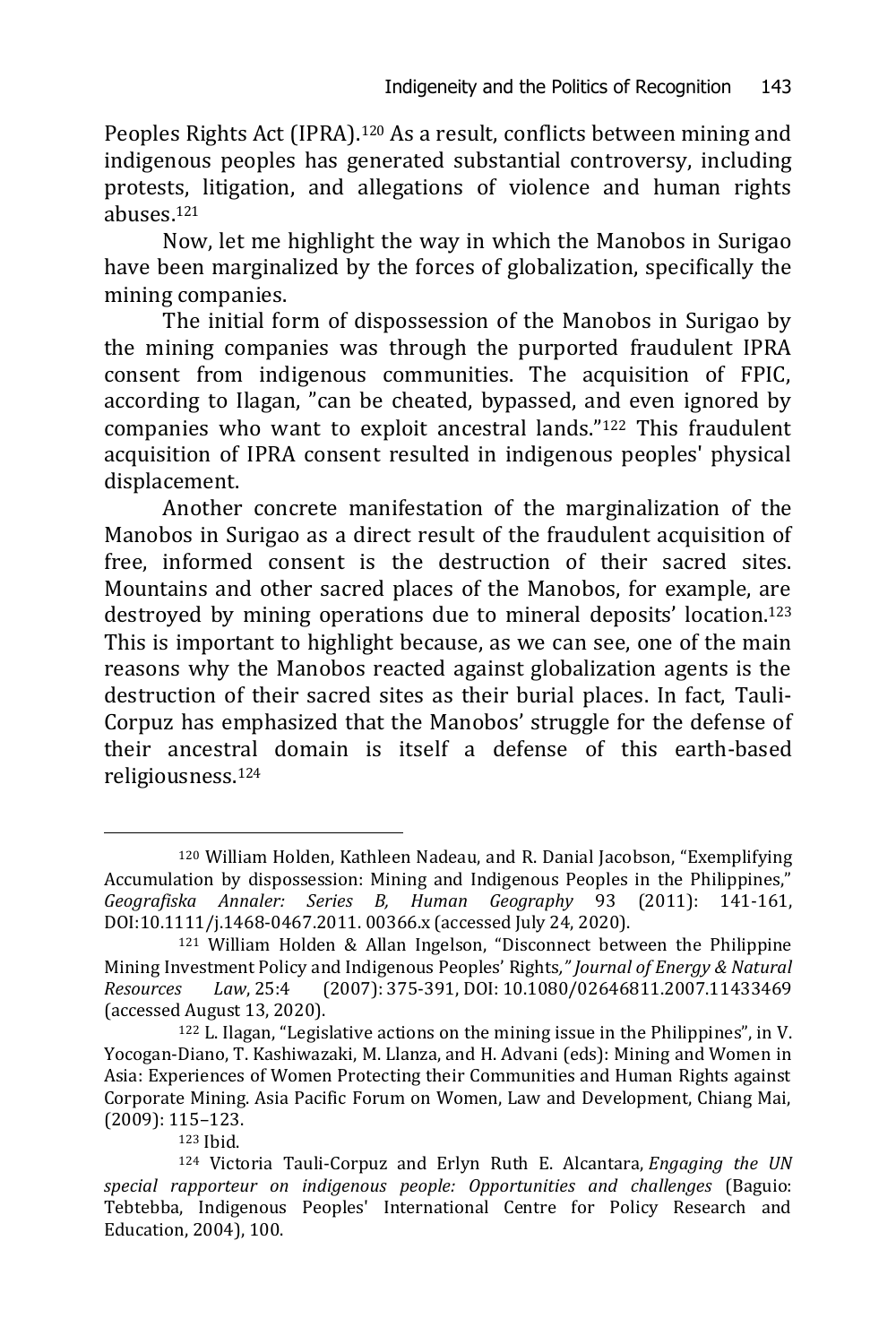Environmental degradation is another concrete manifestation of the marginalization of the Manobos in Surigao. Often minerals that are found in ore deposits contain high amounts of sulfur, which generates acid.<sup>125</sup> There will also be the migration of heavy metals, such as arsenic, that frequently occurs due to acid mine drainage, which is impossible to stop.<sup>126</sup>

Still, another indication of marginalization of the Manobos in Surigao comes when mining and even logging companies replaced the Surigao Manobos' subsistence from being dependent on their land and forest to a cash-based economy. Hence, with the advent of mining, the usual way the Manobos conduct their daily living is superseded by the market economy over which indigenous peoples lack control. This effect of mining leads to the marginalization of the Manobos, who are primarily producing their food according to their traditional way.<sup>127</sup>

The final and most problematic way mining companies have dispossessed the Manobos in Surigao is through the militarization of areas where mining projects are located. It is essential to note that the military is almost always visible in the mining industries to provide security.<sup>128</sup> However, the military's presence has caused numerous armed and violent conflicts in Mindanao, most notably in Surigao. These various conflicts have led to large-scale and involuntary outmigration, particularly from the areas of direct and massive conflict, mainly in the forms of human displacements and movements.<sup>129</sup> Such conflicts have primarily involved the Manobos in Surigao, who are not combatants out of the conflict zones. For instance, due to the intensified military operations under the BS Aquino regime's Oplan Bayanihan in 2014-2015, it was reported that there were around 6,000 Lumad evacuees for the whole of Mindanao. <sup>130</sup> In 2015, some 2,700 Lumad evacuees are the Manobos in Surigao del Sur. They were forced to leave their homes again when they were faced with the reign

<sup>125</sup> Meriam A. Bravante & William N. Holden, Going through the motions: the environmental impact assessment of nonferrous metals mining projects in the Philippines, *The Pacific Review*, 22:4 (2009): 523- 547, DOI: [10.1080/09512740903128034](https://doi.org/10.1080/09512740903128034) (accessed July 5, 2020).

<sup>126</sup> Ibid.

<sup>127</sup> Ibid.

<sup>128</sup> Holden et. al, "Exemplifying Accumulation by dispossession", 154.

<sup>129</sup> Jorge V. Tigno, "Migration and Violent Conflict in Mindanao." *Population Review* 45, no. 1 (2006) [doi:10.1353/prv.2006.0013,](http://doi.org/10.1353/prv.2006.0013) 23.

<sup>130</sup> Inday Espina-Varona*,* "UNHCR to pull plug on Minda operations as lumad displacement woes heat up", *ABS-CBNnews.com, 8* October 2015[, http://goo.gl/J8Sr1l/](http://goo.gl/J8Sr1l/) (accessed July 8, 2021).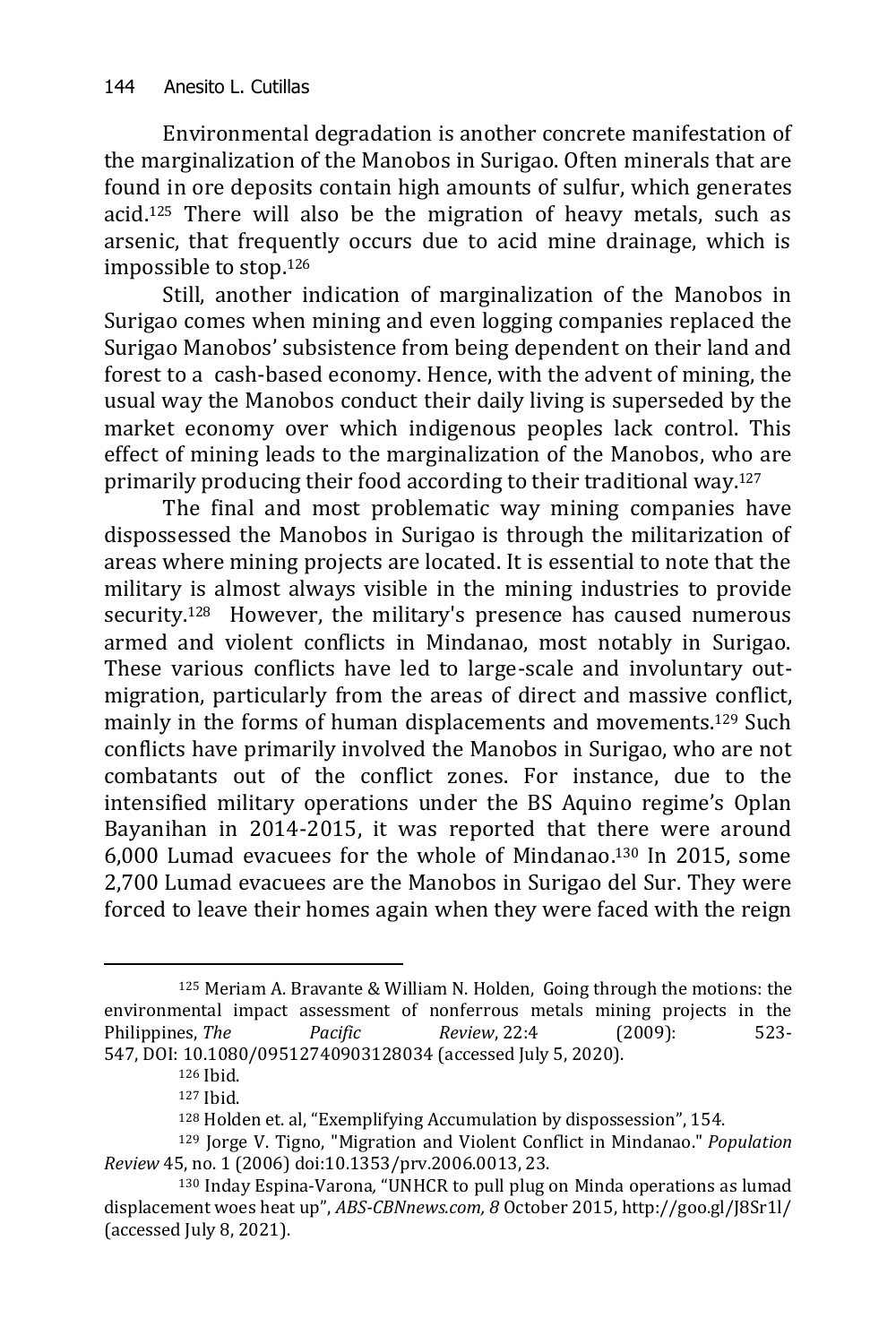of terror exerted by the paramilitary and military forces.<sup>131</sup> Again, in Surigao del Sur, 1,173 individuals, or at least 244 families from at least nine *lumad* communities in Barangay Diatagon, Lianga and Barangay Buhisan, San Agustin, as well as 406 students and 59 teachers of nine tribal schools fled when the 75th IB launched operations near their communities.132Again, in 2017, some 2,512 mostly Manobos from farflung communities of Barangay Diatagon, Surigao del Sur, and adjacent areas have had to leave their home villages for fear of ongoing military operations.<sup>133</sup> On July 16, 2018, over 1,200 evacuees from upland communities of Diatagon, Lianga in Surigao del Sur, and neighboring villages who fled their homes, fearing that military forces' presence in their place would invite attacks by the New People's Army.<sup>134</sup> All they wanted is the pulling out of soldiers from their place as they are directly affected by the on-going warfare.<sup>135</sup> Just recently, in mid-February 2020, some 67 Manobo lumad families in the neighboring hinterland in Surigao del Sur fled their homes, fearing hostilities between Army soldiers and NPA rebels.<sup>136</sup> They fled because they were so afraid they might be caught again in the crossfire and died like some of their fellow Manobo elders and members. <sup>137</sup> Moreover, just recently, on June 17, 2021, soldiers killed three indigenous people, including a minor, in the troubled southern island in an armed encounter with rebels, but human rights groups called it an attack

<sup>135</sup> Ibid.

-

<sup>137</sup> Ibid.

<sup>131</sup> Dee Aryoso, "2000 Lumad "bakwets" flee to Tandag City", 3 September 2015, Bulatlat.com, <https://www.bulatlat.com/tag/lumad-forced-evacuation/> (accessed July 8, 2021).

<sup>132</sup> [Interaksyon](https://interaksyon.philstar.com/author/interaksyon/), "UN rapporteur on IPs informed of lumad 'bakwit,' 'massacre' as volunteer teachers report harassment", 8 December 2017, [https://interaksyon.philstar.com/breaking-news/2017/12/08/112135/un](https://interaksyon.philstar.com/breaking-news/2017/12/08/112135/un-rapporteur-on-ips-informed-of-lumad-bakwit-massacre-as-volunteer-teachers-report-harassment/)[rapporteur-on-ips-informed-of-lumad-bakwit-massacre-as-volunteer-teachers](https://interaksyon.philstar.com/breaking-news/2017/12/08/112135/un-rapporteur-on-ips-informed-of-lumad-bakwit-massacre-as-volunteer-teachers-report-harassment/)[report-harassment/](https://interaksyon.philstar.com/breaking-news/2017/12/08/112135/un-rapporteur-on-ips-informed-of-lumad-bakwit-massacre-as-volunteer-teachers-report-harassment/) (July 9, 2021).

<sup>133</sup> "2,500 Manobos displaced again in Diatagon by military operation", [https://interaksyon.philstar.com/breaking-news/2017/07/14/84699/look-2500](https://interaksyon.philstar.com/breaking-news/2017/07/14/84699/look-2500-manobos-displaced-again-in-diatagon-by-military-operation/) [manobos-displaced-again-in-diatagon-by-military-operation/](https://interaksyon.philstar.com/breaking-news/2017/07/14/84699/look-2500-manobos-displaced-again-in-diatagon-by-military-operation/) (accessed July 11, 2021).

<sup>134</sup> Froilan Gallardo, "Military has last word on 'bakwit' in Surigao Sur, says village chief", *MindaNews,* 22 July 2018, [https://www.mindanews.com/top](https://www.mindanews.com/top-stories/2018/07/military-has-last-word-on-bakwit-in-surigao-sur-says-village-chief/)[stories/2018/07/military-has-last-word-on-bakwit-in-surigao-sur-says-village-chief/](https://www.mindanews.com/top-stories/2018/07/military-has-last-word-on-bakwit-in-surigao-sur-says-village-chief/) (accessed July 9, 2021).

<sup>136</sup> Chris V. Panganiban, "67 Manobo families in Surigao flee homes anew", *Mindanao Daily News Online,* 29 February 2020, [https://www.mindanaodailynews.com/news/front-page/todays-top-stories/67](https://www.mindanaodailynews.com/news/front-page/todays-top-stories/67-manobo-families-in-surigao-flee-homes-anew) [manobo-families-in-surigao-flee-homes-anew](https://www.mindanaodailynews.com/news/front-page/todays-top-stories/67-manobo-families-in-surigao-flee-homes-anew) (accessed July 9, 2021).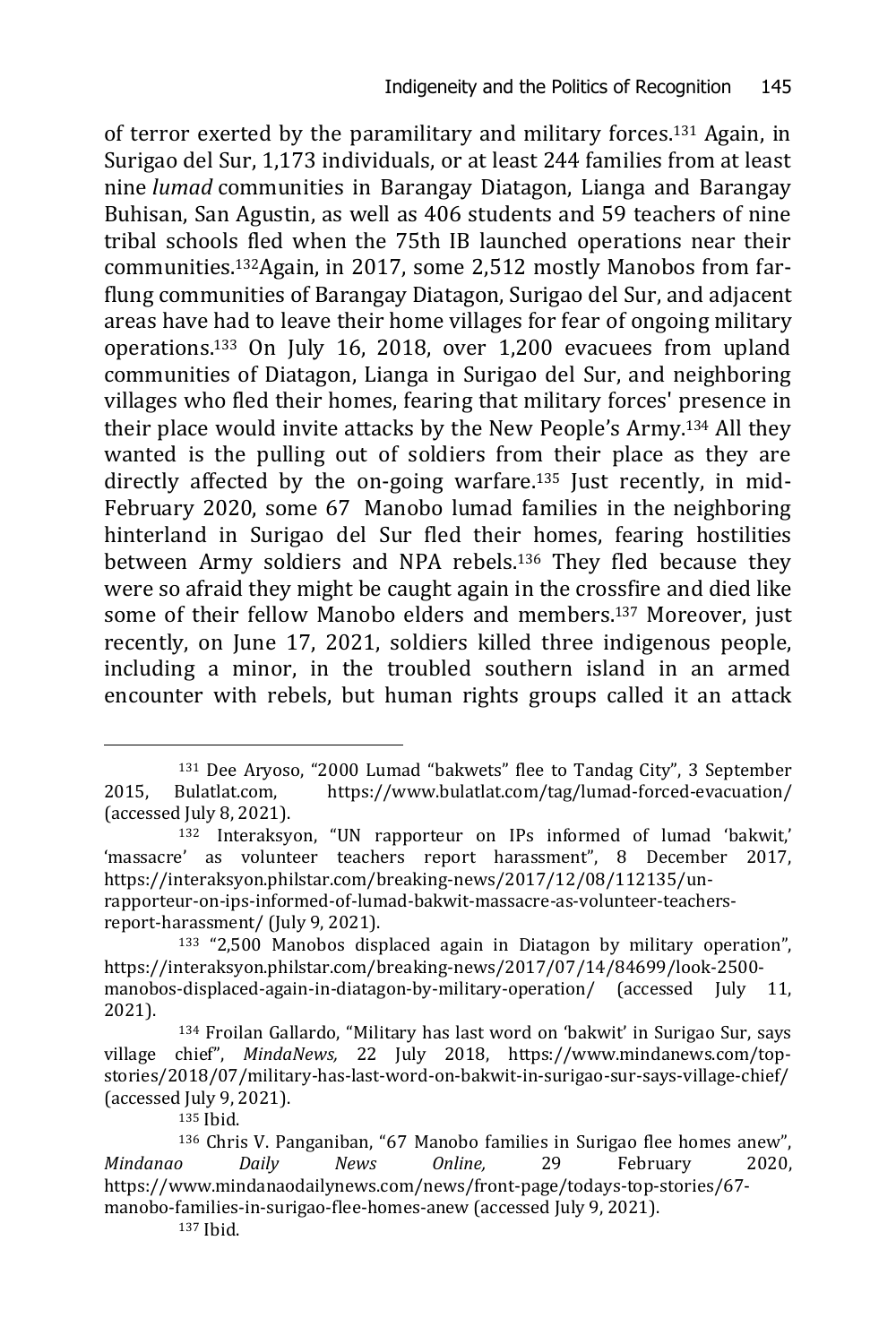against civilians.<sup>138</sup> Every now and then, a number of the Manobos and other indigenous community members fled from their homes out of fear that the military presence would again lead to human rights violations and killings in their tribal communities.<sup>139</sup>

Moreover, in the guise of development, the government takes sides with the mining industry and considers every form of opposition to mining as hostility to the state itself. The government has allowed a constant military presence in the communities of the Manobos in Surigao due to the presence of NPAs.<sup>140</sup> This scenario is quite disturbing because the battlegrounds between the New People's Army (NPA) and the military are inhabited by the Manobos in Surigao.<sup>141</sup> As mentioned, there have been various cases where the Manobos are caught between the forces of the State apparatus' military and paramilitary arms (who are mostly in partnership with the corporate firms' private armies) and the New People's Army. Hence, it cannot be denied that the presence of NPAs causes part of the continuing militarization in Surigao; in fact, it is common knowledge in some areas of Surigao. Hence, some questions arose about whether or not the Manobos are part of the movement are at least supportive of their cause. This remains to be validated because according to numerous human rights defenders, the lumads, like the Manobos, have been falsely tagged as members of the New People's Army. In fact, every time the Manobos air out their opposition to the mining and logging companies, they are constantly accused of rebellion.<sup>142</sup> Indeed, as we can see in the brief discussion above, the Manobos in Surigao have been marginalized by the forces of globalization.

<sup>138</sup> "Three Lumad dead in military operation in the south – rights groups", [https://news.tv5.com.ph/breaking/read/killings-three-lumad-dead-in-military](https://news.tv5.com.ph/breaking/read/killings-three-lumad-dead-in-military-operation-in-the-south-rights-groups)[operation-in-the-south-rights-groups](https://news.tv5.com.ph/breaking/read/killings-three-lumad-dead-in-military-operation-in-the-south-rights-groups) (Retrieved July 11, 2021)

<sup>139</sup> Ibid.

<sup>140</sup> Augusto B. Gatmaytan, "Martial Law, Militarization, and the Manobos of Han-ayan", [https://verafiles.org/articles/martial-law-militarization-and-manobos](https://verafiles.org/articles/martial-law-militarization-and-manobos-han-ayan)[han-ayan](https://verafiles.org/articles/martial-law-militarization-and-manobos-han-ayan) (accessed November 4, 2020).

<sup>141</sup> N. Capuyan, "Resisting development aggression: mining and militarization in Mindanao, Philippines." In *Mining and Women in Asia: Experiences of Women Protecting their Communities and Human Rights against Corporate Mining. Asia Pacific Forum on Women, Law and Development, Chiang Mai* (2009): 112-115.

<sup>142</sup> INTERNATIONAL COORDINATING SECRETARIAT OF THE PERMANENT PEOPLE'S TRIBUNAL, Repression and Resistance: The Filipino People vs Gloria Macapagal-Arroyo, George Bush, et. al.: Permanent Peoples' Tribunal, Second Session on the Philippines, The Hague, The Netherlands, Quezon City: IBON Books, March 21- 25, 2007.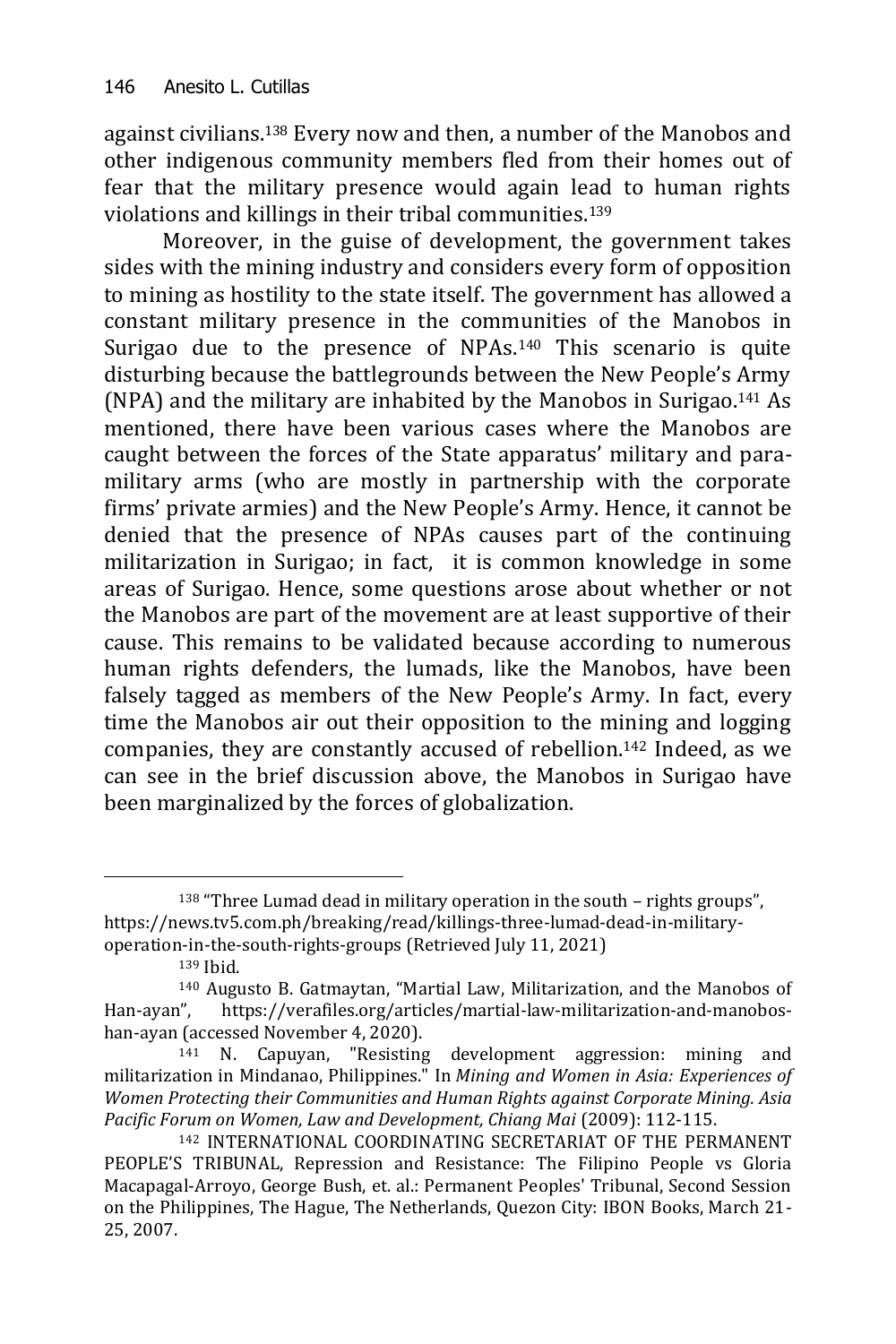#### **Responses of the Manobos in Surigao to Marginalization**

After years of manipulating their land by the agents of globalization, the non-violent Manobos and other indigenous peoples in Surigao finally took action against the vast mining in 2010.<sup>143</sup> First, the Manobos in Cantilan and Carascal filed a case against MERC to the Surigao del Sur Regional Trial Court. As a consolation to the Manobos, Surigao del Sur RTC ordered Temporary Environmental Restraining Order (TEPO) in 2010. However, the DENR did not enforce MERC to follow the TEPO, so that the decision issued from Surigao del Sur RTC was left in the air.<sup>144</sup> As a reaction to this kind of development, the Manobos of Surigao held a series of barricades to different mining sites to express their anger and discontentment for breaking a promise and insincere response from the local government. For instance, on May 7, 2012, the IPs in Surigao had taken the mine site of Shen Zou Mining Group Corporation located at Kilometer 90, at the boundary of Surigao del Norte and Surigao del Sur. The Manobos set up barricades and campsites at the entrance, including the guardhouse, to bar the entry and exit of company officials and staff, including their vehicles, because the company failed to pay them an estimated P24 million royalty.<sup>145</sup> On June 15, 2013, another IP group in Claver town in Surigao del Norte put up a barricade against Adnama Mining Resources Incorporated (AMRI) in Barangay Urbiztondo for alleged non-payment of royalty amounting to P30 million.<sup>146</sup> In that same year, the Manobos barricaded the mining site entrance of MERC in 2013. As a result, all 160 laborers who also participated in the barricade were fired.<sup>147</sup>

Another form of response and a mode of resistance utilized by the Manobos is "bakwit", a term taken from the "evacuate". "Bakwit" is

<sup>143</sup> Hideyuki Kurita, "Case Studies of Medium/large-scale Mines in the Philippines (1)", 愛媛経済論集*, Ehime University,* Vol.35, No.1 (2015): 55-57.

<sup>144</sup> Kurita, "Case Studies of Medium/large-scale Mines in the Philippines (1)", 55.

<sup>145</sup> Vanessa L. Almeda, "Tension grips Red Mountain anew as Mamanwas take over minesite", *MindaNews,* 7 May 2012, [https://www.mindanews.com/uncategorized/2012/05/tension-grips-red-mountain](https://www.mindanews.com/uncategorized/2012/05/tension-grips-red-mountain-anew-as-mamanwas-take-over-minesite/)[anew-as-mamanwas-take-over-minesite/](https://www.mindanews.com/uncategorized/2012/05/tension-grips-red-mountain-anew-as-mamanwas-take-over-minesite/) (accessed October 3, 2020).

<sup>146</sup> Roel Catoto, "Mamanwa Lumads barricade mining firm in Surigao Norte", *MindaNews,* 15 June 2013, [https://www.mindanews.com/top](https://www.mindanews.com/top-stories/2013/06/mamanwa-lumads-barricade-mining-firm-in-surigao-norte/)[stories/2013/06/mamanwa-lumads-barricade-mining-firm-in-surigao-norte/](https://www.mindanews.com/top-stories/2013/06/mamanwa-lumads-barricade-mining-firm-in-surigao-norte/) (accessed October 3, 2020).

<sup>147</sup> Kurita, "Case Studies of Medium/large-scale Mines in the Philippines (1)", 57.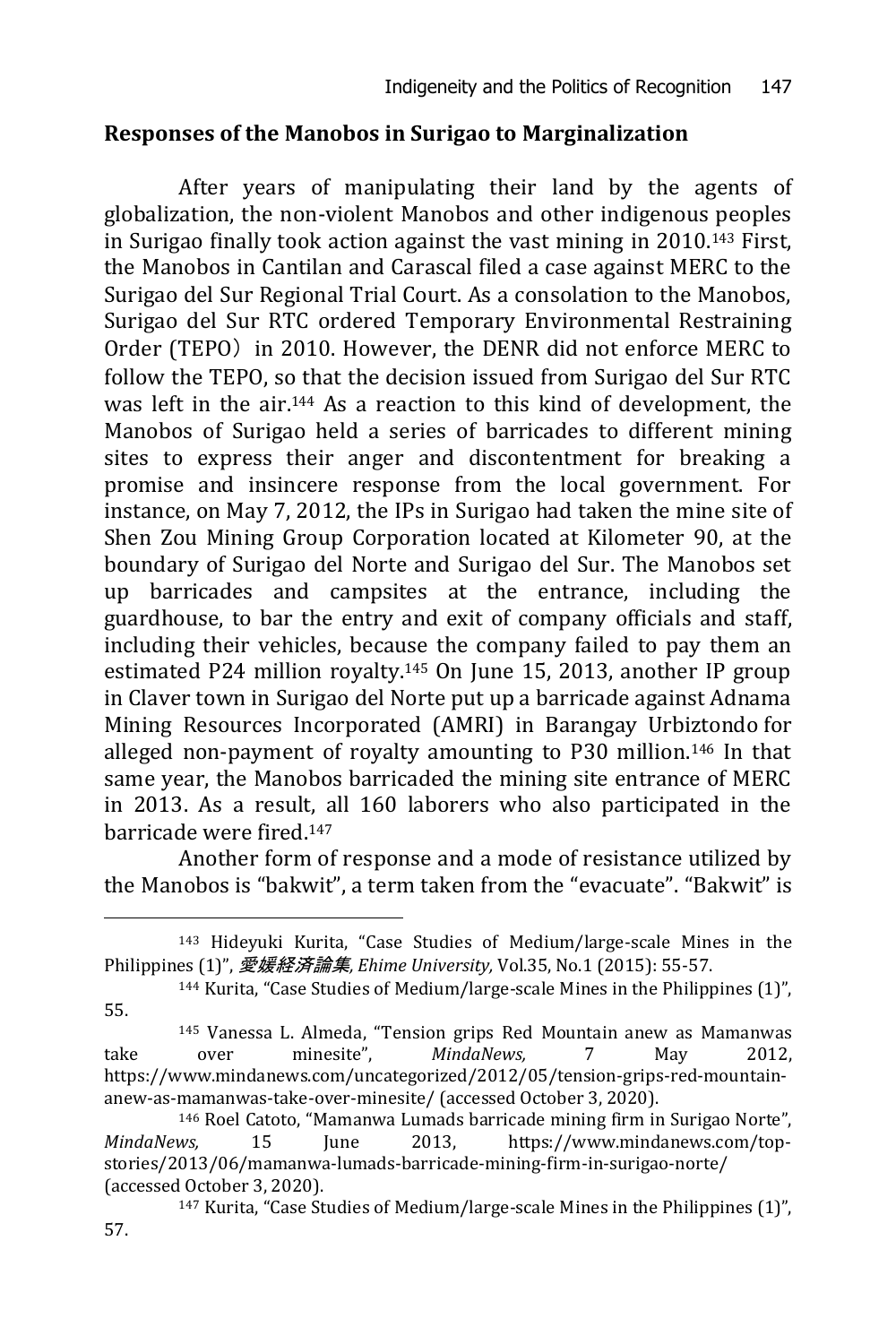an issue that otherwise would have just been classified as simple "evacuation" and "displacement" and not as a form of resistance. However, for the affected Manobos, "bakwit" opens them a chance to turn their "victimhood" into an opportunity for self-assertion. For example, due to the intensified military operations under the BS Aquino regime's Oplan Bayanihan in 2014-2015, it was reported that there were around 6,000 Lumad evacuees for the whole of Mindanao.<sup>148</sup> On July 16, 2018, over 1,200 evacuees from upland communities of Diatagon, Lianga in Surigao del Sur, and neighboring villages fled their homes, fearing that military forces' presence in their place would invite attacks by the New People's Army.<sup>149</sup> All they wanted is the pulling out of soldiers from their place as they are directly affected by the ongoing warfare.<sup>150</sup> Just recently, in mid-February 2020, some 67 Manobo lumad families in the neighboring hinterland in Surigao del Sur fled their homes, fearing hostilities between Army soldiers and NPA rebels.<sup>151</sup> They fled because they were so afraid they might be caught again in the crossfire.<sup>152</sup> In the sense of the above narrative, a simple "bakwit" can also be taken as a form of resistance for the Manobo people due to the series of reported "militarization" in their villages accusing them of being active members of the NPA. In short, "bakwit" as an issue that otherwise would have just been classified as simple "evacuation" and "displacement" opened many other points of educative debates. Amidst these, the conditions were ripe to not only intensify the issue into a broad national and international concern but for the affected Lumad themselves to turn their "victimhood" into an opportunity for self-assertion and to reinvigorate their radical, "anti-oppressive state" history.<sup>153</sup>

<sup>-</sup><sup>148</sup> Inday Espina-Varona*,* "UNHCR to pull plug on Minda operations as lumad displacement woes heat up", *ABS-CBNnews.com, 8* October 2015[, http://goo.gl/J8Sr1l/](http://goo.gl/J8Sr1l/) (accessed October 2, 2020).

<sup>149</sup> Froilan Gallardo, "Military has last word on 'bakwit' in Surigao Sur, says village chief", *MindaNews,* 22 July 2018, [https://www.mindanews.com/top](https://www.mindanews.com/top-stories/2018/07/military-has-last-word-on-bakwit-in-surigao-sur-says-village-chief/)[stories/2018/07/military-has-last-word-on-bakwit-in-surigao-sur-says-village-chief/](https://www.mindanews.com/top-stories/2018/07/military-has-last-word-on-bakwit-in-surigao-sur-says-village-chief/) (accessed October 6, 2020).

<sup>150</sup> Ibid.

<sup>151</sup> Chris V. Panganiban, "67 Manobo families in Surigao flee homes anew", *Mindanao Daily News Online,* 29 February 2020, [https://www.mindanaodailynews.com/news/front-page/todays-top-stories/67](https://www.mindanaodailynews.com/news/front-page/todays-top-stories/67-manobo-families-in-surigao-flee-homes-anew) [manobo-families-in-surigao-flee-homes-anew](https://www.mindanaodailynews.com/news/front-page/todays-top-stories/67-manobo-families-in-surigao-flee-homes-anew) (accessed October 6, 2020).

<sup>152</sup> Ibid.

<sup>153</sup> Ibid. For a discussion on the theoretical basis of the Philippine indigenous peoples' resistance to postcolonial domination, see Jeffry Ocay, "The Peasant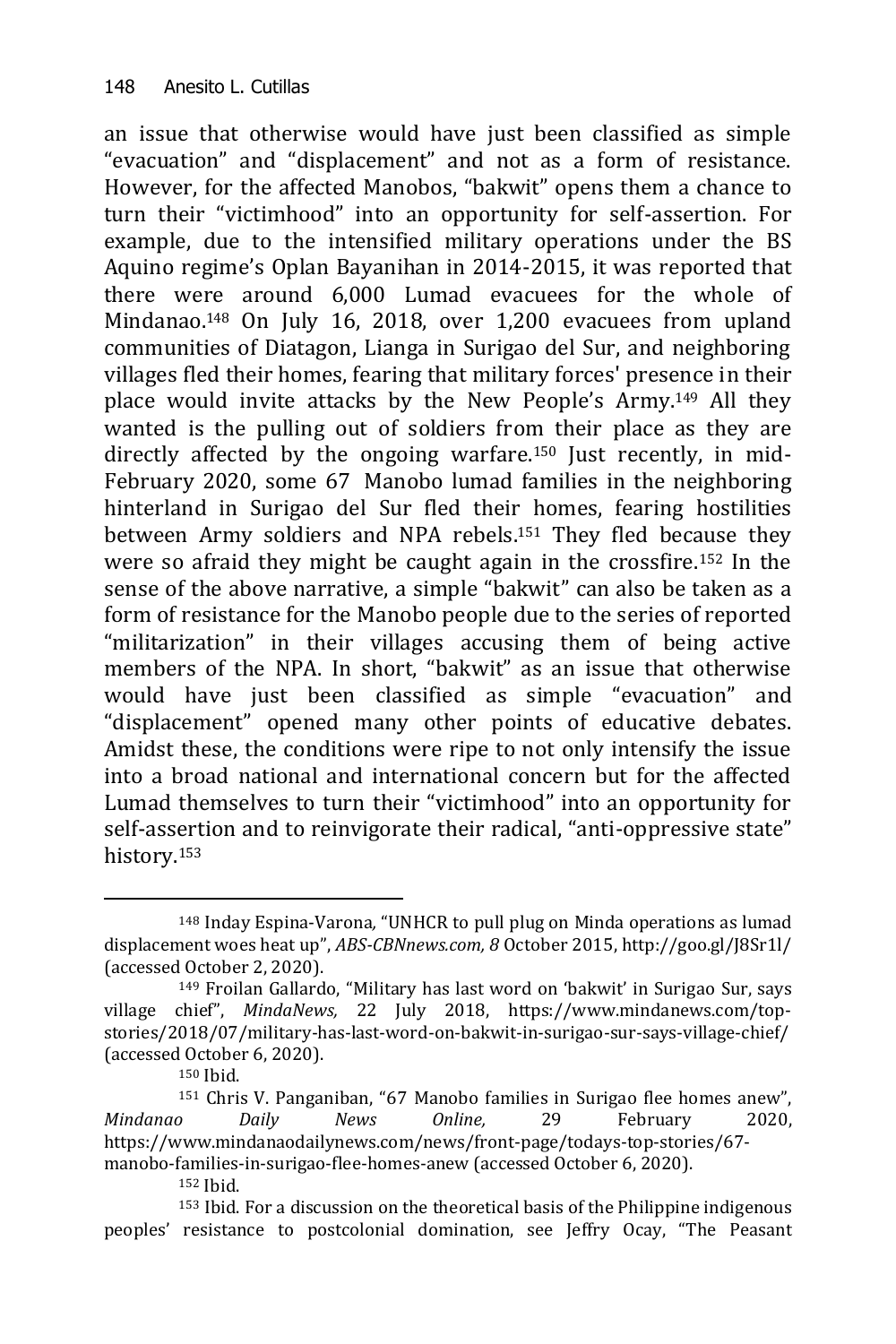Another vital way of expressing the Manobos' predicament is through *lakbayan* or "people's political sojourns". For the Lumads, the *lakbayan* is a way to popularize their quandary and deepen the nation's (and even the international community) understanding of Mindanao Lumad issues.<sup>154</sup> The overall campaign was well-covered by the national media, and it attracted support from Manila-based personalities and celebrities. The Manilakbayan was one of the most visible gains in the lumad *bakwit* and was also largely successful in heightening awareness, "mainstreaming" the formerly marginalized issues of the Lumads, and forging alliances with sympathetic individuals and institutions. However, the deep-seated reasons for the *bakwit* remain, and no perpetrators from the mining or logging industries have been brought to justice. This development only tells us of the deeper roots of the structural causes for these events and hints at the long struggle of the IPs and the Manobos in Surigao to achieve lasting solutions.

Aside from these several forms of responses by the Manobos, there have been various ways where solidarity is expressed not just among the Manobo themselves but between them and the groups supportive of their struggle. Between and among the Manobos themselves, it must be noted that the Council of Elders has the autonomy to decide on the fate of their community, through the traditional process, especially when there is developmental project introduced in the area. This means that in getting the consensus of the affected community, a consultation shall be conducted through the facilitation of the Council of Elders. In harmony with the tribal elders, other organizations like the Diocese of Tandag's clergy, religious and BEC leaders have been in the forefront of the solidarity movements, resulting in a lot of red-tagging. For instance, Fr. Raymond Montero Ambray, the Parochial Vicar of the Holy Child Parish in Lingig, Surigao del Sur, was tagged as a member of the NPA. In fact, Fr. Ambray was linked to the MAPASU organization believed to be a protector of the

Movement and the Great Refusal in the Philippines: Situating Critical Theory at the Margins," *KRITIKE: An Online Journal of Philosophy* Vol. 12 No. 3 (April 2019): 43-67, and Jeffry Ocay, "Philosophy at the Margins: Exploring the Philosophy of Work of the Elderly People in some Remote Areas in Negros Oriental," *Social Ethics Society Journal of Applied Philosophy*, Vol. 1 (2015): 1-18.

<sup>154</sup> Carol Pagaduan-Araullo, "Manilakbayan 2015's opening salvo", *Bulatlat.com*, 3 November 2015, <https://www.bulatlat.com/2015/11/03/manilakbayan-2015s-opening-salvo/> (accessed October 6, 2020).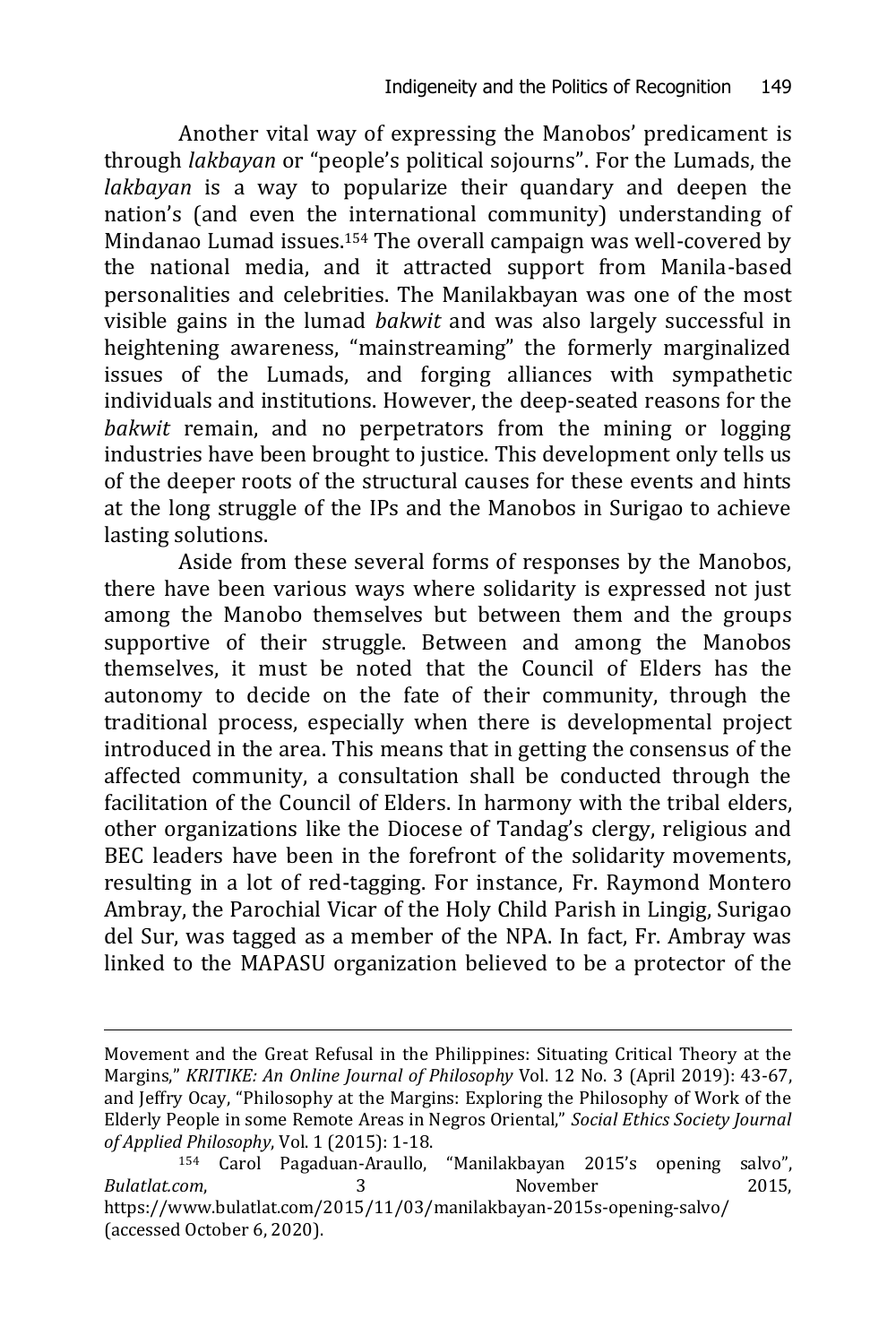-

Communist Party of the Philippines-New People's Army (CPP-NPA).<sup>155</sup> Other clergy members of the Diocese of Tandag are also red-tagged after they expressed their support for the alleged tribal killings and harassment suffered by indigenous peoples in Surigao. 156

# **Honneth's Theory of Recognition and the Manobos' Struggle for Justice and Equality**

After a brief exploration of how the Manobos in Surigao have been marginalized and disenfranchised by the agents of globalization in the previous sections, I will now attempt to apply Honneth's theory of recognition to the Manobos in Surigao's struggle for social justice.

The Surigao Manobos' experiences of displacement and denigration are what exactly Honneth refers to as disrespect. For Honneth, one's denigration experience disrupts a person's moral selfrespect because it forbids her to have certain rights in society.<sup>157</sup> As Honneth maintains, this denial of rights shows a clear violation of the "intersubjective expectation," which would result in the individual's "loss of self-respect" and would deprive the individual of every opportunity to ascribe social value to her skills and capabilities.<sup>158</sup> For Honneth, when an individual loses self-respect because she is disrespected and denied of her rights, she experiences the moral feeling of shame. This kind of reaction, for Honneth, results in the "lowering of one's own feeling of self-worth" or the feeling of oneself as a being of lower social value.<sup>159</sup> Still, Honneth argues that the experience of being socially denigrated or humiliated endangers the identity of human beings. When this happens, when actions guided by norms taken to be valid are violated, Honneth says, this will lead to moral conflicts in the society, which, in turn, compels the individuals to struggle for recognition.<sup>160</sup> For Honneth, therefore, this is a form of

<sup>155</sup> Raymond Montero Ambray. "PERSONAL STATEMENT ON RED-

TAGGING". Roman Catholic Diocese of Tandag, May 12, [2020,](../../Downloads/May 12, 2020) <https://www.facebook.com/TandagDiocese/posts/923355241443582> (accessed July 11, 2021)

[https://www.ncronline.org/news/world/philippine-church-leaders-link-tribal](https://www.ncronline.org/news/world/philippine-church-leaders-link-tribal-killings-mindanao-mining-operations)[killings-mindanao-mining-operations](https://www.ncronline.org/news/world/philippine-church-leaders-link-tribal-killings-mindanao-mining-operations) (Retrieved 11 July 2021)

<sup>158</sup> Ibid.,134. *See also* Joel Feinberg, *The nature and value of rights', in Rights, justice, and the Bounds of Liberty: Essays in Social Philosophy,*143ff

<sup>159</sup> Honneth, *The Struggle for Recognition*, 137-138. <sup>160</sup> Ibid.

<sup>156</sup> "Philippine church leaders link tribal killings in Mindanao to mining operations". [Catholic News Service,](https://www.ncronline.org/authors/catholic-news-service) Oct 2, 2015,

<sup>157</sup> Honneth, *The Struggle for Recognition*, 133.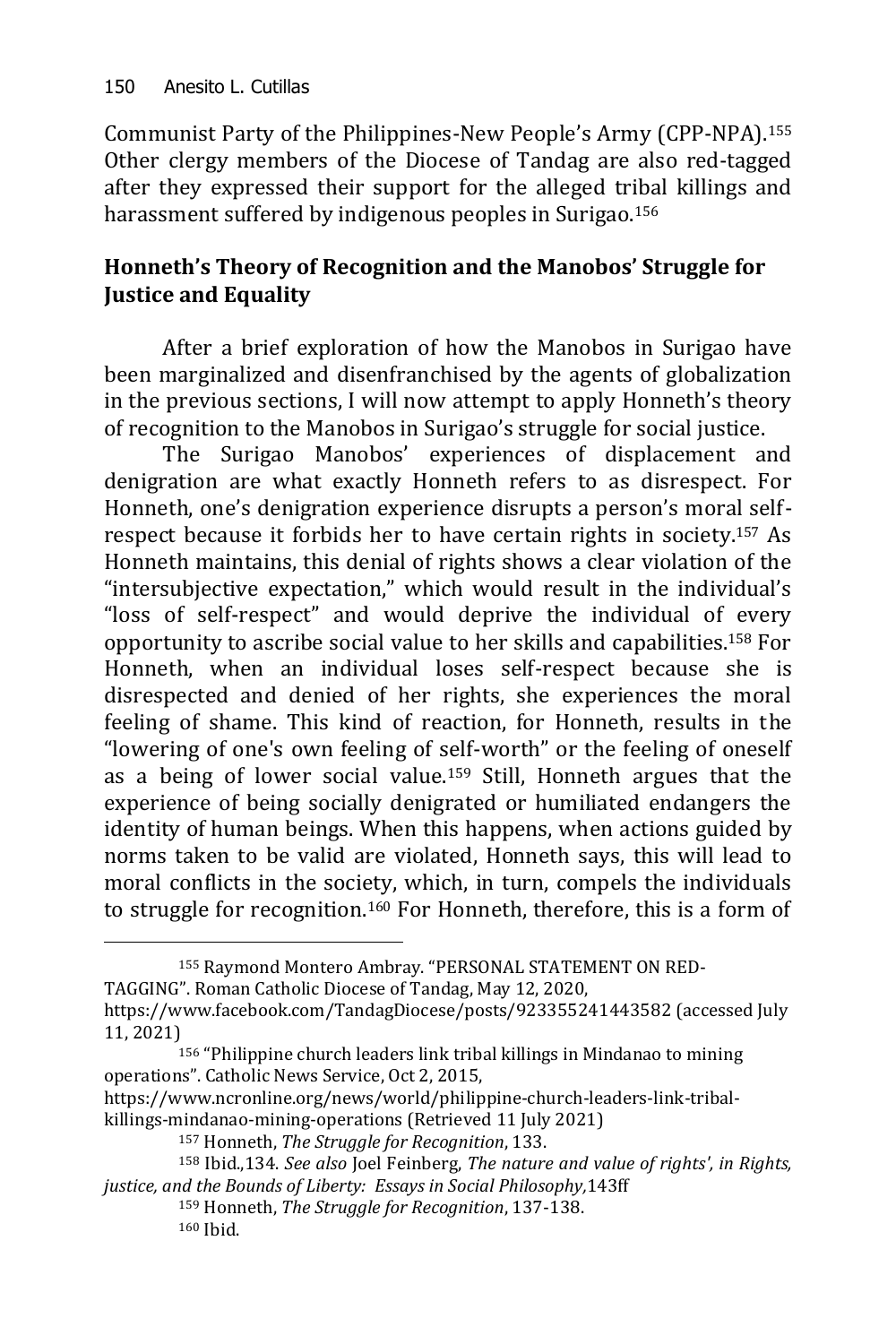disrespect that denies the Manobos' identity, which is practically tied up to their ancestral land. The denial of their sense of identity leads the Manobos into self-doubt. Being uncertain of their identity, they cannot achieve self-respect because they are deprived of exercising their rights over their ancestral land. This scenario suggests that they are not entitled to live as one recognized community. As Honneth would have us believe, these conflicts that they encountered serve as stumbling blocks in achieving progress and social justice in their locality.

So, Honneth's idea of legal recognition, which is based on the principle of "universal equality", is really very applicable here. As we already know, in this sphere, the individual is afforded equal rights and legal protections along with others and recognizes her as a fullfledged member in the society capable of making rational and responsible decisions. But the denial of this right brings into the individual the feeling of social shame. Moreover, this form of disrespect results in an individual having a feeling of being neglected and of being marginalized. And as we can see, all these negative feelings of being disrespected, denigrated and shamed entice the individuals to struggle for recognition. Thus, again, for Honneth, a recognition of the Manobos' struggle for ancestral domain is necessary to promote justice and social equality in this community.

The second instance of disrespect that we can observe here is when the Manobos in Surigao were denied of their freedom and security. Needless to say, every person must be allowed to express her sentiments and concerns freely and remain secured in her life. However, what happened to the Manobos in Surigao was a contradiction to this. For instance, when the Manobos gathered together and launched those barricades as a form of protest against the mining companies for not releasing the royalty promised to them, they were met with brutalities and violence. Meanwhile, the military presence in the Manobo community shattered the people's peaceful and ordinary lives. In fact, some Manobo civilians were caught and killed in the crossfire between the military and the NPAs. Eventually, various killings among the Manobo leaders and elders also happened when the military suspected them as members of the NPAs even without valid proofs.

This phenomenon has developed a culture of fear among the Manobos in Surigao up to the present. As observed, thousands of Manobos in Surigao had to leave their home villages out of distress and fear of their lives. In some instances, the Lumad communities did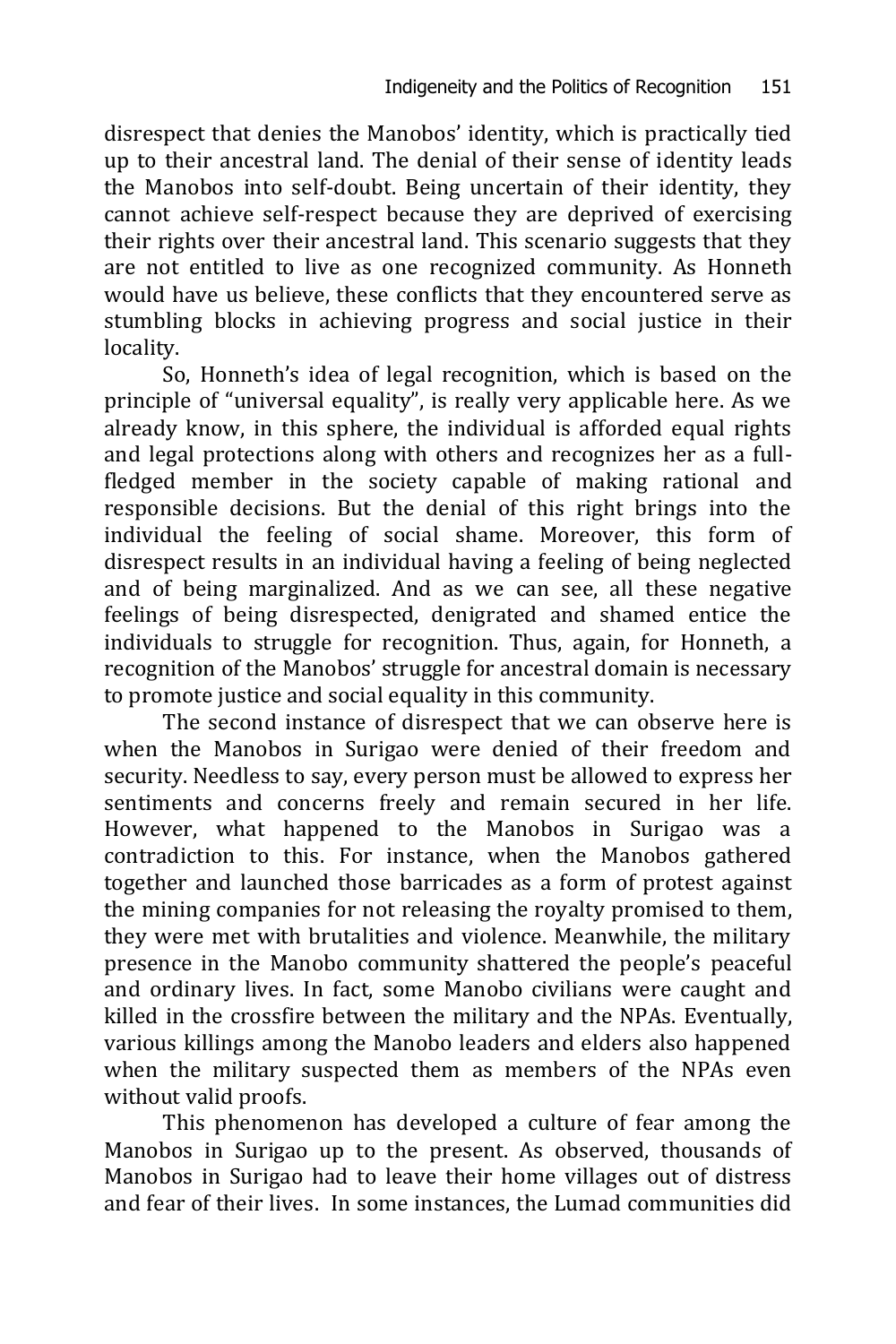some forced evacuation and found temporary shelter in a gymnasium or a safety school.<sup>161</sup> In those evacuation centers, the Manobos felt that their value as persons is being degraded. This phenomenon brought about by the constant presence of the military, for Honneth, promotes a culture of fear. This kind of complexity restricted the Manobos' freedom to act and move as autonomous individuals. It further denies the Manobos' capacity to contribute to the society's welfare that would help them achieve their valued self-esteem. For Honneth, this type of disrespect causes an individual's denigration as this is considered as "insulting" or "degrading" form of behavior in society. As Honneth argues, this form of disrespect lowers the individual's degree of social esteem. Thus, for Honneth, in view of the emotional responses associated with shame or insult, as illustrated by, for example, the denial of rights, and denigration, the experience of being disrespected and disregarded of recognition ushers one to strive for recognition.<sup>162</sup> Thus, to promote social justice and equality among the Manobos in Surigao and develop self-esteem within themselves, as Honneth would have strongly recommended, the government and other stakeholders should grant the Manobos the recognition that they truly deserve.

Another instance of disrespect occurred when the Manobos in Surigao were denied their rights to equal protection and nondiscrimination. As recalled, the IPRA law was seen as the hope of the IPs as it protects their rights and privileges as citizens. On the contrary, the government seems to be unsympathetic by not implementing the provisions of IPRA. Instead, the government allows the continuous intrusion of the mining and logging companies into the IPs' ancestral lands, like those of the Manobos in Surigao, as proven by the unceasing extra-judicial killings, displacement, and destruction of the Manobos' source of life. This reality shows the government's direct misrecognition of the Manobos' rights to be equally protected and not to be discriminated as Filipino citizens. For Honneth, this phenomenon is a clear manifestation of the society's denial of the Manobos' rights and expectations.

Indeed, a deliberate denial of the Manobos' rights for equal protection and non-discrimination is a concrete manifestation that

<sup>-</sup><sup>161</sup> "Manobos in Surigao flee homes", <https://mindanaogoldstardaily.com/manobos-in-surigao-flee-homes/> (accessed November 4, 2020). For a detailed discussion on how communities become resilient during evacuation, see Anesito, Cutillas, et. al., "Coping Strategies of Communities Affected by the Bohol Earthquake" *Journal of Agriculture and Technology Management* [Online], (5 February 2018):1-11 (accessed October 21, 2020).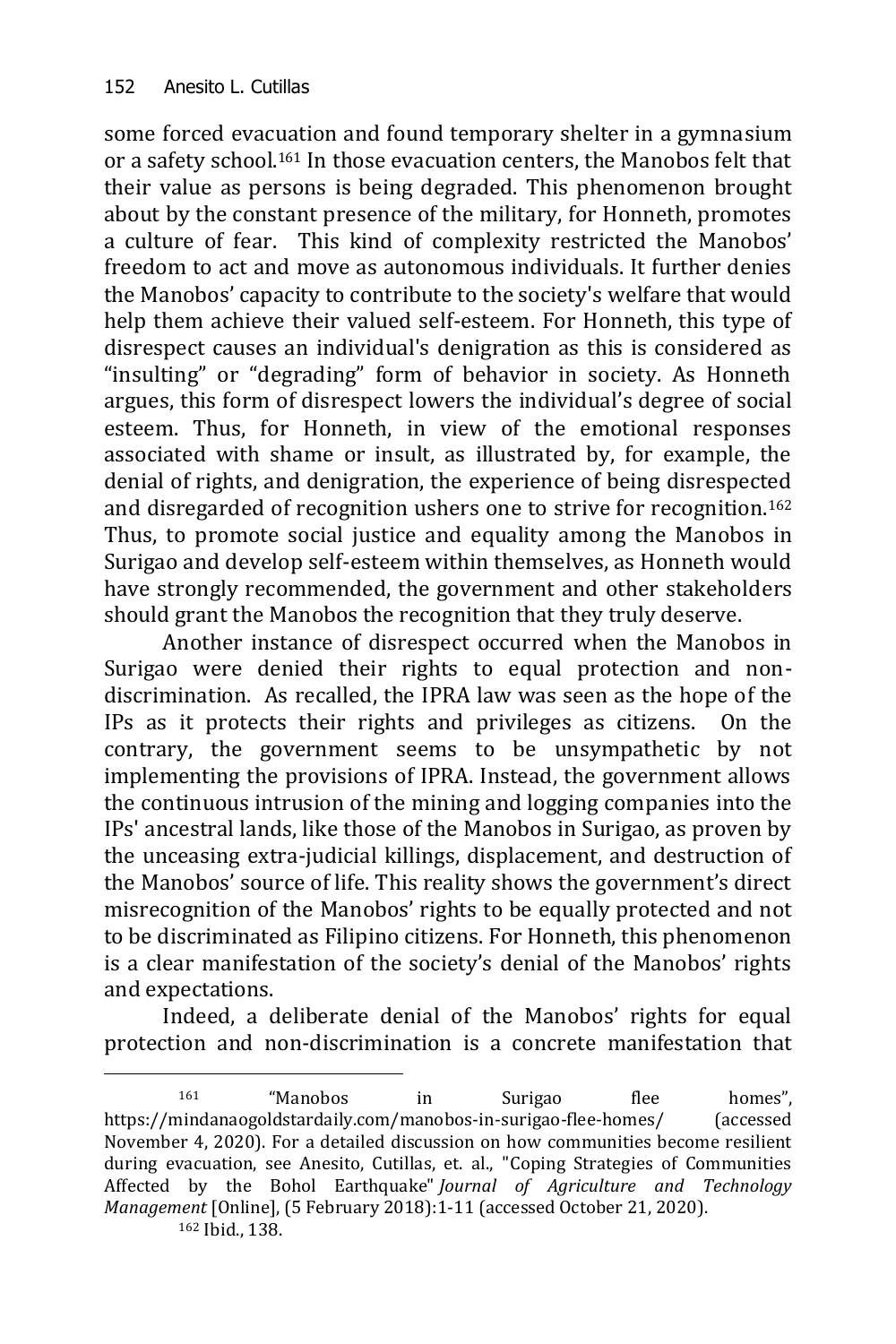they are treated as unequal members in the society. For Honneth, as already mentioned several times, these forms of disrespect bring about insult and humiliation that impair the subjects and impede their freedom to act. Such reality also injures the Manobos' positive understanding of themselves.<sup>163</sup> As Honneth maintains, each human being's normative self-image relies on the odds of being continuously backed up by others. Hence, the experience of being disrespected damages the identity of the person, which also provides the stimulus for social conflict.<sup>164</sup> When these individuals realize the repercussions of these forms of disrespect, they are then forced to struggle for recognition. This is because this negative experience of being disrespected gives way to the feelings of being angry, pained, or outraged. Indeed, in the case of the Manobos in Surigao, these feelings made them think that they are less-valued and their existence is insignificant to society.

Again, for Honneth, this is a clear manifestation of the society's denial of the Manobos' civil rights and beliefs. In terms of their right to life and property, the Manobos in Surigao is not treated as co-equal members of society. As Honneth remarked, as persons, we can only understand ourselves as bearer of rights when we fully recognize that other persons, just like us, are also bearers of that right in the same manner.<sup>165</sup> Hence, for Honneth, we can only understand ourselves as "legal persons" when we claim that others are also bearers of the same right we possess. <sup>166</sup> This further means that if the subjects accept the legal norms in society and freely agree among themselves to be alike, they can realize that they can make their own decisions about "moral norms".<sup>167</sup> This is really a concrete instantiation of what Honneth calls "practical self-relation", where an individual is regarded as a "full subject" delegated to act in her most responsible way. Indeed, this is for Honneth how the subject recognized as a full member of the society can attain "self-respect".<sup>168</sup>

However, the various forms of injustice experienced by the Manobos in Surigao that I have just articulated above have made the Manobos feel indignant. In fact, they felt so disenfranchised that it

<sup>163</sup> Honneth, *The Struggle for Recognition*, 131. See also Axel Honneth, *Freedom's Right: The Social Foundations of Democratic Life*, 86.

<sup>164</sup> Honneth, *The Struggle for Recognition*, 131.

<sup>165</sup> Honneth, *The Struggle for Recognition,* 108.

<sup>166</sup> Ibid., 107-121.

<sup>167</sup> Ibid.,110.

<sup>168</sup> Ibid.,119.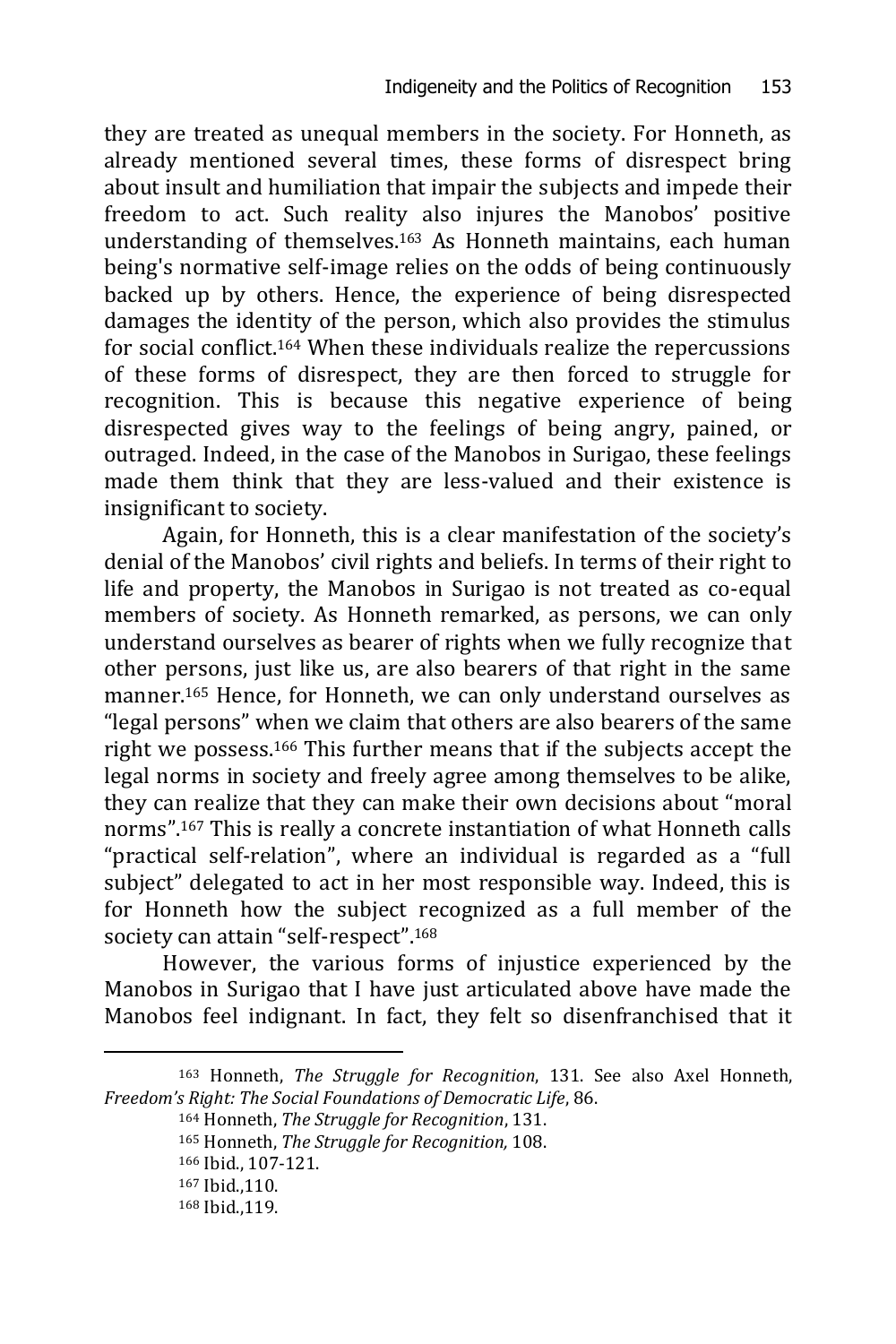seems there is no other option for them but to fight. For this reason, I argue that, following Honneth, what they can do is resist, that is, struggle for recognition, if they wish to be liberated from this system of domination. Indeed, Honneth's theory of the struggle for recognition is very applicable to the Manobo's struggle for justice and social equality. For sure, Honneth's theory of the struggle for recognition provided the theoretical underpinnings to the Manobos' resistance to the forces of economic globalization that marginalized and disenfranchised them.

# **Conclusion**

After engaging Honneth's theory of recognition and the concrete instantiation of this theory in the Manobos in Surigao, these are the crucial key insights that we can draw from the study. As presented, Honneth's theory of recognition is very applicable to the Manobos' struggle for recognition in Surigao as it provides them with the theoretical basis of their struggle for social justice and equality. In this way, we can really say that the Manobos' struggle for recognition, that is, struggle for social justice and equality is both legally and theoretical justified because it is guided by a clear and strong theory.

Moreover, Honneth's theory of recognition suggests that the Manobos in Surigao have a more elaborate identity formation concept. In so far as recognition is concerned, it can be observed that both the State and the NPAs misrecognize the integrity of the Lumad to be the agents of their own liberation. As repeatedly mentioned, there are no concrete shreds of evidence of the Manobo communities' outward support to the NPAs. However, they are constantly accused of rebellion every time they air out their opposition to the mining and logging companies. For Honneth, participating in the public realm means participating without shame, developing their capability spontaneously, and developing a personal sense of identity. Hence, Honneth shows the Manobos in Surigao the possibility of misrecognition, creating a false and distorted image of themselves that, when internalized, could become a powerful form of restraint and domination by society as well as the agents of globalization.

Indeed, Honneth's theory of recognition is genuinely relevant to Surigao Manobos' struggle for social justice. Honneth's theory of recognition could genuinely contribute to their dream to create a better community, as expressed most visibly in their struggle for social justice and equality. As it highlights the centrality of the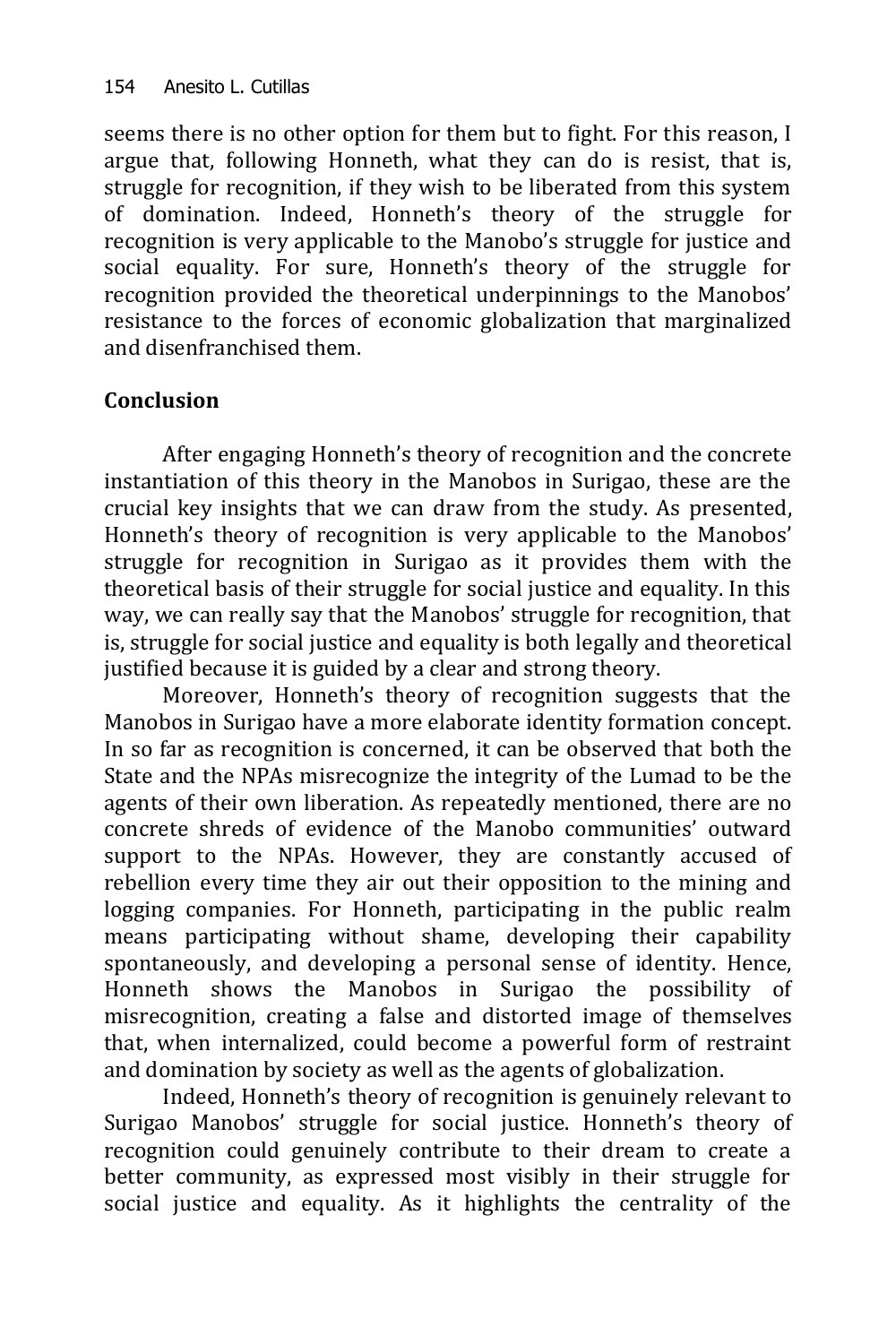Manobos' experience of injustice, Honneth's theory of recognition offers a critique that points to the idea of their emancipation. To reiterate, the Manobos' struggle for social justice and equality is morally justified and thus deserves due recognition as it is acknowledged from the outset that they have been displaced through the intrusion and penetration by economic globalization agents, such as the mining and logging companies. Thus, in the light of Honneth's theory of recognition, the Manobos in Surigao is, indeed, entitled to their right to self-determination.

On a final note, it must be noted that Honneth's theory of recognition can only do so much, that it cannot be viewed as a panacea. While I argue that Honneth's theory of recognition is very relevant to the Manobos' struggle for social justice, it has also its own limitations. For one, since the State's military and police forces are in place, not to mention the incessant political indoctrination of the masses, especially those leaning to the right, one might also argue if the Manobos can constitute a decisive force and leave the State no choice but grant them recognition. Despite this practical deficit of Honneth's theory of recognition, I am convinced that the Manobos remain the key players in the emancipation of the indigenous peoples in Surigao. Hence, I continue to argue that the Manobos in Surigao deserve to be given the privilege of preserving and practicing their rich culture and traditions for the national and international communities. Likewise, this will allow them to enrich their customary laws and practice their system of governance. However, this can be achieved through the sincere implementation of the Indigenous People's Rights Act (IPRA) in the Philippines and the United Nations' Declaration on the Rights of Indigenous Peoples, hence, again, the need to fully implement these pertinent laws. Also, the welfare of the Manobos in Surigao and other IPs in the Philippines can be assured in terms of the issuance of the Certificate of Ancestral Domains (CADTs), provision of social services like livelihood programs, and educational assistance. I am convinced that these programs, which can be viewed as forms of "recognizing" their rights, would surely help the Manobos in Surigao in their struggle for social justice and equality.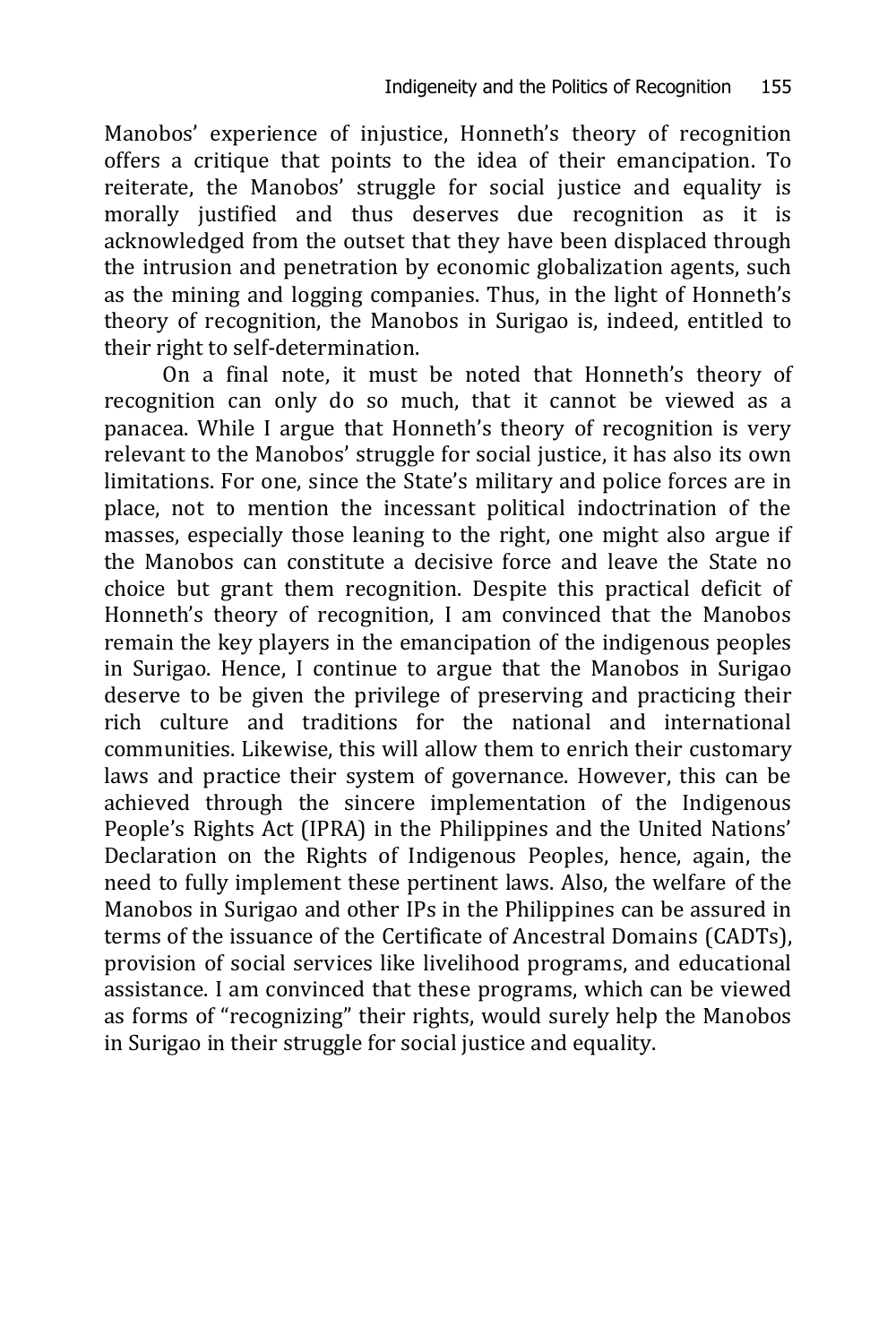# **References**

- Ambray, Raymond Montero. "PERSONAL STATEMENT ON RED-TAGGING". Roman Catholic Diocese of Tandag, May 12, [2020,](../../Downloads/May 12, 2020)  [https://www.facebook.com/TandagDiocese/posts/923355241](https://www.facebook.com/TandagDiocese/posts/923355241443582) [443582](https://www.facebook.com/TandagDiocese/posts/923355241443582) (accessed July 11, 2021)
- Almeda, Fernando A. "*Surigao Across the Years: Story of a Province.*  Philippine National Historical Society", *[ISBN](https://en.wikipedia.org/wiki/ISBN_(identifier)) [9789718851012](https://en.wikipedia.org/wiki/Special:BookSources/9789718851012)* (Retrieved July 10, 2021).
- Almeda, Vanessa L. "Manobos seek P150-M payment from mining firm for 'desecration' of sacred sites". MindaNews, 15 April 2013, [https://www.mindanews.com/top-stories/2013/04/manobos](https://www.mindanews.com/top-stories/2013/04/manobos-seek-p150-m-payment-from-mining-firm-for-desecration-of-sacred-sites/)[seek-p150-m-payment-from-mining-firm-for-desecration-of](https://www.mindanews.com/top-stories/2013/04/manobos-seek-p150-m-payment-from-mining-firm-for-desecration-of-sacred-sites/)[sacred-sites/](https://www.mindanews.com/top-stories/2013/04/manobos-seek-p150-m-payment-from-mining-firm-for-desecration-of-sacred-sites/) (accessed October 1, 2020).
- Alamon, Arnold P. "War of Extinction: The Lumad Killings in Mindanao, Philippines." Article Online, accessed May 5, 2019. [https://kyotoreview.org/issue-21/lumad-killings-philippines/.](https://kyotoreview.org/issue-21/lumad-killings-philippines/)
- Aryoso, Dee. "2000 Lumad "bakwets" flee to Tandag City", 3 September 2015, Bulatlat.com, <https://www.bulatlat.com/tag/lumad-forced-evacuation/> (accessed July 8, 2021).
- Bolaňos, Paolo A. "The Ethics of Recognition and the Normativity of Social Relations: Some Notes on Axel Honneth's Materialist Philosophical Anthropology." *Suri* Vol. I Issue 1 (2012): 15-24.
- Bravante, Meriam A. & William N. Holden. Going through the motions: the environmental impact assessment of nonferrous metals mining projects in the Philippines. *The Pacific Review*, 22:4 (2009): 523-547, DOI: [10.1080/09512740903128034](https://doi.org/10.1080/09512740903128034) (accessed July 5, 2020).
- Breakwell, Glyris M. *Threatened Identities*. New York: Wiley, 1983.
- Brink, Bert Den and David Owen, *Recognition and Power: Axel Honneth and the Tradition of Critical Social Theory*. New York: Cambridge University Press, 2007.
- Burton, Erlinda M. *The Quest of the Indigenous Communities in Mindanao, Philippines: Rights to Ancestral Domain.* Cagayan de Oro City, Philippines: Research Institute for Mindanao Culture, Xavier University, 2003.
- Capuyan, N. "Resisting development aggression: mining and militarization in Mindanao, Philippines." In *Mining and Women in Asia: Experiences of Women Protecting their Communities and*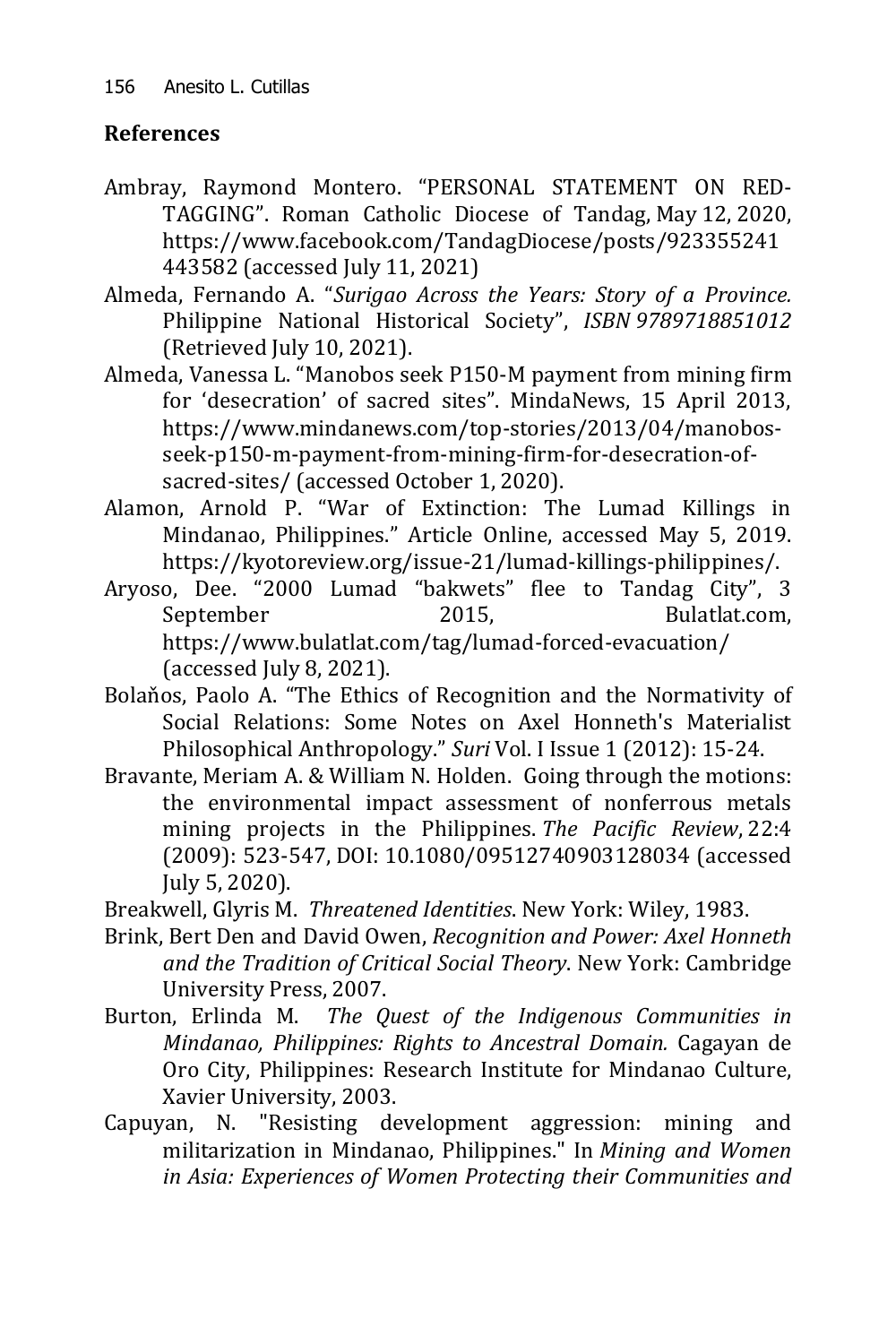*Human Rights against Corporate Mining. Asia Pacific Forum on Women, Law and Development, Chiang Mai* (2009): 112-115.

Catoto, Roel. "Mamanwa Lumads barricade mining firm in Surigao Norte". *MindaNews.* 15 Iune 2013. [https://www.mindanews.com/top-](https://www.mindanews.com/top-stories/2013/06/mamanwa-lumads-barricade-mining-firm-in-surigao-norte/)

[stories/2013/06/mamanwa-lumads-barricade-mining-firm-in](https://www.mindanews.com/top-stories/2013/06/mamanwa-lumads-barricade-mining-firm-in-surigao-norte/)[surigao-norte/](https://www.mindanews.com/top-stories/2013/06/mamanwa-lumads-barricade-mining-firm-in-surigao-norte/) (accessed October 3, 2020).

- CCP Encyclopedia of Arts 1994
- Chari, Anita. "Toward a political critique of reification: Lukacs, Honneth and the aims of critical theory", *Philosophy and Social Criticism*, Vol. 36, No. (2010): 591.
- Cutillas, Anesito, Alburo, Rosalyn, Alburo, Hemres, AND Pascual, Pet Roey. "Coping Strategies of Communities Affected by the Bohol Earthquake" *Journal of Agriculture and Technology Management* [Online], (5 February 2018): 1-11 (accessed October 21, 2020).
- Deranty, Jean-Philippe. *Beyond Communication. A Critical Study of Axel Honneth's Social Philosophy.* Leiden and Boston: Brill, 2009.
- Deranty, Jean-Philippe and Emmanuel Renault, "Politicizing Honneth's Ethics of Recognition," *Thesis Eleven,* Vol. 88, No. 1 (2007): 92- 111.
- Dewey, John. "The Theory of Emotion, I emotional Attitudes." *Psychological Review*, Vol. 1 (1984): 553-569, [https://brocku.ca/MeadProject/Dewey/Dewey\\_1895.html](https://brocku.ca/MeadProject/Dewey/Dewey_1895.html) (accessed 29 March 2020)
- Espina-Varona*,* Inday. "UNHCR to pull plug on Minda operations as lumad displacement woes heat up", *ABS-CBNnews.com, 8* October 2015[, http://goo.gl/J8Sr1l/](http://goo.gl/J8Sr1l/) (accessed October 2, 2020).
- Espiritu, Belinda F. "The Lumad Struggle for Social and Environmental Justice: Alternative Media in a Socio-Environmental Movement in the Philippines." *Journal of Alternative and Community Media* 2 (2017).
- Feinberg, Joel. *The nature and value of rights', in Rights, justice, and the Bounds of Liberty: Essays in Social Philosophy.* Princeton, NJ: Princeton University Press, 1980.
- Fraser, Nancy and Axel Honneth. *Redistribution or Recognition? A Political-Philosophical Exchange.* New York: Verso, 2003.
- Fraser, Nancy. *Recognition or Redistribution? A Political-Philosophical Exchange*, trans., Joel Golb, James Ingram, and Christiane Wilke. London: Verso, 2005.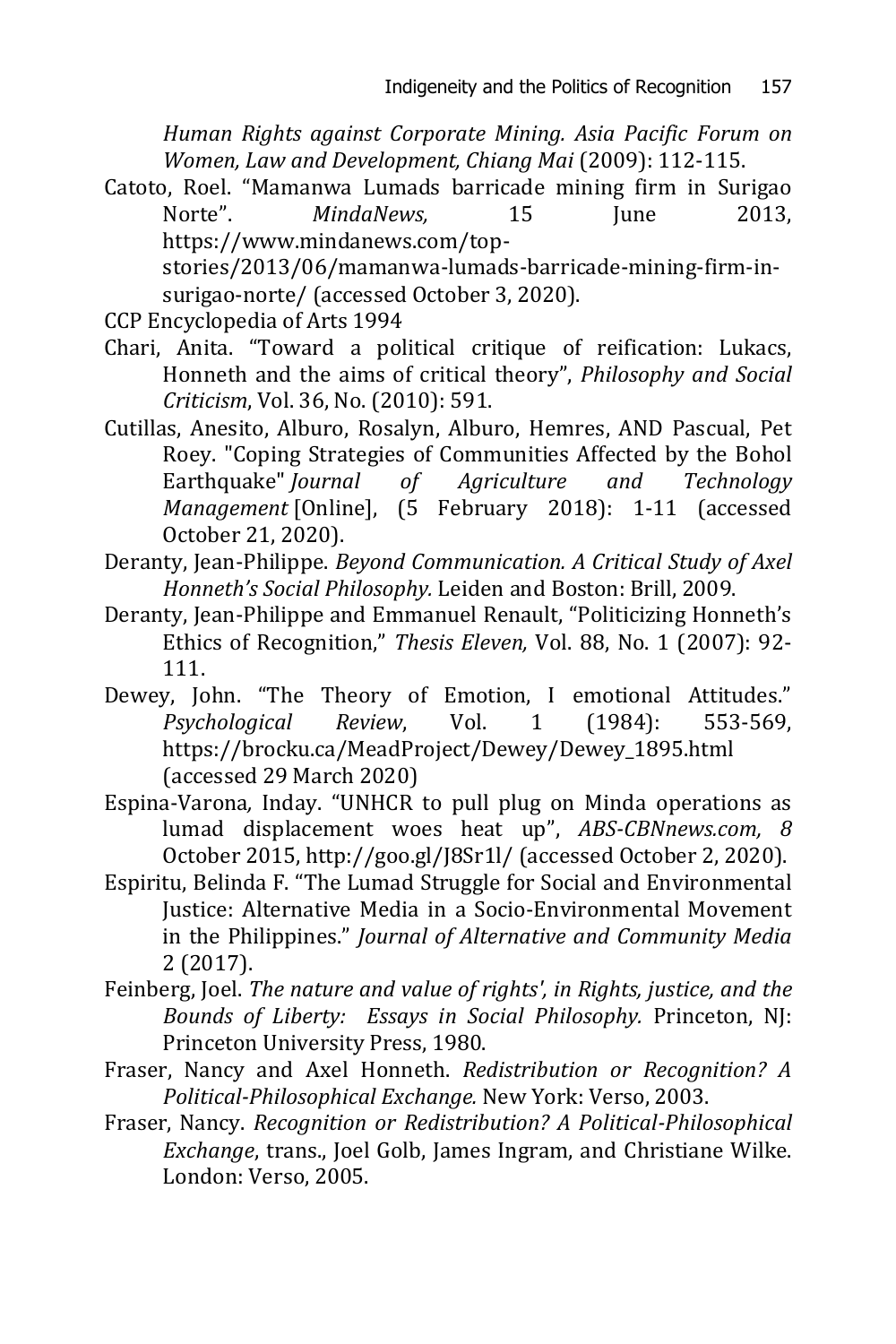- Gallardo, Froilan. "Military has last word on 'bakwit' in Surigao Sur, says village chief". *MindaNews,* 22 July 2018, [https://www.mindanews.com/top-stories/2018/07/military](https://www.mindanews.com/top-stories/2018/07/military-has-last-word-on-bakwit-in-surigao-sur-says-village-chief/)[has-last-word-on-bakwit-in-surigao-sur-says-village-chief/](https://www.mindanews.com/top-stories/2018/07/military-has-last-word-on-bakwit-in-surigao-sur-says-village-chief/) (accessed October 6, 2020).
- Garvan, John M. *The Manobos of Mindanao.* Memoirs of the National Academy of Science, Vol. 23. Washington: Government Printing Office, 1931.
- Gaspar, Karl M. *Manobo Dreams in Arakan: A People's Struggle to Keep their Homeland.* Manila: Ateneo de Manila University Press, 2011.
- Gaspar, Karl M. *The Lumad's Struggle in the Face of Globalization.*  Davao City: AFRIM, 2000.
- Gatmaytan, Augusto B. "Martial Law, Militarization, and the Manobos of Han-ayan". [https://verafiles.org/articles/martial-law](https://verafiles.org/articles/martial-law-militarization-and-manobos-han-ayan)[militarization-and-manobos-han-ayan](https://verafiles.org/articles/martial-law-militarization-and-manobos-han-ayan) (accessed November 4, 2020).
- Hegel, G. W. F. *System of Ethical Life (1802/03) and 'First Philosophy of Spirit ' (Part III of the System of Speculative Philosophy 1803/04)*, ed . and tr. H. S. Harris and T. M. Knox. Albany, NY: SUNY Press, 1979.
- Herbst, Sarah. Mining in the Caraga Region, Philippines: Insiders' Perspectives on Emergent Social and Environmental Problems,"
- [https://www.semanticscholar.org/paper/MINING-IN-THE-CARAGA-](https://www.semanticscholar.org/paper/MINING-IN-THE-CARAGA-REGION%2C-PHILIPPINES%3A-INSIDERS%27Herbst/c5dd74458abcd802831d2994af2d9f64c709132c)[REGION%2C-PHILIPPINES%3A-](https://www.semanticscholar.org/paper/MINING-IN-THE-CARAGA-REGION%2C-PHILIPPINES%3A-INSIDERS%27Herbst/c5dd74458abcd802831d2994af2d9f64c709132c)[INSIDERS%27Herbst/c5dd74458abcd802831d2994af2d9f64c7](https://www.semanticscholar.org/paper/MINING-IN-THE-CARAGA-REGION%2C-PHILIPPINES%3A-INSIDERS%27Herbst/c5dd74458abcd802831d2994af2d9f64c709132c) [09132c](https://www.semanticscholar.org/paper/MINING-IN-THE-CARAGA-REGION%2C-PHILIPPINES%3A-INSIDERS%27Herbst/c5dd74458abcd802831d2994af2d9f64c709132c) (accessed October 7, 2020).
- Holden, William & Allan Ingelson. "Disconnect between the Philippine Mining Investment Policy and Indigenous Peoples' Rights.*" Journal of Energy & Natural Resources Law*, 25:4 (2007): 375 391, DOI: [10.1080/02646811.2007.11433469](https://doi.org/10.1080/02646811.2007.11433469) (accessed August 13, 2020).
- Holden, William, et. al. "Exemplifying Accumulation by dispossession: Mining and Indigenous Peoples in the Philippines," *Geografiska Annaler: Series B, Human Geography* 93 (2011): 141-161, DOI[:10.1111/j.1468-0467.2011. 00366.x](https://doi.org/10.1111/j.1468-0467.2011.00366.x) (accessed July 24, 2020).
- Honneth, Axel. *Freedom's Right: The Social Foundations of Democratic Life*, trans. Joseph Ganahl. Cambridge: Polity Press, 2014.
	- \_\_\_\_\_\_. *Disrespect: The Normative Foundations of Critical Theory.*  Cambridge: Polity Press, 2007.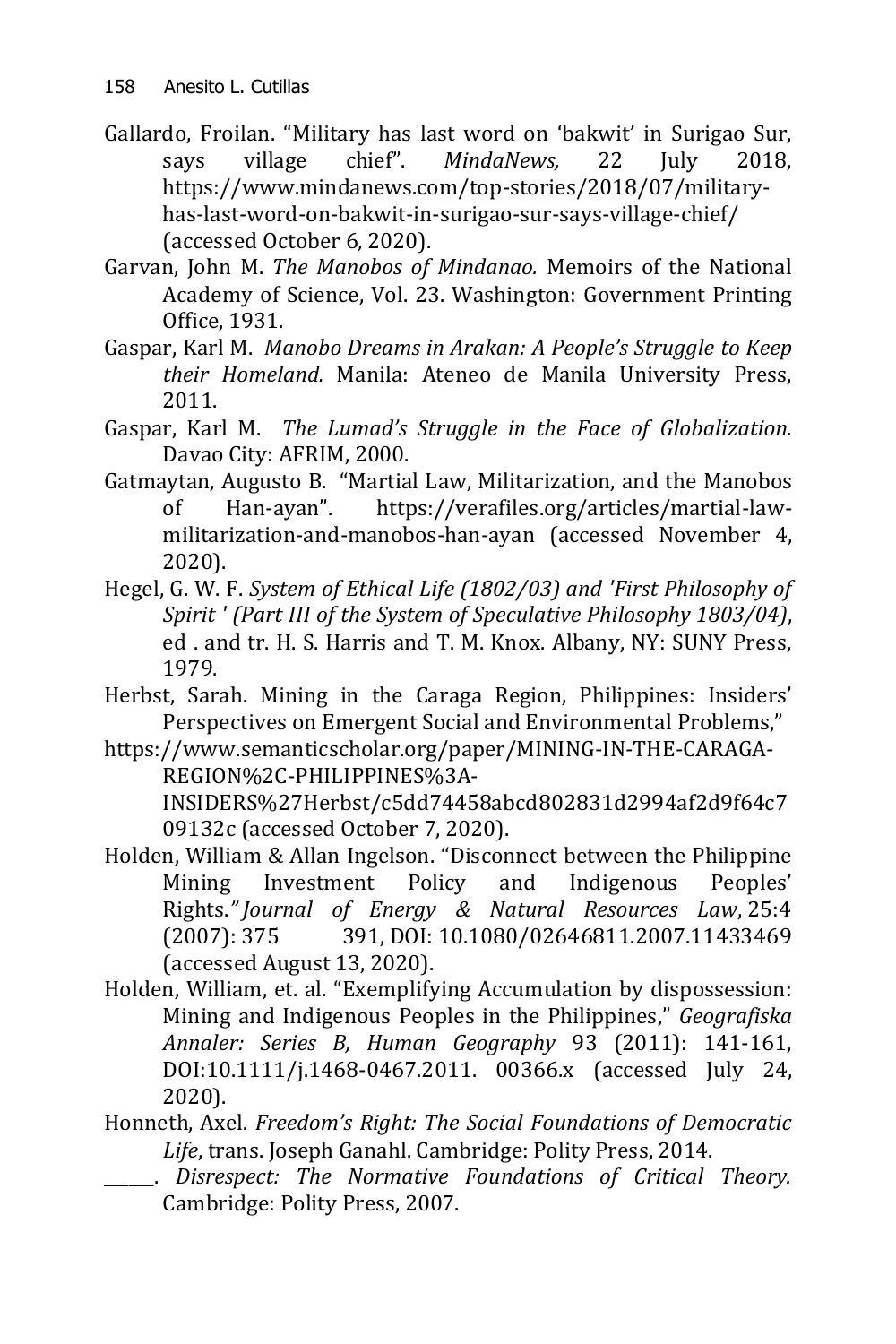- \_\_\_\_\_\_. *Freedom's Right: The Social Foundations of Democratic Life*, trans. Joseph Ganahl. Cambridge: Polity Press, 2014.
	- \_\_\_\_\_\_. "Grounding Recognition: A Rejoinder to Critical Questions," *Inquiry* 45, No. 4 (2002): 499-519.
- \_\_\_\_\_\_. *The Struggle for Recognition: The Moral Grammar of Social Conflicts.* Cambridge, Massachusettes: MIT Press, 1996.
- Ilagan, L. "Legislative actions on the mining issue in the Philippines", in V. Yocogan-Diano, T. Kashiwazaki, M. Llanza, and H. Advani (eds): Mining and Women in Asia: Experiences of Women Protecting their Communities and Human Rights against Corporate Mining. Asia Pacific Forum on Women, Law and Development, Chiang Mai, (2009): 115–123.
- [Interaksyon](https://interaksyon.philstar.com/author/interaksyon/), "UN rapporteur on IPs informed of lumad 'bakwit,' 'massacre' as volunteer teachers report harassment", 8 December 2017, [https://interaksyon.philstar.com/breaking](https://interaksyon.philstar.com/breaking-news/2017/12/08/112135/un-rapporteur-on-ips-informed-of-lumad-bakwit-massacre-as-volunteer-teachers-report-harassment/)[news/2017/12/08/112135/un-rapporteur-on-ips-informed-of](https://interaksyon.philstar.com/breaking-news/2017/12/08/112135/un-rapporteur-on-ips-informed-of-lumad-bakwit-massacre-as-volunteer-teachers-report-harassment/)[lumad-bakwit-massacre-as-volunteer-teachers-report-](https://interaksyon.philstar.com/breaking-news/2017/12/08/112135/un-rapporteur-on-ips-informed-of-lumad-bakwit-massacre-as-volunteer-teachers-report-harassment/)

[harassment/](https://interaksyon.philstar.com/breaking-news/2017/12/08/112135/un-rapporteur-on-ips-informed-of-lumad-bakwit-massacre-as-volunteer-teachers-report-harassment/) (July 9, 2021).

- INTERNATIONAL COORDINATING SECRETARIAT OF THE PERMANENT PEOPLE'S TRIBUNAL, Repression and Resistance: The Filipino People vs Gloria Macapagal-Arroyo, George Bush, et. al.: Permanent Peoples' Tribunal, Second Session on the Philippines, The Hague, The Netherlands, Quezon City: IBON Books, March 21-25, 2007.
- International Fact Finding Mission (IFFM). *Idle Hectare: Agrofuel Development Sparks Intensified Land Grabbing in Isabela, Philippines. Report of the International Fact Finding Mission.* 29th May - 6th June 2011. San Mariano, Isabela, Philippines, 2011; Alternate Forum for Research in Mindanao (AFRIM) Inc. Land conversion and agrofuel plantations in Mindanao: Promises and Uncertainties. *Kasarinlan: Philippine Journal of Third World Studies 26* (1–2) (2011): 285-294, 2011.
- Kummer, David M. *Deforestation in the Postwar Philippines* (Philippines: Ateneo de Manila University Press, 1992), 177ff.
- Kurita, Hideyuki. "Case Studies of Medium/large-scale Mines in the Philippines (1)", 愛媛経済論集*, Ehime University,* Vol.35, No.1 (2015): 37-60.
- Lasco, Rodel D. and Florencia B. Pulhin. "Carbon Budgets of Forest Ecosystems in the Philippines", *Journal of Environmental Science and Management* 12 (1) (June 2009): 1-13,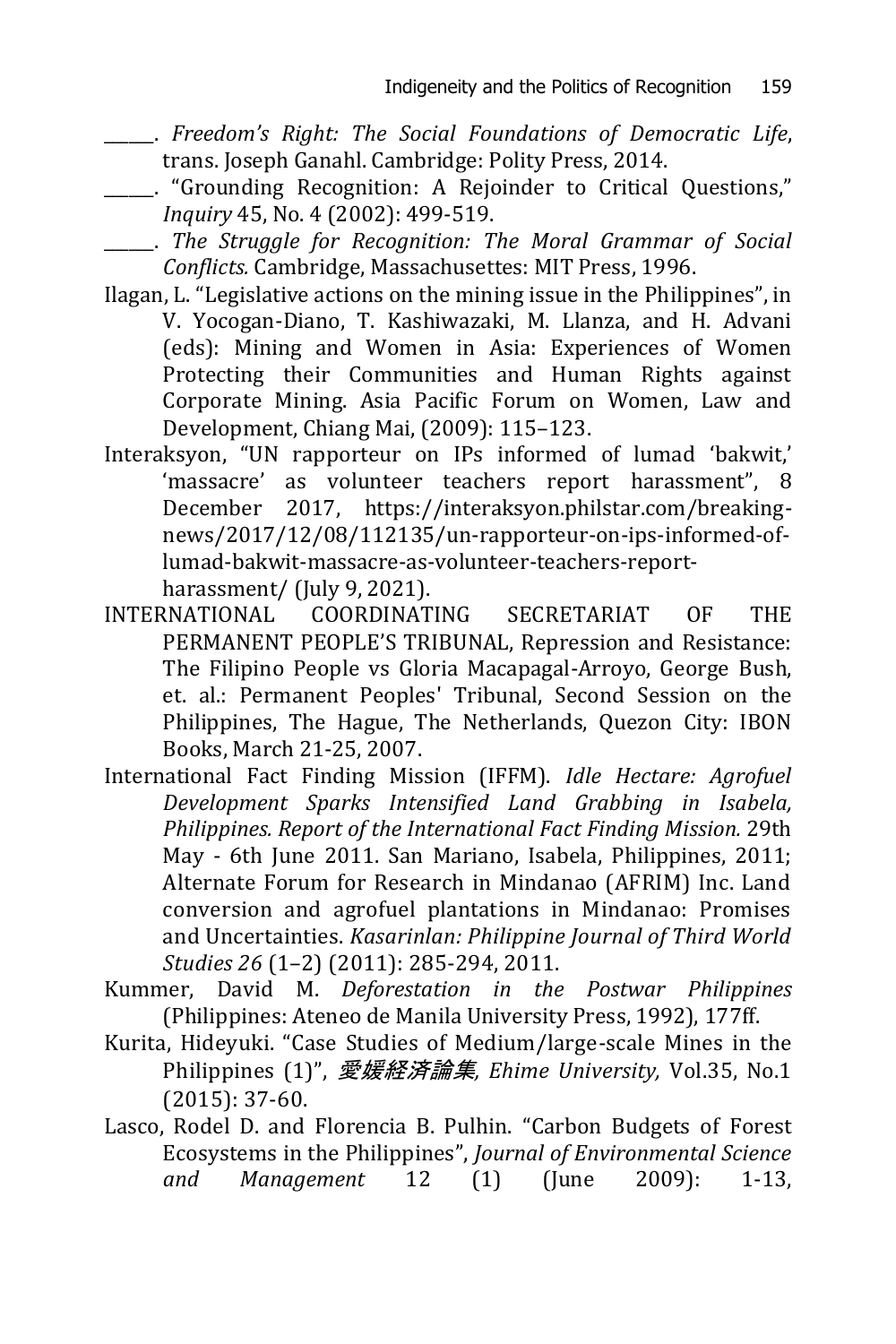<https://www.researchgate.net/publication/265740827> (accessed September 5, 2020).

- Luhmann, Niklas. *Love as Passion: The Codification of Intimacy,* trans. Jeremy Gaines and Doris L. Jones. Cambridge, Mass.: Harvard University Press, 1986."Manobos in Surigao flee homes", [https://mindanaogoldstardaily.com/manobos-in-surigao-flee](https://mindanaogoldstardaily.com/manobos-in-surigao-flee-homes/)[homes/](https://mindanaogoldstardaily.com/manobos-in-surigao-flee-homes/) (accessed November 4, 2020).
- Ocay, Jeffry. "Ethics of Refusal: Globalization and the Penan People's Struggle for Recognition," *Budhi: A Journal of Ideas and Culture* 19.2 & 19.3 (2015): 169-195 (accessed August 14, 2020).
- \_\_\_\_\_\_. "Engaging the Titans: A Marcusean Critique of Habermas, Foucault, and Honneth," *PHAVISMINDA Journal* Vol. 9 (2010): 33-45.
- \_\_\_\_\_\_. "Hegel Reframed: Marcuse on the Dialectic of Social Transformation," *Philosophia: International Journal of Philosophy*, Vol. 16 Issue 1 (2015): 102-109.
- \_\_\_\_\_\_. "Shifting Pattern and Sophistication of the American Colonial Domination in the Philippines: From Colonialism to Technological Domination," *Silliman Journal* Vol. 55 No. 1 (January-June 2014):117-152.
- \_\_\_\_\_\_. "The History of Domination and Resistance in the Philippines: From the pre-Hispanic through the Spanish and American Period," *LUMINA*: *Interdisciplinary Research Journal of Holy Name University*, Vol. 21 No. 1 (March 2010): 35-61.
	- \_\_\_\_\_\_. "The Peasant Movement and the Great Refusal in the Philippines: Situating Critical Theory at the Margins," *KRITIKE: An Online Journal of Philosophy* Vol. 12 No. 3 (April 2019): 43-67.
	- \_\_\_\_\_\_. "Philosophy at the Margins: Exploring the Philosophy of Work of the Elderly People in some Remote Areas in Negros Oriental," *Social Ethics Society Journal of Applied Philosophy*, Vol. 1 (2015): 1-18.
- Panganiban, Chris V. "67 Manobo families in Surigao flee homes anew". *Mindanao Daily News Online,* 29 February 2020, [https://www.mindanaodailynews.com/news/front](https://www.mindanaodailynews.com/news/front-page/todays-top-stories/67-manobo-families-in-surigao-flee-homes-anew)[page/todays-top-stories/67-manobo-families-in-surigao-flee](https://www.mindanaodailynews.com/news/front-page/todays-top-stories/67-manobo-families-in-surigao-flee-homes-anew)[homes-anew](https://www.mindanaodailynews.com/news/front-page/todays-top-stories/67-manobo-families-in-surigao-flee-homes-anew) (accessed October 6, 2020)
- "Peoples of the Philippines: Manobo", [https://ncca.gov.ph/about](https://ncca.gov.ph/about-culture-and-arts/culture-profile/glimpses-peoples-of-the-philippines/manobo/)  [culture-and-arts/culture-profile/glimpses-peoples-of-the](https://ncca.gov.ph/about-culture-and-arts/culture-profile/glimpses-peoples-of-the-philippines/manobo/)[philippines/manobo/](https://ncca.gov.ph/about-culture-and-arts/culture-profile/glimpses-peoples-of-the-philippines/manobo/) (accessed September 9 2020).
- Petherbridge, Danielle. *Axel Honneth: Critical Essays with a Reply by Axel Honneth*. Leiden: Bill, 2011.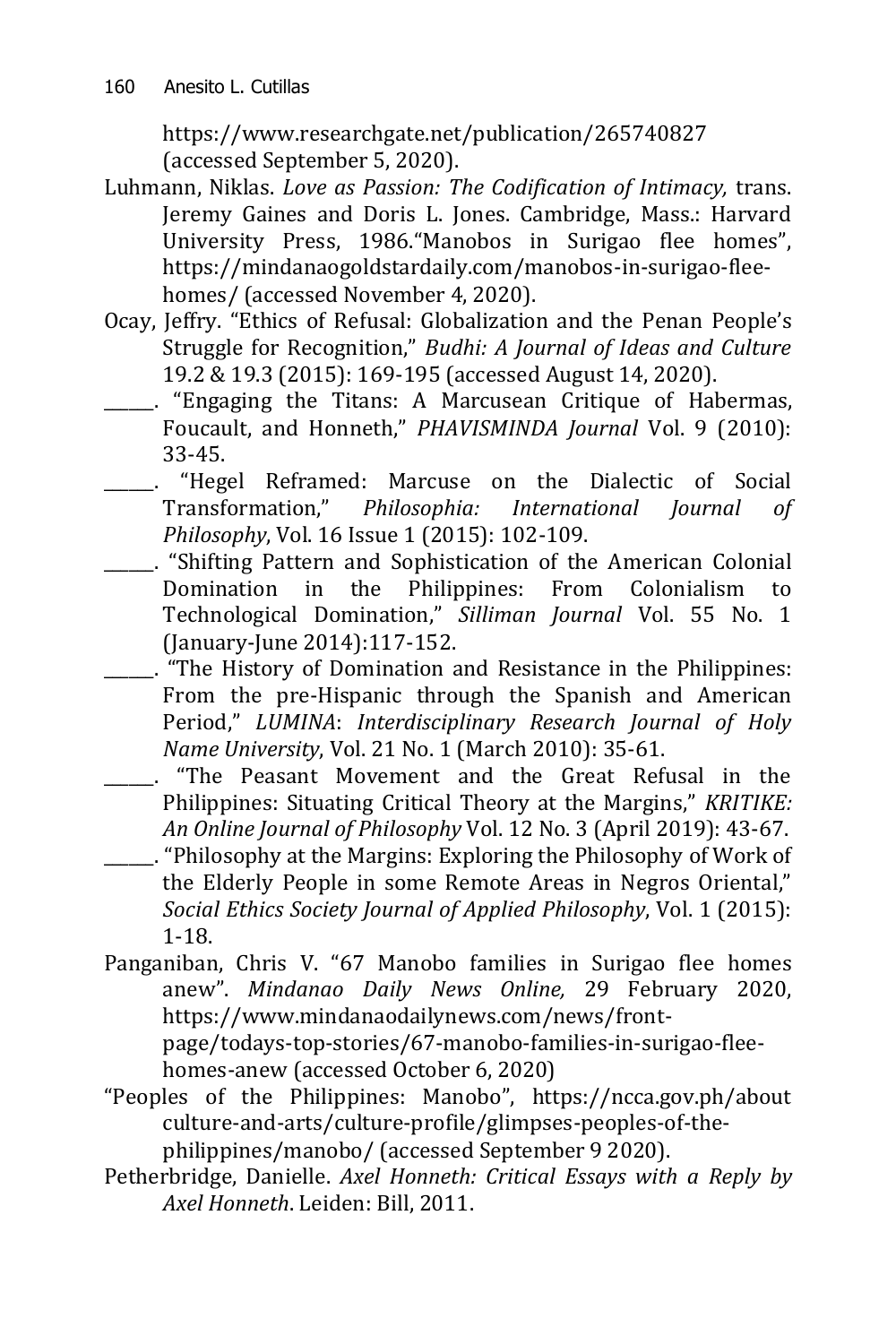Petrola, John Paul J. "Economic Globalization and the Manobo Peoples' Struggle for Social Justice", *International Journal of Science and Research (IJSR)*, Volume 6, Issue 12 (December 2017): 1890.

"Philippine church leaders link tribal killings in Mindanao to mining operations". [Catholic News Service,](../../Downloads/Catholic%20%20%20%20%20News%20Service) October 2, 2015[,https://www.ncronline.org/news/world/philippine](https://www.ncronline.org/news/world/philippine-church-leaders-link-tribal-killings-mindanao-mining-operations)[church-leaders-link-tribal-killings-mindanao-mining-operations](https://www.ncronline.org/news/world/philippine-church-leaders-link-tribal-killings-mindanao-mining-operations) (accessed July11, 2021)

- "Revised Forestry Code of the Philippines",[http://www.gov.ph/1975/05/19/presidential](http://www.gov.ph/1975/05/19/presidential-decree-no-)[decree-no-7](http://www.gov.ph/1975/05/19/presidential-decree-no-)05-s-1975/ (accessed September 26, 2020).
- Rose, Gillian*. Hegel contra Sociology.* London: Athlone, 1981. Saludes, Mark. "Red-tagged' Church, rights workers in
- Mindanao seek public protection". Licas-news, November 23, 2020, [https://philippines.licas.news/2020/11/23/red-tagged-church](https://philippines.licas.news/2020/11/23/red-tagged-church-rights-workers-in-mindanao-seek-public-protection/)[rights-workers-in-mindanao-seek-public-protection/](https://philippines.licas.news/2020/11/23/red-tagged-church-rights-workers-in-mindanao-seek-public-protection/) (accessed July 10, 2021)
- Scarry, Elaine. *The Body in Pain: The Making and Unmaking of the World*. Oxford: Oxford University Press, 1985.
- Sicat, Gerardo P. "RISE AND FALL OF PICOP MINDANAO'S TIMBER PLANTATIONS (PART II)", *The Philippine Star*, August 12, 2015, [https://www.fef.org.ph/gerardo-sicat/rise-and-fall-of-picop](https://www.fef.org.ph/gerardo-sicat/rise-and-fall-of-picop-mindanaos-timber-plantations-part-ii/)[mindanaos-timber-plantations-part-ii/](https://www.fef.org.ph/gerardo-sicat/rise-and-fall-of-picop-mindanaos-timber-plantations-part-ii/) (accessed July 9, 2021).
- "Surigao Del Norte Mineral Profile", [http://www.mgbr13.ph/MGB-](http://www.mgbr13.ph/MGB-R13DataFiles/MMD/2017/MineralStatistics/QuickFacts/Surigao%20del%20Norte%20Quickfacts.pdf)[R13DataFiles/MMD/2017/MineralStatistics/QuickFacts/Suriga](http://www.mgbr13.ph/MGB-R13DataFiles/MMD/2017/MineralStatistics/QuickFacts/Surigao%20del%20Norte%20Quickfacts.pdf) [o%20del%20Norte%20Quickfacts.pdf](http://www.mgbr13.ph/MGB-R13DataFiles/MMD/2017/MineralStatistics/QuickFacts/Surigao%20del%20Norte%20Quickfacts.pdf) (accessed September 22, 2020)
- "Surigao del Sur", [https://infogalactic.com/info/Surigao\\_del\\_Sur](https://infogalactic.com/info/Surigao_del_Sur) (accessed July 9, 2021).
- "Surigao Del Sur Geography", [https://mujaju.wordpress.com/2015/01/14/surigao-del-sur](https://mujaju.wordpress.com/2015/01/14/surigao-del-sur-geography/)[geography/](https://mujaju.wordpress.com/2015/01/14/surigao-del-sur-geography/) (accessed September 22, 2020)
- Tauli-Corpuz, Victoria and Erlyn Ruth E. Alcantara. *Engaging the UN special rapporteur on indigenous people: Opportunities and challenges.* Baguio: Tebtebba, Indigenous Peoples' International Centre for Policy Research and Education, 2004.
- "Three Lumad dead in military operation in the south rights groups", [https://news.tv5.com.ph/breaking/read/killings](https://news.tv5.com.ph/breaking/read/killings-three-lumad-dead-in-military-operation-in-the-south-rights-groups)[three-lumad-dead-in-military-operation-in-the-south-rights](https://news.tv5.com.ph/breaking/read/killings-three-lumad-dead-in-military-operation-in-the-south-rights-groups)[groups](https://news.tv5.com.ph/breaking/read/killings-three-lumad-dead-in-military-operation-in-the-south-rights-groups) (accessed July 11, 2021)